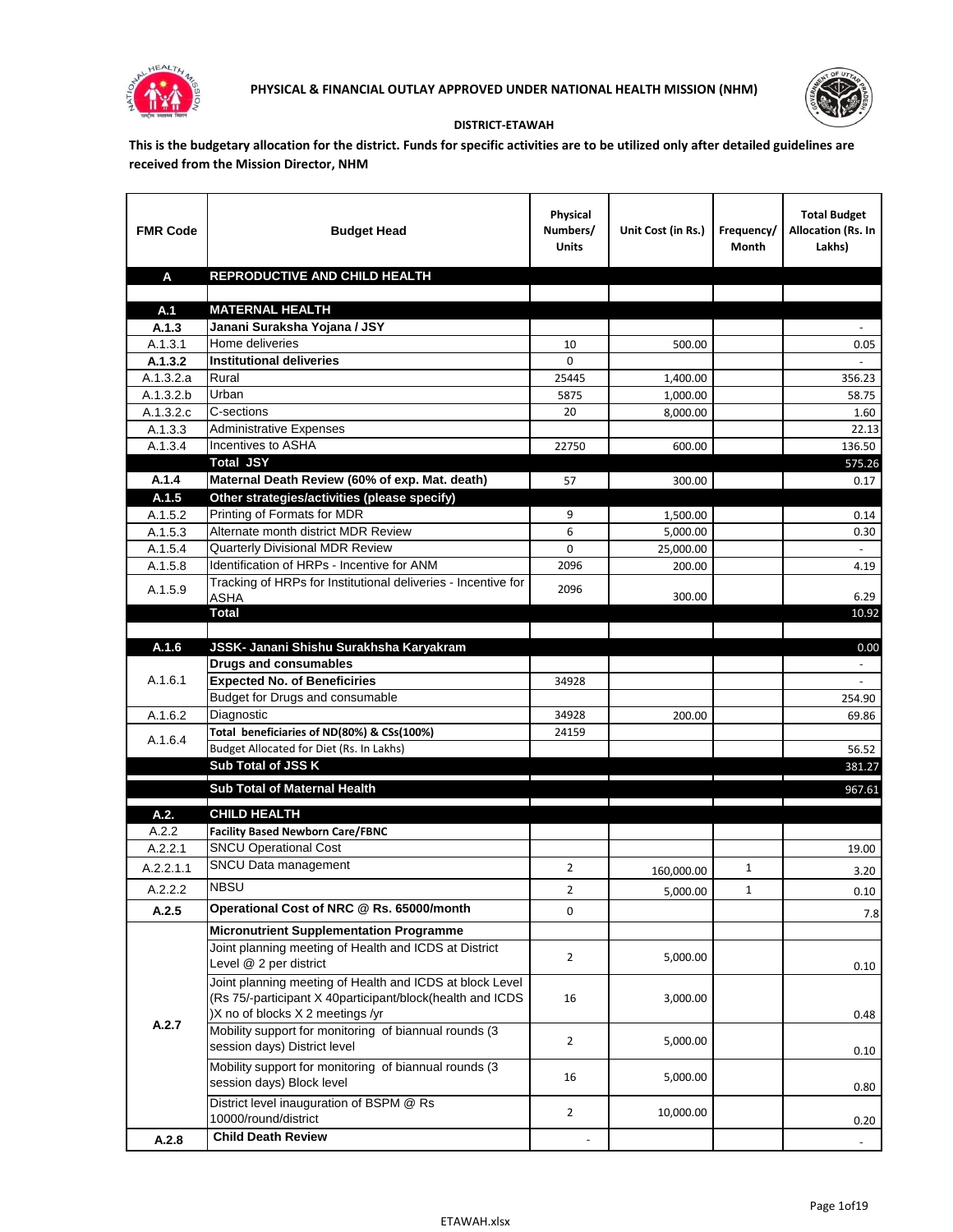| <b>Sub-total Child Health</b><br>31.78<br><b>FAMILY PLANNING</b><br>A.3<br><b>Terminal/Limiting Methods</b><br>A.3.1<br>Female sterilization camps @ Rs. 3500/camp<br>A.3.1.1<br>2.94<br>84<br>3,500.00<br>NSV camps @ Rs. 3500/camp<br>$\overline{2}$<br>A.3.1.2<br>0.07<br>3,500.00<br>Budget for Female Interval Sterilization Compensation<br>@ Rs.2000/-Per Case in Public Sector-(In Rs.)<br>2515<br>2,000.00<br>50.30<br>A.3.1.3<br><b>Budget for Post Partum Female Sterilization</b><br>Compensation @ Rs.3000/-Per Case in Public Sector-(In<br>64<br>3,000.00<br>1.92<br>$Rs.$ )<br>Budget for Male Sterilization Compensation @ Rs.2700/-<br>A.3.1.4<br>25<br>2,700.00<br>0.68<br>Per Case in Public Sector -(In Rs.)<br>A.3.2<br><b>Spacing Methods</b><br>Total Budget Allocated for Compensation for IUCD<br>insertion at health facilities (including fixed day services at<br>A.3.2.2<br>14346<br>20.00<br>2.87<br>SHC and PHC) @ Rs 20/-<br>PPIUCD services (Incentive to provider @Rs 150 per<br>A.3.2.3<br>2500<br>3.75<br>PPIUCD insertion)<br>150.00<br>Orientation/Review of ASHA/ANM/AWW for scheme<br>for HDC, ESB, PTK<br>A.3.2.5<br><b>District level</b><br>$\mathbf{1}$<br>10,000.00<br>$\mathbf{1}$<br>0.10<br><b>Block level Quarterly</b><br>8<br>10,000.00<br>3.20<br>4<br>Dissemination of FP manuals and guidelines<br>A.3.2.6<br>$\mathbf{1}$<br>$\mathbf{1}$<br>0.20<br>20,000.00<br>Budget for POL for Mobility to Surgeons team for FDS<br>A.3.3<br>84<br>1,000.00<br>0.84<br>Camps @ Rs.1000/camp<br>Orientaion workshop, QAC meeting at distirct level-<br>A.3.5.1<br>0.08<br>$\mathbf{1}$<br>2,000.00<br>4<br>Quarterly<br>FP Review Meeting at Divisional level-Quarterly<br>A.3.5.2<br>0<br>20,000.00<br>4<br>Performance reward<br>A.3.5.3<br>$\mathbf{1}$<br>50,000.00<br>0.50<br>World Population Day' celebration (such as mobility,<br>IEC activities etc.):<br>A.3.5.4<br>District level<br>100,000.00<br>$\mathbf{1}$<br>1.00<br><b>Block Level</b><br>8<br>0.80<br>10.000.00<br>Other strategies/activities (such as strengthening<br>A.3.5.5<br>fixed day services for IUCD & Sterilisation, etc.)<br>Printing of FP Manuals, Guidelines, etc.<br>0<br>Sterilization Register @ Rs.150/Register<br>21<br>150.00<br>0.03<br>$\overline{\phantom{a}}$<br>IUCD Register @ Rs.150/- Register<br>173<br>150.00<br>0.26<br>PPIUCD Registers @ Rs.150/-Register<br>150.00<br>5<br>0.01<br>Injectable Registers @ Rs.150/Register<br>36<br>150.00<br>0.05<br>A.3.5.5.1<br>Counseling Register @ Rs.150/-Register (3 per<br>12<br>Counselor)<br>150.00<br>0.02<br>Consent Form , Medical Record CheckIklist, Posoot<br>Operatiive Instructionn Card, Ssterilization Certificate for<br>13920<br>5.00<br>0.70<br>Sterilization@ Rs 5/-Unit<br>Enhance Contribution of PRIs and Family members of<br>eligible couples in 75 districts with high unmet need<br>and TFR<br>District Level NSV Satisfied Client Meet @Rs.20000/-<br>A.3.5.5.2<br>0<br>20,000.00<br>District<br>Block Level Panch Sarpanch Sammellan @Rs.10000/-<br>0<br>10,000.00<br>Block<br>RMNCHA Counsellling Corners @ Rs.35,000/-<br>A.3.5.5.3<br>0<br>35,000.00<br><b>World NSV Week</b><br><b>District level</b><br>A.3.5.5.6<br>$\mathbf{1}$<br>25,000.00<br>0.25<br><b>Block level</b><br>8<br>10,000.00<br>0.80<br>Govt. COT at Divisions level for FP Services<br>Divisional Govt. COT @ Rs.50000/month for 12 month<br>0<br>5,000.00<br>12<br>$\blacksquare$ | <b>FMR Code</b> | <b>Budget Head</b> | Physical<br>Numbers/<br><b>Units</b> | Unit Cost (in Rs.) | Frequency/<br>Month | <b>Total Budget</b><br><b>Allocation (Rs. In</b><br>Lakhs) |
|----------------------------------------------------------------------------------------------------------------------------------------------------------------------------------------------------------------------------------------------------------------------------------------------------------------------------------------------------------------------------------------------------------------------------------------------------------------------------------------------------------------------------------------------------------------------------------------------------------------------------------------------------------------------------------------------------------------------------------------------------------------------------------------------------------------------------------------------------------------------------------------------------------------------------------------------------------------------------------------------------------------------------------------------------------------------------------------------------------------------------------------------------------------------------------------------------------------------------------------------------------------------------------------------------------------------------------------------------------------------------------------------------------------------------------------------------------------------------------------------------------------------------------------------------------------------------------------------------------------------------------------------------------------------------------------------------------------------------------------------------------------------------------------------------------------------------------------------------------------------------------------------------------------------------------------------------------------------------------------------------------------------------------------------------------------------------------------------------------------------------------------------------------------------------------------------------------------------------------------------------------------------------------------------------------------------------------------------------------------------------------------------------------------------------------------------------------------------------------------------------------------------------------------------------------------------------------------------------------------------------------------------------------------------------------------------------------------------------------------------------------------------------------------------------------------------------------------------------------------------------------------------------------------------------------------------------------------------------------------------------------------------------------------------------------------------------------------------------------------------------------------------------------------------------------------------------------------------------------------------------------------------------------------------------------------------------------------------------------------------------------------------------------------------------------------------------------------------------------|-----------------|--------------------|--------------------------------------|--------------------|---------------------|------------------------------------------------------------|
|                                                                                                                                                                                                                                                                                                                                                                                                                                                                                                                                                                                                                                                                                                                                                                                                                                                                                                                                                                                                                                                                                                                                                                                                                                                                                                                                                                                                                                                                                                                                                                                                                                                                                                                                                                                                                                                                                                                                                                                                                                                                                                                                                                                                                                                                                                                                                                                                                                                                                                                                                                                                                                                                                                                                                                                                                                                                                                                                                                                                                                                                                                                                                                                                                                                                                                                                                                                                                                                                                  |                 |                    |                                      |                    |                     |                                                            |
|                                                                                                                                                                                                                                                                                                                                                                                                                                                                                                                                                                                                                                                                                                                                                                                                                                                                                                                                                                                                                                                                                                                                                                                                                                                                                                                                                                                                                                                                                                                                                                                                                                                                                                                                                                                                                                                                                                                                                                                                                                                                                                                                                                                                                                                                                                                                                                                                                                                                                                                                                                                                                                                                                                                                                                                                                                                                                                                                                                                                                                                                                                                                                                                                                                                                                                                                                                                                                                                                                  |                 |                    |                                      |                    |                     |                                                            |
|                                                                                                                                                                                                                                                                                                                                                                                                                                                                                                                                                                                                                                                                                                                                                                                                                                                                                                                                                                                                                                                                                                                                                                                                                                                                                                                                                                                                                                                                                                                                                                                                                                                                                                                                                                                                                                                                                                                                                                                                                                                                                                                                                                                                                                                                                                                                                                                                                                                                                                                                                                                                                                                                                                                                                                                                                                                                                                                                                                                                                                                                                                                                                                                                                                                                                                                                                                                                                                                                                  |                 |                    |                                      |                    |                     |                                                            |
|                                                                                                                                                                                                                                                                                                                                                                                                                                                                                                                                                                                                                                                                                                                                                                                                                                                                                                                                                                                                                                                                                                                                                                                                                                                                                                                                                                                                                                                                                                                                                                                                                                                                                                                                                                                                                                                                                                                                                                                                                                                                                                                                                                                                                                                                                                                                                                                                                                                                                                                                                                                                                                                                                                                                                                                                                                                                                                                                                                                                                                                                                                                                                                                                                                                                                                                                                                                                                                                                                  |                 |                    |                                      |                    |                     |                                                            |
|                                                                                                                                                                                                                                                                                                                                                                                                                                                                                                                                                                                                                                                                                                                                                                                                                                                                                                                                                                                                                                                                                                                                                                                                                                                                                                                                                                                                                                                                                                                                                                                                                                                                                                                                                                                                                                                                                                                                                                                                                                                                                                                                                                                                                                                                                                                                                                                                                                                                                                                                                                                                                                                                                                                                                                                                                                                                                                                                                                                                                                                                                                                                                                                                                                                                                                                                                                                                                                                                                  |                 |                    |                                      |                    |                     |                                                            |
|                                                                                                                                                                                                                                                                                                                                                                                                                                                                                                                                                                                                                                                                                                                                                                                                                                                                                                                                                                                                                                                                                                                                                                                                                                                                                                                                                                                                                                                                                                                                                                                                                                                                                                                                                                                                                                                                                                                                                                                                                                                                                                                                                                                                                                                                                                                                                                                                                                                                                                                                                                                                                                                                                                                                                                                                                                                                                                                                                                                                                                                                                                                                                                                                                                                                                                                                                                                                                                                                                  |                 |                    |                                      |                    |                     |                                                            |
|                                                                                                                                                                                                                                                                                                                                                                                                                                                                                                                                                                                                                                                                                                                                                                                                                                                                                                                                                                                                                                                                                                                                                                                                                                                                                                                                                                                                                                                                                                                                                                                                                                                                                                                                                                                                                                                                                                                                                                                                                                                                                                                                                                                                                                                                                                                                                                                                                                                                                                                                                                                                                                                                                                                                                                                                                                                                                                                                                                                                                                                                                                                                                                                                                                                                                                                                                                                                                                                                                  |                 |                    |                                      |                    |                     |                                                            |
|                                                                                                                                                                                                                                                                                                                                                                                                                                                                                                                                                                                                                                                                                                                                                                                                                                                                                                                                                                                                                                                                                                                                                                                                                                                                                                                                                                                                                                                                                                                                                                                                                                                                                                                                                                                                                                                                                                                                                                                                                                                                                                                                                                                                                                                                                                                                                                                                                                                                                                                                                                                                                                                                                                                                                                                                                                                                                                                                                                                                                                                                                                                                                                                                                                                                                                                                                                                                                                                                                  |                 |                    |                                      |                    |                     |                                                            |
|                                                                                                                                                                                                                                                                                                                                                                                                                                                                                                                                                                                                                                                                                                                                                                                                                                                                                                                                                                                                                                                                                                                                                                                                                                                                                                                                                                                                                                                                                                                                                                                                                                                                                                                                                                                                                                                                                                                                                                                                                                                                                                                                                                                                                                                                                                                                                                                                                                                                                                                                                                                                                                                                                                                                                                                                                                                                                                                                                                                                                                                                                                                                                                                                                                                                                                                                                                                                                                                                                  |                 |                    |                                      |                    |                     |                                                            |
|                                                                                                                                                                                                                                                                                                                                                                                                                                                                                                                                                                                                                                                                                                                                                                                                                                                                                                                                                                                                                                                                                                                                                                                                                                                                                                                                                                                                                                                                                                                                                                                                                                                                                                                                                                                                                                                                                                                                                                                                                                                                                                                                                                                                                                                                                                                                                                                                                                                                                                                                                                                                                                                                                                                                                                                                                                                                                                                                                                                                                                                                                                                                                                                                                                                                                                                                                                                                                                                                                  |                 |                    |                                      |                    |                     |                                                            |
|                                                                                                                                                                                                                                                                                                                                                                                                                                                                                                                                                                                                                                                                                                                                                                                                                                                                                                                                                                                                                                                                                                                                                                                                                                                                                                                                                                                                                                                                                                                                                                                                                                                                                                                                                                                                                                                                                                                                                                                                                                                                                                                                                                                                                                                                                                                                                                                                                                                                                                                                                                                                                                                                                                                                                                                                                                                                                                                                                                                                                                                                                                                                                                                                                                                                                                                                                                                                                                                                                  |                 |                    |                                      |                    |                     |                                                            |
|                                                                                                                                                                                                                                                                                                                                                                                                                                                                                                                                                                                                                                                                                                                                                                                                                                                                                                                                                                                                                                                                                                                                                                                                                                                                                                                                                                                                                                                                                                                                                                                                                                                                                                                                                                                                                                                                                                                                                                                                                                                                                                                                                                                                                                                                                                                                                                                                                                                                                                                                                                                                                                                                                                                                                                                                                                                                                                                                                                                                                                                                                                                                                                                                                                                                                                                                                                                                                                                                                  |                 |                    |                                      |                    |                     |                                                            |
|                                                                                                                                                                                                                                                                                                                                                                                                                                                                                                                                                                                                                                                                                                                                                                                                                                                                                                                                                                                                                                                                                                                                                                                                                                                                                                                                                                                                                                                                                                                                                                                                                                                                                                                                                                                                                                                                                                                                                                                                                                                                                                                                                                                                                                                                                                                                                                                                                                                                                                                                                                                                                                                                                                                                                                                                                                                                                                                                                                                                                                                                                                                                                                                                                                                                                                                                                                                                                                                                                  |                 |                    |                                      |                    |                     |                                                            |
|                                                                                                                                                                                                                                                                                                                                                                                                                                                                                                                                                                                                                                                                                                                                                                                                                                                                                                                                                                                                                                                                                                                                                                                                                                                                                                                                                                                                                                                                                                                                                                                                                                                                                                                                                                                                                                                                                                                                                                                                                                                                                                                                                                                                                                                                                                                                                                                                                                                                                                                                                                                                                                                                                                                                                                                                                                                                                                                                                                                                                                                                                                                                                                                                                                                                                                                                                                                                                                                                                  |                 |                    |                                      |                    |                     |                                                            |
|                                                                                                                                                                                                                                                                                                                                                                                                                                                                                                                                                                                                                                                                                                                                                                                                                                                                                                                                                                                                                                                                                                                                                                                                                                                                                                                                                                                                                                                                                                                                                                                                                                                                                                                                                                                                                                                                                                                                                                                                                                                                                                                                                                                                                                                                                                                                                                                                                                                                                                                                                                                                                                                                                                                                                                                                                                                                                                                                                                                                                                                                                                                                                                                                                                                                                                                                                                                                                                                                                  |                 |                    |                                      |                    |                     |                                                            |
|                                                                                                                                                                                                                                                                                                                                                                                                                                                                                                                                                                                                                                                                                                                                                                                                                                                                                                                                                                                                                                                                                                                                                                                                                                                                                                                                                                                                                                                                                                                                                                                                                                                                                                                                                                                                                                                                                                                                                                                                                                                                                                                                                                                                                                                                                                                                                                                                                                                                                                                                                                                                                                                                                                                                                                                                                                                                                                                                                                                                                                                                                                                                                                                                                                                                                                                                                                                                                                                                                  |                 |                    |                                      |                    |                     |                                                            |
|                                                                                                                                                                                                                                                                                                                                                                                                                                                                                                                                                                                                                                                                                                                                                                                                                                                                                                                                                                                                                                                                                                                                                                                                                                                                                                                                                                                                                                                                                                                                                                                                                                                                                                                                                                                                                                                                                                                                                                                                                                                                                                                                                                                                                                                                                                                                                                                                                                                                                                                                                                                                                                                                                                                                                                                                                                                                                                                                                                                                                                                                                                                                                                                                                                                                                                                                                                                                                                                                                  |                 |                    |                                      |                    |                     |                                                            |
|                                                                                                                                                                                                                                                                                                                                                                                                                                                                                                                                                                                                                                                                                                                                                                                                                                                                                                                                                                                                                                                                                                                                                                                                                                                                                                                                                                                                                                                                                                                                                                                                                                                                                                                                                                                                                                                                                                                                                                                                                                                                                                                                                                                                                                                                                                                                                                                                                                                                                                                                                                                                                                                                                                                                                                                                                                                                                                                                                                                                                                                                                                                                                                                                                                                                                                                                                                                                                                                                                  |                 |                    |                                      |                    |                     |                                                            |
|                                                                                                                                                                                                                                                                                                                                                                                                                                                                                                                                                                                                                                                                                                                                                                                                                                                                                                                                                                                                                                                                                                                                                                                                                                                                                                                                                                                                                                                                                                                                                                                                                                                                                                                                                                                                                                                                                                                                                                                                                                                                                                                                                                                                                                                                                                                                                                                                                                                                                                                                                                                                                                                                                                                                                                                                                                                                                                                                                                                                                                                                                                                                                                                                                                                                                                                                                                                                                                                                                  |                 |                    |                                      |                    |                     |                                                            |
|                                                                                                                                                                                                                                                                                                                                                                                                                                                                                                                                                                                                                                                                                                                                                                                                                                                                                                                                                                                                                                                                                                                                                                                                                                                                                                                                                                                                                                                                                                                                                                                                                                                                                                                                                                                                                                                                                                                                                                                                                                                                                                                                                                                                                                                                                                                                                                                                                                                                                                                                                                                                                                                                                                                                                                                                                                                                                                                                                                                                                                                                                                                                                                                                                                                                                                                                                                                                                                                                                  |                 |                    |                                      |                    |                     |                                                            |
|                                                                                                                                                                                                                                                                                                                                                                                                                                                                                                                                                                                                                                                                                                                                                                                                                                                                                                                                                                                                                                                                                                                                                                                                                                                                                                                                                                                                                                                                                                                                                                                                                                                                                                                                                                                                                                                                                                                                                                                                                                                                                                                                                                                                                                                                                                                                                                                                                                                                                                                                                                                                                                                                                                                                                                                                                                                                                                                                                                                                                                                                                                                                                                                                                                                                                                                                                                                                                                                                                  |                 |                    |                                      |                    |                     |                                                            |
|                                                                                                                                                                                                                                                                                                                                                                                                                                                                                                                                                                                                                                                                                                                                                                                                                                                                                                                                                                                                                                                                                                                                                                                                                                                                                                                                                                                                                                                                                                                                                                                                                                                                                                                                                                                                                                                                                                                                                                                                                                                                                                                                                                                                                                                                                                                                                                                                                                                                                                                                                                                                                                                                                                                                                                                                                                                                                                                                                                                                                                                                                                                                                                                                                                                                                                                                                                                                                                                                                  |                 |                    |                                      |                    |                     |                                                            |
|                                                                                                                                                                                                                                                                                                                                                                                                                                                                                                                                                                                                                                                                                                                                                                                                                                                                                                                                                                                                                                                                                                                                                                                                                                                                                                                                                                                                                                                                                                                                                                                                                                                                                                                                                                                                                                                                                                                                                                                                                                                                                                                                                                                                                                                                                                                                                                                                                                                                                                                                                                                                                                                                                                                                                                                                                                                                                                                                                                                                                                                                                                                                                                                                                                                                                                                                                                                                                                                                                  |                 |                    |                                      |                    |                     |                                                            |
|                                                                                                                                                                                                                                                                                                                                                                                                                                                                                                                                                                                                                                                                                                                                                                                                                                                                                                                                                                                                                                                                                                                                                                                                                                                                                                                                                                                                                                                                                                                                                                                                                                                                                                                                                                                                                                                                                                                                                                                                                                                                                                                                                                                                                                                                                                                                                                                                                                                                                                                                                                                                                                                                                                                                                                                                                                                                                                                                                                                                                                                                                                                                                                                                                                                                                                                                                                                                                                                                                  |                 |                    |                                      |                    |                     |                                                            |
|                                                                                                                                                                                                                                                                                                                                                                                                                                                                                                                                                                                                                                                                                                                                                                                                                                                                                                                                                                                                                                                                                                                                                                                                                                                                                                                                                                                                                                                                                                                                                                                                                                                                                                                                                                                                                                                                                                                                                                                                                                                                                                                                                                                                                                                                                                                                                                                                                                                                                                                                                                                                                                                                                                                                                                                                                                                                                                                                                                                                                                                                                                                                                                                                                                                                                                                                                                                                                                                                                  |                 |                    |                                      |                    |                     |                                                            |
|                                                                                                                                                                                                                                                                                                                                                                                                                                                                                                                                                                                                                                                                                                                                                                                                                                                                                                                                                                                                                                                                                                                                                                                                                                                                                                                                                                                                                                                                                                                                                                                                                                                                                                                                                                                                                                                                                                                                                                                                                                                                                                                                                                                                                                                                                                                                                                                                                                                                                                                                                                                                                                                                                                                                                                                                                                                                                                                                                                                                                                                                                                                                                                                                                                                                                                                                                                                                                                                                                  |                 |                    |                                      |                    |                     |                                                            |
|                                                                                                                                                                                                                                                                                                                                                                                                                                                                                                                                                                                                                                                                                                                                                                                                                                                                                                                                                                                                                                                                                                                                                                                                                                                                                                                                                                                                                                                                                                                                                                                                                                                                                                                                                                                                                                                                                                                                                                                                                                                                                                                                                                                                                                                                                                                                                                                                                                                                                                                                                                                                                                                                                                                                                                                                                                                                                                                                                                                                                                                                                                                                                                                                                                                                                                                                                                                                                                                                                  |                 |                    |                                      |                    |                     |                                                            |
|                                                                                                                                                                                                                                                                                                                                                                                                                                                                                                                                                                                                                                                                                                                                                                                                                                                                                                                                                                                                                                                                                                                                                                                                                                                                                                                                                                                                                                                                                                                                                                                                                                                                                                                                                                                                                                                                                                                                                                                                                                                                                                                                                                                                                                                                                                                                                                                                                                                                                                                                                                                                                                                                                                                                                                                                                                                                                                                                                                                                                                                                                                                                                                                                                                                                                                                                                                                                                                                                                  |                 |                    |                                      |                    |                     |                                                            |
|                                                                                                                                                                                                                                                                                                                                                                                                                                                                                                                                                                                                                                                                                                                                                                                                                                                                                                                                                                                                                                                                                                                                                                                                                                                                                                                                                                                                                                                                                                                                                                                                                                                                                                                                                                                                                                                                                                                                                                                                                                                                                                                                                                                                                                                                                                                                                                                                                                                                                                                                                                                                                                                                                                                                                                                                                                                                                                                                                                                                                                                                                                                                                                                                                                                                                                                                                                                                                                                                                  |                 |                    |                                      |                    |                     |                                                            |
|                                                                                                                                                                                                                                                                                                                                                                                                                                                                                                                                                                                                                                                                                                                                                                                                                                                                                                                                                                                                                                                                                                                                                                                                                                                                                                                                                                                                                                                                                                                                                                                                                                                                                                                                                                                                                                                                                                                                                                                                                                                                                                                                                                                                                                                                                                                                                                                                                                                                                                                                                                                                                                                                                                                                                                                                                                                                                                                                                                                                                                                                                                                                                                                                                                                                                                                                                                                                                                                                                  |                 |                    |                                      |                    |                     |                                                            |
|                                                                                                                                                                                                                                                                                                                                                                                                                                                                                                                                                                                                                                                                                                                                                                                                                                                                                                                                                                                                                                                                                                                                                                                                                                                                                                                                                                                                                                                                                                                                                                                                                                                                                                                                                                                                                                                                                                                                                                                                                                                                                                                                                                                                                                                                                                                                                                                                                                                                                                                                                                                                                                                                                                                                                                                                                                                                                                                                                                                                                                                                                                                                                                                                                                                                                                                                                                                                                                                                                  |                 |                    |                                      |                    |                     |                                                            |
|                                                                                                                                                                                                                                                                                                                                                                                                                                                                                                                                                                                                                                                                                                                                                                                                                                                                                                                                                                                                                                                                                                                                                                                                                                                                                                                                                                                                                                                                                                                                                                                                                                                                                                                                                                                                                                                                                                                                                                                                                                                                                                                                                                                                                                                                                                                                                                                                                                                                                                                                                                                                                                                                                                                                                                                                                                                                                                                                                                                                                                                                                                                                                                                                                                                                                                                                                                                                                                                                                  |                 |                    |                                      |                    |                     |                                                            |
|                                                                                                                                                                                                                                                                                                                                                                                                                                                                                                                                                                                                                                                                                                                                                                                                                                                                                                                                                                                                                                                                                                                                                                                                                                                                                                                                                                                                                                                                                                                                                                                                                                                                                                                                                                                                                                                                                                                                                                                                                                                                                                                                                                                                                                                                                                                                                                                                                                                                                                                                                                                                                                                                                                                                                                                                                                                                                                                                                                                                                                                                                                                                                                                                                                                                                                                                                                                                                                                                                  |                 |                    |                                      |                    |                     |                                                            |
|                                                                                                                                                                                                                                                                                                                                                                                                                                                                                                                                                                                                                                                                                                                                                                                                                                                                                                                                                                                                                                                                                                                                                                                                                                                                                                                                                                                                                                                                                                                                                                                                                                                                                                                                                                                                                                                                                                                                                                                                                                                                                                                                                                                                                                                                                                                                                                                                                                                                                                                                                                                                                                                                                                                                                                                                                                                                                                                                                                                                                                                                                                                                                                                                                                                                                                                                                                                                                                                                                  |                 |                    |                                      |                    |                     |                                                            |
|                                                                                                                                                                                                                                                                                                                                                                                                                                                                                                                                                                                                                                                                                                                                                                                                                                                                                                                                                                                                                                                                                                                                                                                                                                                                                                                                                                                                                                                                                                                                                                                                                                                                                                                                                                                                                                                                                                                                                                                                                                                                                                                                                                                                                                                                                                                                                                                                                                                                                                                                                                                                                                                                                                                                                                                                                                                                                                                                                                                                                                                                                                                                                                                                                                                                                                                                                                                                                                                                                  |                 |                    |                                      |                    |                     |                                                            |
|                                                                                                                                                                                                                                                                                                                                                                                                                                                                                                                                                                                                                                                                                                                                                                                                                                                                                                                                                                                                                                                                                                                                                                                                                                                                                                                                                                                                                                                                                                                                                                                                                                                                                                                                                                                                                                                                                                                                                                                                                                                                                                                                                                                                                                                                                                                                                                                                                                                                                                                                                                                                                                                                                                                                                                                                                                                                                                                                                                                                                                                                                                                                                                                                                                                                                                                                                                                                                                                                                  |                 |                    |                                      |                    |                     |                                                            |
|                                                                                                                                                                                                                                                                                                                                                                                                                                                                                                                                                                                                                                                                                                                                                                                                                                                                                                                                                                                                                                                                                                                                                                                                                                                                                                                                                                                                                                                                                                                                                                                                                                                                                                                                                                                                                                                                                                                                                                                                                                                                                                                                                                                                                                                                                                                                                                                                                                                                                                                                                                                                                                                                                                                                                                                                                                                                                                                                                                                                                                                                                                                                                                                                                                                                                                                                                                                                                                                                                  |                 |                    |                                      |                    |                     |                                                            |
|                                                                                                                                                                                                                                                                                                                                                                                                                                                                                                                                                                                                                                                                                                                                                                                                                                                                                                                                                                                                                                                                                                                                                                                                                                                                                                                                                                                                                                                                                                                                                                                                                                                                                                                                                                                                                                                                                                                                                                                                                                                                                                                                                                                                                                                                                                                                                                                                                                                                                                                                                                                                                                                                                                                                                                                                                                                                                                                                                                                                                                                                                                                                                                                                                                                                                                                                                                                                                                                                                  |                 |                    |                                      |                    |                     |                                                            |
|                                                                                                                                                                                                                                                                                                                                                                                                                                                                                                                                                                                                                                                                                                                                                                                                                                                                                                                                                                                                                                                                                                                                                                                                                                                                                                                                                                                                                                                                                                                                                                                                                                                                                                                                                                                                                                                                                                                                                                                                                                                                                                                                                                                                                                                                                                                                                                                                                                                                                                                                                                                                                                                                                                                                                                                                                                                                                                                                                                                                                                                                                                                                                                                                                                                                                                                                                                                                                                                                                  |                 |                    |                                      |                    |                     |                                                            |
|                                                                                                                                                                                                                                                                                                                                                                                                                                                                                                                                                                                                                                                                                                                                                                                                                                                                                                                                                                                                                                                                                                                                                                                                                                                                                                                                                                                                                                                                                                                                                                                                                                                                                                                                                                                                                                                                                                                                                                                                                                                                                                                                                                                                                                                                                                                                                                                                                                                                                                                                                                                                                                                                                                                                                                                                                                                                                                                                                                                                                                                                                                                                                                                                                                                                                                                                                                                                                                                                                  |                 |                    |                                      |                    |                     |                                                            |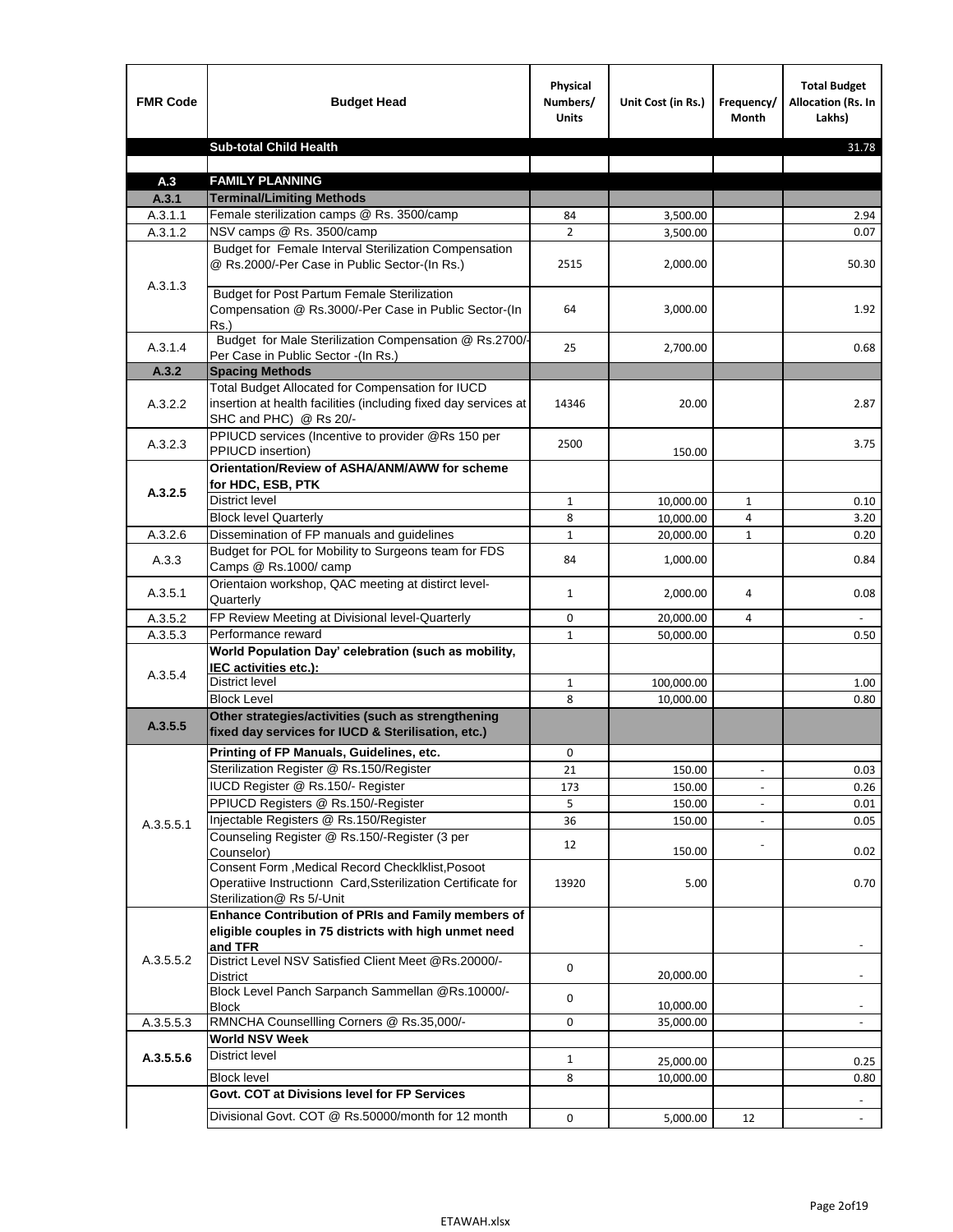| <b>FMR Code</b> | <b>Budget Head</b>                                                                                                                                                                          | Physical<br>Numbers/<br><b>Units</b> | Unit Cost (in Rs.) | Frequency/<br>Month | <b>Total Budget</b><br>Allocation (Rs. In<br>Lakhs) |
|-----------------|---------------------------------------------------------------------------------------------------------------------------------------------------------------------------------------------|--------------------------------------|--------------------|---------------------|-----------------------------------------------------|
| A.3.5.5.8       | Exra Incentive for Female Interval Sterilization in Public<br>Sector.-(20% of 80% ELA) @ Rs. 130 per case                                                                                   | 503                                  | 130.00             |                     | 0.65                                                |
|                 | Extra Incentive for Male Sterilization in Public Sector-<br>(40% ELA) @ Rs. 155 per case                                                                                                    | 10                                   | 155.00             |                     | 0.02                                                |
|                 | <b>Sub-total Family Planning</b>                                                                                                                                                            |                                      |                    |                     | 72.03                                               |
|                 | ADOLESCENT HEALTH / RKSK (Rashtriya Kishore                                                                                                                                                 |                                      |                    |                     |                                                     |
| A.4             | Swasthya Karyakram)                                                                                                                                                                         |                                      |                    |                     |                                                     |
| A.4.1           | <b>Facility based services</b>                                                                                                                                                              |                                      |                    |                     |                                                     |
| A.4.1.1         | Orientation meetings-HPD Districts                                                                                                                                                          | $\Omega$                             | 9000               | $\mathbf{1}$        |                                                     |
|                 | Review meetings at District level-Quarterly                                                                                                                                                 | $\mathbf{1}$                         | 5000               | 4                   | 0.20                                                |
| A.4.1.2         | Establishment of new clinics at DH/Medical college level                                                                                                                                    | 0                                    | 50,000.00          |                     |                                                     |
|                 | Operating expenses for existing clinics                                                                                                                                                     | 0                                    |                    |                     |                                                     |
|                 | DH & MC level Existing AFHS clinics                                                                                                                                                         | $\overline{2}$                       | 600.00             | 12                  | 0.14                                                |
| A.4.1.4         | DH & MC level AFHS clinics (New)                                                                                                                                                            | 0                                    | 600.00             | 6                   | $\overline{\phantom{a}}$                            |
|                 | CHC level Existing AFHS clinics                                                                                                                                                             | 0                                    | 400.00             | 12                  | $\overline{\phantom{a}}$                            |
|                 | PHC level existing AFHS clinics                                                                                                                                                             | $\Omega$                             | 200.00             | 12                  | $\sim$                                              |
| A.4.1.5         | Mobility support for AH counsellors at MC/DH level AH<br>Clinic at @ Rs 1000 per month for 06 month                                                                                         | 2                                    | 1,000.00           | 6                   | 0.12                                                |
|                 | Mobility support for Exsiting AH counsellors at CHC level<br>AH Clinic at @ Rs 1000 per month for 06 month                                                                                  | 0                                    | 1,000.00           | 6                   |                                                     |
| A.4.5.7         | <b>WIFS Register</b>                                                                                                                                                                        | 6304                                 | 100.00             |                     | 6.30                                                |
| A.4.5.8         | <b>NIPI Register</b>                                                                                                                                                                        | 6225                                 | 100.00             |                     | 6.23                                                |
| A.4.5.9         | <b>WIFS Reporting Formats</b>                                                                                                                                                               | 80712                                | 0.50               |                     | 0.40                                                |
|                 | <b>Sub-total Adolescent Health</b>                                                                                                                                                          |                                      |                    |                     | 13.40                                               |
| A.5             | <b>RBSK</b>                                                                                                                                                                                 |                                      |                    |                     |                                                     |
| A.5.1           | <b>Operational Cost of RBSK (Mobility support, DEIC etc)</b>                                                                                                                                |                                      |                    |                     |                                                     |
| A.5.1.2         | Prepare detailed operational plan for RBSK across<br>districts (cost of plan/convergence/monitoring<br>meetings should be kept seperately)<br>One meeting @ Rs. 500 per block for microplan | 8                                    | 500.00             |                     | 0.04                                                |
| A.5.1.3         | One orientation meeting for RBSK software<br>Mobility support for Mobile health team                                                                                                        | 8<br>16                              | 90.00<br>30,000.00 | 12                  | 0.01<br>57.60                                       |
| A.5.1.4         | Operational cost of DEIC                                                                                                                                                                    |                                      |                    |                     | 0                                                   |
| A.5.1.5         | New born screening- Inborn error of metabolism (please<br>give details per unit cost of screening, number of children<br>to be screened and the delivery points Add details)                |                                      |                    |                     | 0                                                   |
| A.5.1.7         | Spectacle for children                                                                                                                                                                      | 685                                  | 275.00             |                     | 1.88                                                |
| A.5.1.10        | Monitoring Meeting at District level                                                                                                                                                        | $\mathbf{1}$                         | 5,000.00           | 3                   | 0.15                                                |
|                 |                                                                                                                                                                                             |                                      |                    |                     |                                                     |
|                 | <b>Sub-total RBSK</b>                                                                                                                                                                       |                                      |                    |                     | 59.68                                               |
| A.7             | <b>PNDT Activities</b>                                                                                                                                                                      |                                      |                    |                     |                                                     |
|                 | <b>Support to PNDT cell</b>                                                                                                                                                                 |                                      |                    |                     |                                                     |
| A.7.1           | Honorarium of Divisional Level Data Assistant @ Rs.<br>18743 per month for 12 months                                                                                                        | 0                                    | 18,743.00          | 12                  |                                                     |
|                 | Honorarium of District Level Data Assistant @<br>Rs.<br>11025 per month for 12 months                                                                                                       | $\mathbf{1}$                         | 11,025.00          | 12                  | 1.32                                                |
|                 | Contingency at Divisional level for PCPNDT Cell                                                                                                                                             | 0                                    | 10,000.00          | $\mathbf{1}$        | $\overline{\phantom{a}}$                            |
|                 | Contingency at District level for PCPNDT Cell                                                                                                                                               | $\mathbf{1}$                         | 5,000.00           | $\mathbf{1}$        | 0.05                                                |
| A.7.2.2         | Visit of Divisional level Inspection Committee (Including<br>TA/DA)                                                                                                                         | 0                                    | 10,000.00          | $\mathbf{1}$        |                                                     |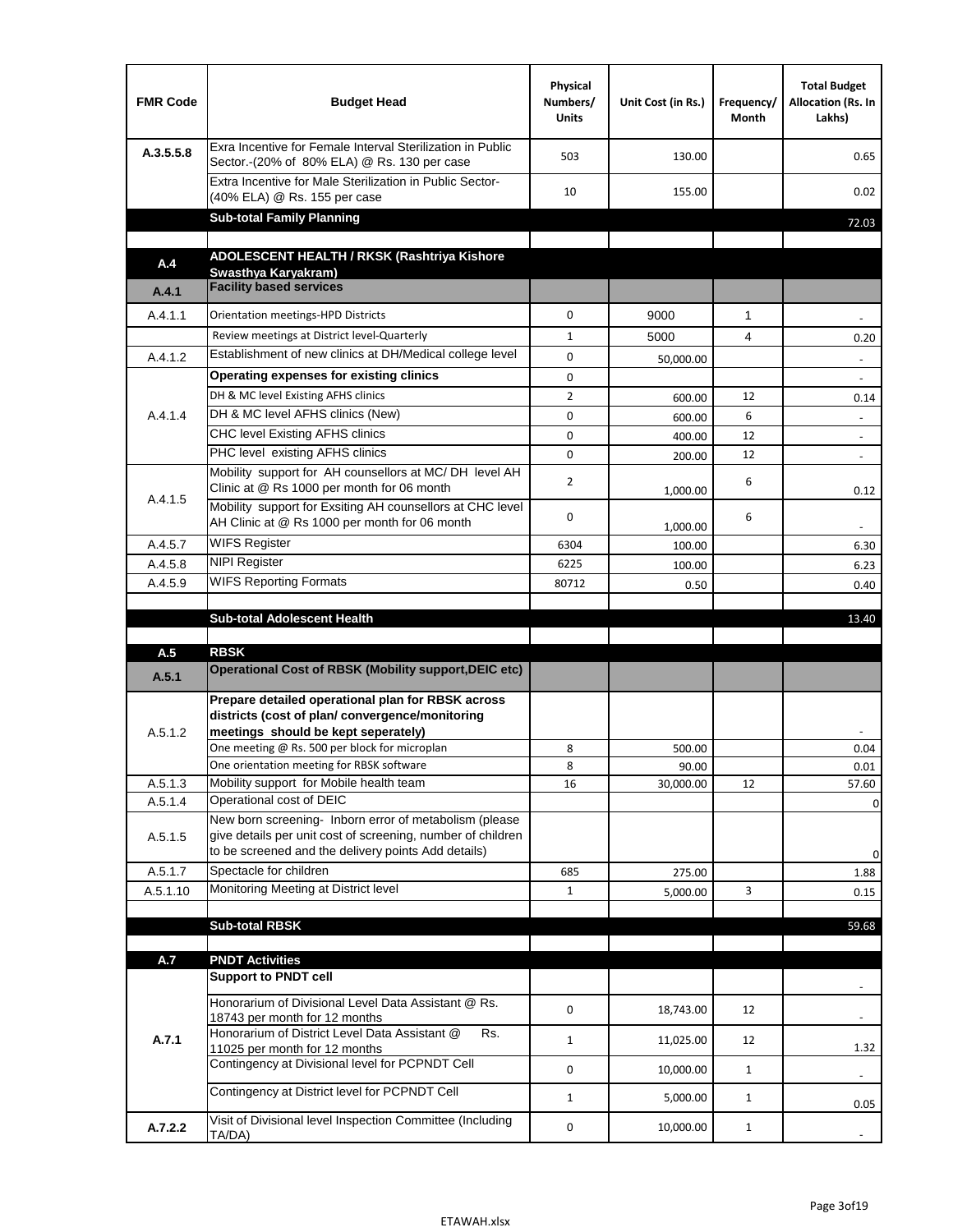| <b>FMR Code</b> | <b>Budget Head</b>                                                                                                                              | Physical<br>Numbers/<br><b>Units</b> | Unit Cost (in Rs.) | Frequency/<br><b>Month</b> | <b>Total Budget</b><br><b>Allocation (Rs. In</b><br>Lakhs) |
|-----------------|-------------------------------------------------------------------------------------------------------------------------------------------------|--------------------------------------|--------------------|----------------------------|------------------------------------------------------------|
| A.7.2.5         | Orientation of Member of District advisory Committee at<br><b>Divisional Level</b>                                                              | $\Omega$                             | 200,000.00         | $\mathbf{1}$               | $\qquad \qquad \blacksquare$                               |
| A.7.2.9         | Capacity building of DGCS, CJM, District officers, Nodal<br>Officers, Ultrasound Owners, ASHA and AWWs<br>workshop at Districts and Block level |                                      |                    |                            |                                                            |
|                 | <b>District level</b>                                                                                                                           | $\mathbf{1}$                         | 10,000.00          | 1                          | 0.10                                                       |
|                 | <b>Block level</b>                                                                                                                              | 8                                    | 5,000.00           | $\mathbf{1}$               | 0.40                                                       |
|                 | <b>Sub-total PNDT activities</b>                                                                                                                |                                      |                    |                            | 1.87                                                       |
|                 |                                                                                                                                                 |                                      |                    |                            |                                                            |
| A.8             | <b>Human Resources</b>                                                                                                                          |                                      |                    |                            |                                                            |
| A.8.1           | <b>Contractual Staff &amp; Services</b>                                                                                                         |                                      |                    |                            |                                                            |
| A.8.1.1         | <b>ANMs, Supervisory Nurses, LHVs</b>                                                                                                           |                                      |                    |                            |                                                            |
| A.8.1.1.1       | <b>ANMs</b>                                                                                                                                     |                                      |                    |                            |                                                            |
| A.8.1.1.1.a     | Honorarium of ANMs (New)<br>Honorarium of ANMs (Existing)                                                                                       | 0<br>$\overline{2}$                  | 11,550.00          | 6                          | $\blacksquare$                                             |
|                 | Honorarium of ANMs (New)                                                                                                                        | 6                                    | 11,550.00          | 12<br>6                    | 2.77                                                       |
| A.8.1.1.1.f     | Honorarium of ANMs (Existing)                                                                                                                   | 38                                   | 11,550.00          | 12                         | 4.16                                                       |
| A.8.1.1.2       | <b>Staff Nurses</b>                                                                                                                             |                                      | 11,550.00          |                            | 52.67                                                      |
| A.8.1.1.2.a     | <b>DH</b>                                                                                                                                       |                                      |                    |                            | $\blacksquare$                                             |
|                 | Honorarium of SNs (New)                                                                                                                         | 0                                    | 19,060.00          | 6                          |                                                            |
| A.8.1.1.2.b     | Honorarium of SNs (Existing)                                                                                                                    | 35                                   | 19,060.00          | 12                         | 80.05                                                      |
|                 | <b>Staff Nurse-NRC</b>                                                                                                                          |                                      |                    |                            | $\overline{\phantom{a}}$                                   |
|                 | Old, SNs @19060/Month for 12 months                                                                                                             | 4                                    | 19,060.00          | 12                         | 9.15                                                       |
|                 | New, SNs @18150 per Month                                                                                                                       | 0                                    | 18,150.00          | 6                          |                                                            |
|                 | <b>Staff Nurse-SNCU</b>                                                                                                                         |                                      |                    |                            |                                                            |
| A.8.1.1.2.f     | Exiting Staff Nurse Honorarium @ Rs.19060/- p.m. for 12<br>months                                                                               | 6                                    | 19,060.00          | 12                         | 13.72                                                      |
|                 | New Staff Nurse Honorarium @ Rs.18150/- p.m. for 6 months                                                                                       | 10                                   | 18,150.00          | 6                          | 10.89                                                      |
|                 | <b>Staff Nurse-NBSU</b>                                                                                                                         |                                      |                    |                            |                                                            |
|                 | Staff Nurse Honorarium @ Rs.18150/- p.m. (For 6 Months)                                                                                         | 6                                    | 18,150.00          | 12                         | 13.07                                                      |
|                 | Human Resource Pediatric Intencive Care unit (PICU)                                                                                             |                                      |                    |                            |                                                            |
| A.8.1.1.2.g     | Staff Nurses Honorarium @ Rs. 18,150 per months for 12<br>months                                                                                | 0                                    | 18,150.00          | 12                         |                                                            |
| A.8.1.2.1       | <b>Laboratory Technicians</b>                                                                                                                   |                                      |                    |                            |                                                            |
| A.8.1.2.1.a     | Honorarium of Laboratory Technician                                                                                                             |                                      |                    |                            | 6.93                                                       |
| A.8.1.3         | <b>Specialists</b>                                                                                                                              |                                      |                    |                            |                                                            |
| A.8.1.3.1.b     | Honorarium of Contractual Gynaecologists/Surgeons                                                                                               | $\overline{2}$                       | 80,000.00          | 12                         | 19.20                                                      |
| A.8.1.3.3       | Anesthetists                                                                                                                                    |                                      |                    |                            |                                                            |
| A.8.1.3.3.b     | Honorarium of Contractual Anesthetists                                                                                                          | 0                                    | 80,000.00          | 12                         | $\blacksquare$                                             |
| A.8.1.3.5       | Specialists for CH (Pediatrician etc) in SNCU, NBSU, NRC                                                                                        |                                      |                    |                            |                                                            |
|                 | Existing @ 78650/month for 12 Months                                                                                                            | $\mathbf{1}$                         | 78,650.00          | 12                         | 9.44                                                       |
| A.8.1.3.5.d     | New Peadiatrician Honorarium @ Rs.71500/- p.m. for 6<br>months                                                                                  | $\overline{2}$                       | 71,500.00          | 6                          | 8.58                                                       |
| A.8.1.3.7       | Dental surgeons and dentists                                                                                                                    |                                      |                    |                            |                                                            |
| A.8.1.3.7.a     | Honorarium of Dental Surgen                                                                                                                     |                                      |                    |                            | 20.11                                                      |
| A.8.1.5         | <b>Medical Officers</b>                                                                                                                         |                                      |                    |                            |                                                            |
| A.8.1.5.2       | Honorarium of Medical Officers (New)                                                                                                            | 5                                    | 41,580.00          | $\overline{2}$             | 4.16                                                       |
|                 | Honorarium of Medical Officers (Existing)                                                                                                       | 0                                    | 41,580.00          | 12                         |                                                            |
|                 | MOs for SNCU/ NBSU/NRC etc                                                                                                                      |                                      |                    |                            |                                                            |
| A.8.1.5.6       | Old, MO @41580 per Month                                                                                                                        | 0                                    | 41,580.00          | 12                         | $\blacksquare$                                             |
|                 | New, Mo@39600 Per Month                                                                                                                         | $\mathbf{1}$                         | 39,600.00          | 6                          | 2.38                                                       |
|                 | Human Resource Pediatric Intencive Care unit (PICU)                                                                                             |                                      |                    |                            |                                                            |
|                 | Existing, MO Honorarium @ Rs/41580/ Month for 12 Months                                                                                         | $\mathbf 0$                          | 41,580.00          | 12                         |                                                            |
| A.8.1.5.7       | New, MO Honorarium @ Rs. 39600 / Month for 6 Months                                                                                             | 0                                    | 39,600.00          | 6                          |                                                            |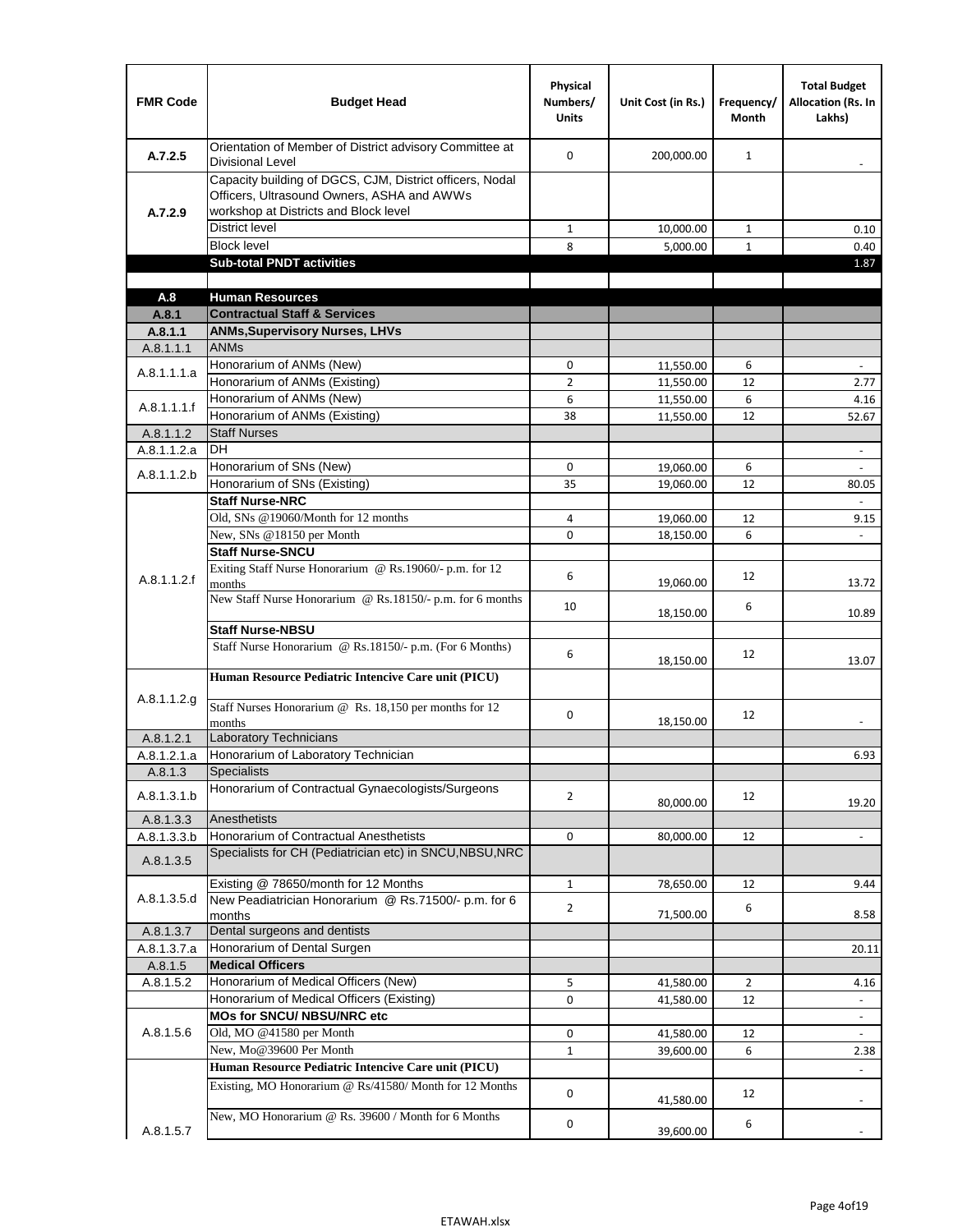| <b>FMR Code</b> | <b>Budget Head</b>                                                                    | Physical<br>Numbers/<br><b>Units</b> | Unit Cost (in Rs.)     | Frequency/<br>Month | <b>Total Budget</b><br>Allocation (Rs. In<br>Lakhs) |
|-----------------|---------------------------------------------------------------------------------------|--------------------------------------|------------------------|---------------------|-----------------------------------------------------|
|                 | Medical Officer/Training Coordinator, Honorarium at                                   |                                      |                        |                     |                                                     |
|                 | <b>Medical College</b><br>Old, Trg. Coord. @41580/month for 12 Month                  | 0                                    | 41,580.00              | 12                  |                                                     |
|                 | New, Trg. Coord.@39600/month for 6 Month                                              | $\mathbf{1}$                         | 39,600.00              | 6                   | 2.38                                                |
| A.8.1.7.2       | Honorarium of X-Ray Technician for 12 months                                          |                                      |                        |                     | 3.47                                                |
| A.8.1.7.4       | RBSK teams (Exclusive mobile health team & DEIC                                       |                                      |                        |                     |                                                     |
|                 | Staff)                                                                                |                                      |                        |                     |                                                     |
|                 | <b>MOs- AYUSH/MBBS</b>                                                                |                                      |                        |                     |                                                     |
|                 | Honoraria Existing MBBS<br><b>Honoraria New MBBS</b>                                  | $\mathbf 0$                          | 41,675.00              | 12                  | $\omega$                                            |
| A.8.1.7.4.1     | Honoraria - BDS                                                                       | 3<br>5                               | 37,800.00<br>40,516.00 | 6<br>12             | 6.80<br>24.31                                       |
|                 | Honoraria - AYUSH (Existing)                                                          | 24                                   | 27,783.00              | 12                  | 80.02                                               |
|                 | Honoraria - AYUSH recruited upto March 16                                             | $\Omega$                             | 26,460.00              | 12                  | $\overline{\phantom{a}}$                            |
|                 | Honoraria - AYUSH New                                                                 | $\mathbf 0$                          | 25,200.00              | 6                   | $\overline{\phantom{a}}$                            |
|                 | <b>Staff Nurse</b>                                                                    | $\Omega$                             |                        |                     |                                                     |
|                 | Honoraria - Staff Nurse                                                               | 9                                    | 19,100.00              | 12                  | 20.63                                               |
| A.8.1.7.4.2     | <b>ANM</b>                                                                            |                                      |                        |                     |                                                     |
|                 | Honoraria - ANMs (Existing)                                                           | 4                                    | 11,576.00              | 12                  | 5.56                                                |
|                 | Honoraria - ANM (Recruited upto March 16)                                             | $\overline{2}$                       | 11,025.00              | 12                  | 2.65                                                |
|                 | Honoraria - ANM (New)                                                                 | $\mathbf{1}$                         | 10,500.00              | 6                   | 0.63                                                |
|                 | Paramedical                                                                           | $\mathbf 0$                          |                        |                     | $\omega$                                            |
|                 | Honoraria - Paramedical                                                               | 15                                   | 13,753.00              | 12                  | 24.76                                               |
|                 | <b>Pharmacists</b>                                                                    | $\mathbf 0$                          |                        |                     |                                                     |
| A.8.1.7.4.3     | Honoraria - Pharmacist (Existing)<br>Honoraria - Pharmacist (Recruited upto March 16) | $\mathbf 0$<br>$\mathbf{1}$          | 14,884.00              | 12                  | $\blacksquare$                                      |
|                 | Honoraria - Pharmacist (New)                                                          | $\Omega$                             | 14,175.00<br>13,500.00 | 12<br>6             | 1.70                                                |
|                 | Sub Total RBSK mobile teams                                                           | $\Omega$                             |                        |                     | $\overline{\phantom{a}}$                            |
| A.8.1.7.5       | <b>Others</b>                                                                         |                                      |                        |                     |                                                     |
| A.8.1.7.5.1     | Honorarium of RMNCH/FP Counselors @ Rs.10760/- for                                    | 4                                    | 10,760.00              | 12                  | 5.16                                                |
|                 | 12 months                                                                             |                                      |                        |                     |                                                     |
|                 | <b>Adolescent Health counselors</b>                                                   |                                      |                        |                     | $\blacksquare$                                      |
|                 | AH counselors at DH level (1st & 2nd phase)                                           | 2                                    | 13,891.00              | 12                  | 3.33                                                |
| A.8.1.7.5.2     | AH counselors DH level of 3nd phase<br>AH counselors at DH/MC level (New)             | $\mathbf 0$<br>0                     | 13,230.00<br>12,600.00 | 12<br>12            | $\blacksquare$<br>$\overline{\phantom{a}}$          |
|                 | AH counsellors at CHC level                                                           | $\mathbf 0$                          | 13,230.00              | 6                   | $\blacksquare$                                      |
|                 | <b>Nutriionist</b>                                                                    | $\mathbf 0$                          |                        |                     | $\overline{\phantom{a}}$                            |
| A.8.1.7.5.4     | Old, Nutrist. @17325 per Month for 12 months                                          | $\mathbf{1}$                         | 17,325.00              | 12                  | 2.08                                                |
|                 | New, Nutrist. $@16500$ per Month for 6 months                                         | 0                                    | 16,500.00              | 6                   |                                                     |
|                 | <b>HR for Cold Chain</b>                                                              | 0                                    |                        |                     |                                                     |
|                 | Hononarium of Cold Chain Handlers at Division level                                   | 0                                    | 11,430.00              | 12                  |                                                     |
|                 | Hononarium of Cold Chain Handlers at District level                                   | $\mathbf{1}$                         | 11,430.00              | 12                  | 1.37                                                |
| A.8.1.7.7       | Hononarium of Technician (Refeigator Machenic) at                                     |                                      |                        |                     |                                                     |
|                 | <b>Division level</b>                                                                 | 0                                    | 19,060.00              | 12                  | ۰                                                   |
|                 | Technician (Refeigator Machenic) at District level                                    | 0                                    | 19,060.00              | 12                  | ÷,                                                  |
|                 | Honararium of Vaccince Strore Keeper at Division level                                | 0                                    | 25,410.00              | 12                  | $\overline{\phantom{a}}$                            |
|                 | Honararium of Vaccince Van Driver at Division level                                   | 0                                    | 19,060.00              | 12                  | $\qquad \qquad \blacksquare$                        |
|                 | HR for Blood Bank Storage/Unit                                                        |                                      |                        |                     |                                                     |
|                 | Man Power Support at 89 Blood Banks                                                   |                                      |                        |                     | 30.37                                               |
|                 | Man Power Support at 118 Blood Storage Centre                                         |                                      |                        |                     | 9.60                                                |
|                 | Manpower support of 18 BCTV                                                           |                                      |                        |                     | 0.00                                                |
| A.8.1.7.8       | Staff for Training Institutes/ SIHFW/ Nursing Training                                |                                      |                        |                     | 0                                                   |
|                 | Incentive/ Awards etc. to SN, ANMs etc.                                               |                                      |                        |                     | $\qquad \qquad \blacksquare$                        |
|                 | SBA Trained ANMs at L1 SCs from 6th delivery every month                              | 0                                    | 300.00                 |                     | $\frac{1}{2}$                                       |
|                 | SBA Trained ANMs/SNs at APHCs/PHCs starting from 16th                                 |                                      |                        |                     |                                                     |
| A.8.1.8         | Delivery every month                                                                  | 0                                    | 300.00                 |                     |                                                     |
|                 | SBA Trained ANMs/SNs at Non FRU CHCs/BPHCs starting from                              | 0                                    |                        |                     |                                                     |
|                 | 51st Delivery every month                                                             |                                      | 300.00                 |                     |                                                     |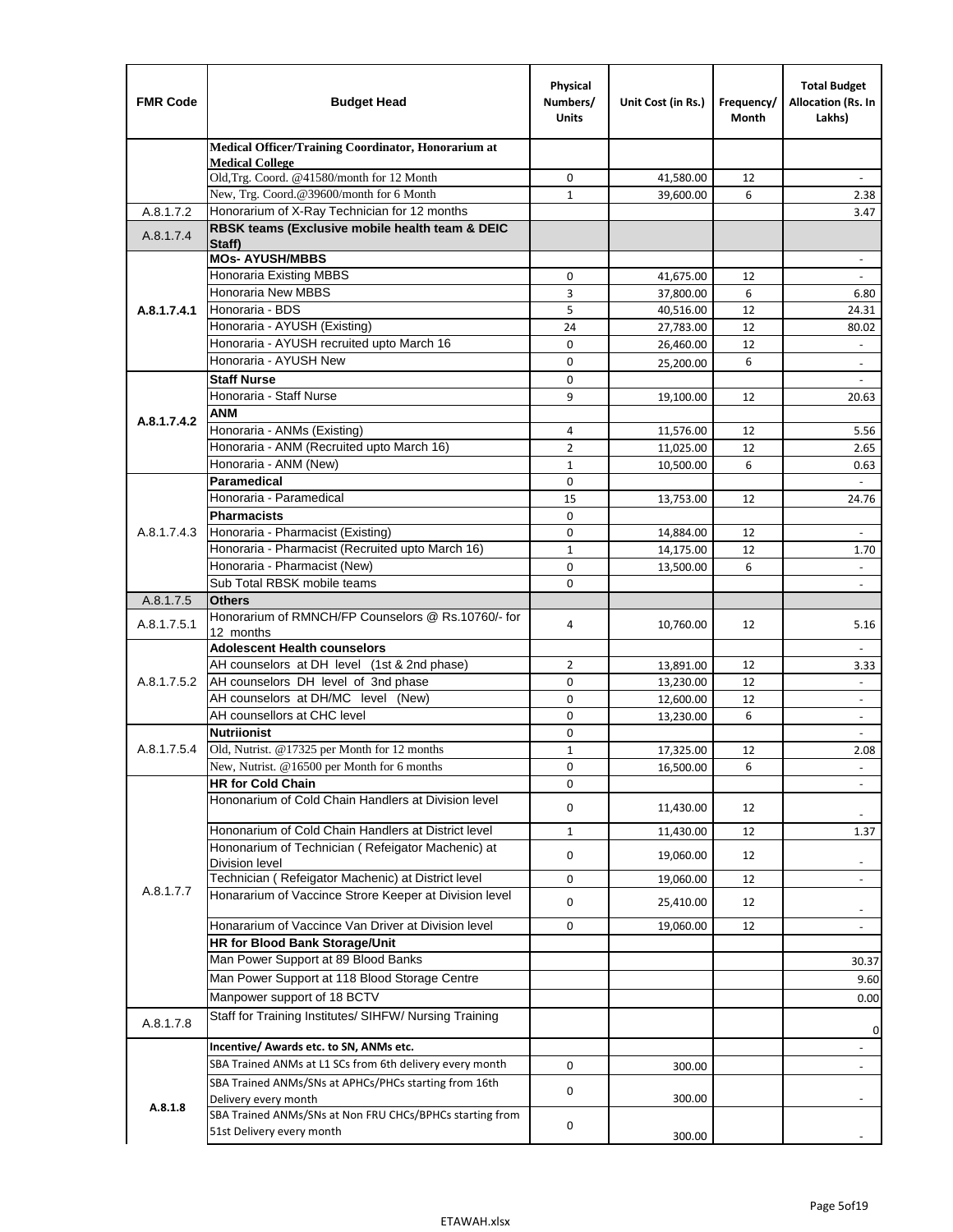| <b>FMR Code</b>  | <b>Budget Head</b>                                                                                      | Physical<br>Numbers/<br><b>Units</b> | Unit Cost (in Rs.)   | Frequency/<br>Month | <b>Total Budget</b><br>Allocation (Rs. In<br>Lakhs) |
|------------------|---------------------------------------------------------------------------------------------------------|--------------------------------------|----------------------|---------------------|-----------------------------------------------------|
|                  | Incentives for EMOC teams at below District level starting from<br>6th CS every month @Rs 3000/CS       | $\mathbf 0$                          | 3,000.00             |                     |                                                     |
| A.8.1.9          | Honorarium of Data Entry Operator at DH                                                                 |                                      |                      |                     | 1.83                                                |
| A.8.1.10         | <b>Other Incentives Schemes (PI.Specify)</b>                                                            |                                      |                      |                     |                                                     |
| A.8.1.10.1       | Fixed difficult area Incentive                                                                          | $\mathbf 0$                          |                      |                     |                                                     |
| A.8.1.10.2       | FRU Operationalization for Gynae & anaesthetist<br>specialist on call from govt sector for NHPDs & HPDs | 60                                   | 3,000.00             |                     | 1.80                                                |
| A.8.1.10.3       | FRU Operationalization Gynaecologists specialist on call<br>for NHPDs & HPDs                            | 30                                   | 4,500.00             |                     | 1.35                                                |
| A.8.1.10.4       | FRU Operationalization anaesthetist specialist on call for<br><b>NHPDs &amp; HPDs</b>                   | 60                                   | 3,000.00             |                     | 1.80                                                |
| A.8.1.10.5       | Performance based Incentives to RMNCH+A Counsellors<br>in Family Planning @ Rs.50/ client               | 160                                  | 50.00                |                     | 0.08                                                |
| A.8.1.11         | <b>Support Staff for Health Facilities</b>                                                              |                                      |                      |                     |                                                     |
|                  | <b>HR-NRC</b>                                                                                           |                                      |                      |                     | $\qquad \qquad \blacksquare$                        |
|                  | Cook                                                                                                    |                                      |                      |                     |                                                     |
|                  | Old, Cook @7500 per Month for 12 months                                                                 | $\mathbf{1}$                         | 7,500.00             | 12                  | 0.90                                                |
|                  | New, Cook @7500 per Month for 6 months                                                                  | 0                                    | 7,500.00             | 6                   | $\Box$                                              |
|                  | <b>Care Taker</b>                                                                                       |                                      |                      |                     |                                                     |
|                  | Old, Caretaker @6400 per Month for 12 months<br>New, Caretaker @6400 per Month for 6 months             | $\mathbf{1}$<br>0                    | 6,400.00             | 12<br>6             | 0.77<br>÷,                                          |
|                  | <b>Cleaner</b>                                                                                          |                                      | 6,400.00             |                     |                                                     |
|                  | Old, Cleaner @6400 per Month for 12 months                                                              | $\mathbf 0$                          |                      | 12                  |                                                     |
|                  | New, Cleaner @6400 per Month for 6 months                                                               | $\mathbf{1}$                         | 6,400.00<br>6,400.00 | 6                   | 0.38                                                |
|                  | <b>HR-SNCU</b>                                                                                          |                                      |                      |                     |                                                     |
| A.8.1.11.f       | Cleaner/ Ward Ayah/Security Guard                                                                       |                                      |                      |                     |                                                     |
|                  | Existing CL/WA Honorarium @ Rs. 6400/monty for 12<br>months                                             | 3                                    | 6,400.00             | 12                  | 2.30                                                |
|                  | New CL/WA/SG Honorarium @ Rs. 6400/month for 6<br>month                                                 | 15                                   | 6,400.00             | 6                   | 5.76                                                |
|                  | <b>Data Entry Oprator</b>                                                                               |                                      |                      |                     |                                                     |
|                  | old DEO Honorarium @ Rs.12000/- p.m. for 12 months                                                      | $\mathbf{1}$                         | 12,000.00            | 12                  | 1.44                                                |
|                  | New DEO Honorarium @ Rs.12000/- p.m. for 6 months                                                       | $\mathbf{1}$                         | 12,000.00            | 6                   | 0.72                                                |
|                  | Human Resource Pediatric Intencive Care unit (PICU)                                                     |                                      |                      |                     |                                                     |
|                  | Ward Aaya/Sweeper Honorarium @ Rs. 6400/Month for 6                                                     |                                      |                      |                     |                                                     |
|                  | months                                                                                                  | $\mathbf 0$                          | 6,400.00             | 6                   |                                                     |
|                  | Sub-total HR                                                                                            |                                      |                      |                     | 501.22                                              |
|                  |                                                                                                         |                                      |                      |                     |                                                     |
| A.9              | <b>TRAINING</b>                                                                                         |                                      |                      |                     |                                                     |
| A.9.1<br>A.9.1.3 | Skill lab<br>Training Motivation and follow up visit                                                    |                                      |                      |                     | 0                                                   |
| A.9.3            | <b>Maternal Health Training</b>                                                                         |                                      |                      |                     | $\blacksquare$                                      |
| A.9.3.1.4        | Training of ANMs / LHVs in SBA                                                                          |                                      |                      |                     | $\overline{\phantom{a}}$                            |
| A.9.3.7          | Other maternal health training (please specify)                                                         |                                      |                      |                     |                                                     |
| A.9.3.7.1        | MDR training of District and Block level officials                                                      | $\overline{2}$                       | 22,950.00            |                     | 0.46                                                |
| A.9.3.7.5        | ANM Training on new ANC guidelines and HRPs                                                             |                                      |                      |                     |                                                     |
|                  | District level                                                                                          | $\overline{2}$                       | 29,300.00            |                     | 0.59                                                |
|                  | <b>Block Level</b>                                                                                      | 8                                    | 31,050.00            |                     | 2.48                                                |
| A.9.10           | <b>Training (Nursing)</b>                                                                               |                                      |                      |                     | $\blacksquare$                                      |
| A.9.10.1         | Strengthening of Existing Training Institutions/Nursing School<br>excluding infrastructure and HR.      | 0                                    | 4,300,000.00         |                     |                                                     |
| A.9.10.2         | New Training Institutions/School                                                                        | $\mathbf{1}$                         | 152,000.00           |                     | 1.52                                                |
|                  | <b>National Dewarming Day</b>                                                                           |                                      |                      |                     |                                                     |
| A.9.11.3         | Orientaion meeting-District level                                                                       | $\mathbf 1$                          | 5000                 | $\overline{2}$      | 0.10                                                |
|                  | Orientaion meeting-Block level                                                                          | 8                                    | 7500                 | $\overline{2}$      | 1.20                                                |
| A.9.12           | <b>RBSK training</b>                                                                                    |                                      |                      |                     |                                                     |
| A.9.12.1         | RBSK Training -Training of Mobile health team -<br>technical and managerial (5 days)                    |                                      |                      |                     | 0                                                   |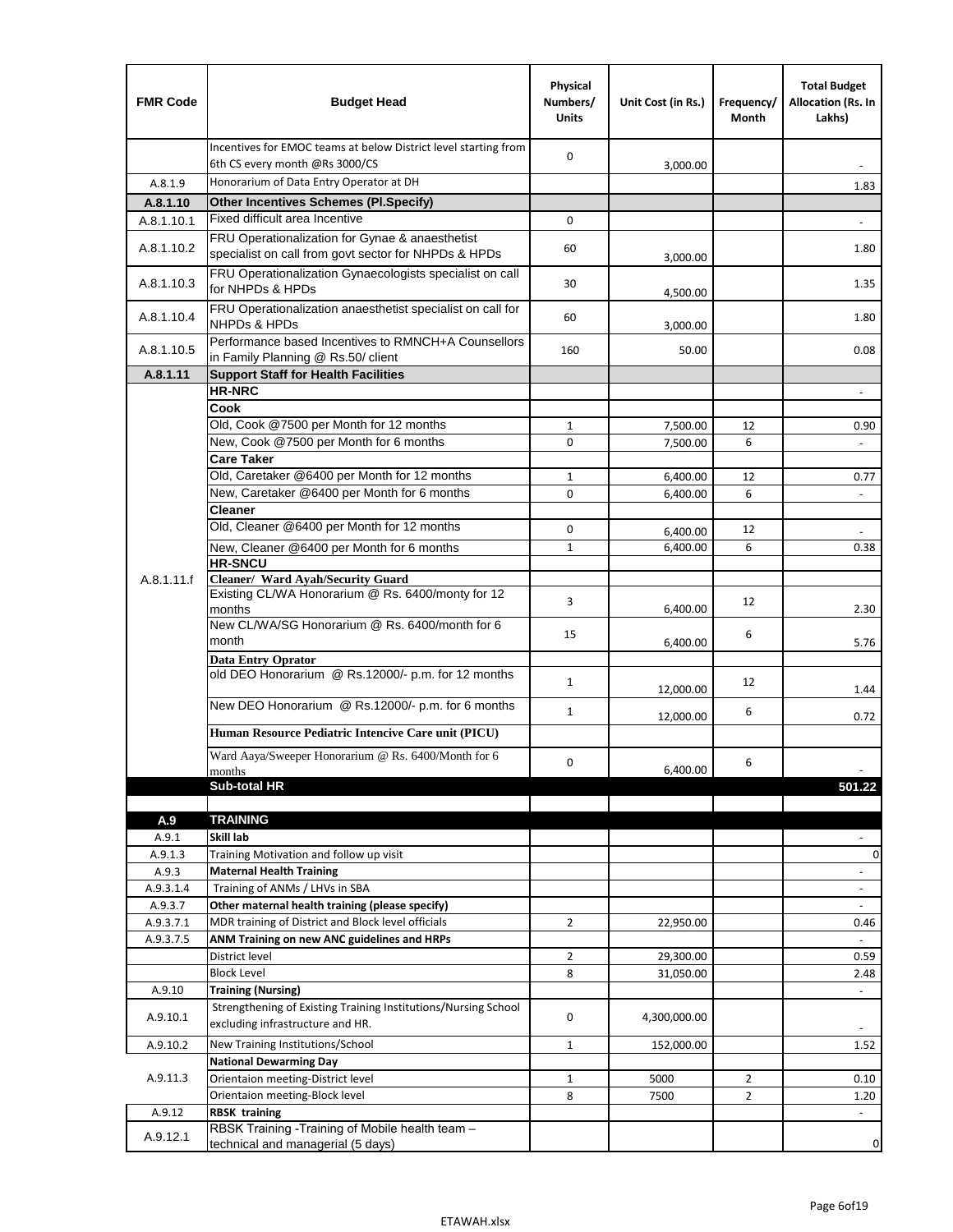| <b>FMR Code</b>    | <b>Budget Head</b>                                                                             | Physical<br>Numbers/<br><b>Units</b> | Unit Cost (in Rs.)     | Frequency/<br><b>Month</b> | <b>Total Budget</b><br>Allocation (Rs. In<br>Lakhs) |
|--------------------|------------------------------------------------------------------------------------------------|--------------------------------------|------------------------|----------------------------|-----------------------------------------------------|
|                    |                                                                                                |                                      |                        |                            |                                                     |
|                    | <b>Sub-total Training</b>                                                                      |                                      |                        |                            | 6.35                                                |
| A.10               | <b>PROGRAMME MANAGEMENT</b>                                                                    |                                      |                        |                            |                                                     |
| A.10.2             | Contractual Staff for DPMSU recruited and in position                                          |                                      |                        |                            |                                                     |
| A.10.2.1           | District Programme Manager                                                                     | $\mathbf{1}$                         |                        | 12                         |                                                     |
| A.10.2.2           | District Accounts Manager                                                                      | 1                                    | 39,690.00              | 12                         | 4.76                                                |
| A.10.2.3           | District Data Manager                                                                          | $\mathbf{1}$                         | 32,303.00              | 12                         | 3.88                                                |
| A.10.2.4           | Consultants/ Programme Officers (Kindly Specify)                                               | $\mathbf 0$                          | 22,050.00              |                            | 2.65                                                |
|                    | Honorarium of RKSK Coordinator                                                                 | 0                                    |                        | 9                          | $\overline{\phantom{a}}$                            |
| A.10.2.5           | Accountants                                                                                    | 0                                    | 25,000.00              |                            |                                                     |
| A.10.2.6           | Data Entry Operators                                                                           | 0                                    |                        |                            | $\overline{\phantom{a}}$                            |
| A.10.2.7           | Support Staff (Kindly Specify)                                                                 | $\mathbf{1}$                         | 8,269.00               | 12                         | 0.99                                                |
| A.10.2.8.1         | Operational Cost for DPMU unit                                                                 | $\mathbf{1}$                         | 89,250.00              | 12                         | 10.71                                               |
| A.10.2.8.5         | <b>DEIC Managers</b>                                                                           | $\mathbf 0$                          | 33,000.00              | 10                         |                                                     |
| A.10.3             | <b>Strengthening of Block PMU</b>                                                              |                                      |                        |                            |                                                     |
| A.10.3.1           | <b>Block Programme Manager</b>                                                                 |                                      |                        |                            | 23.28                                               |
| A.10.3.2           | <b>Block Accounts Manager</b>                                                                  |                                      | 12,128.00              | 12                         | 10.19                                               |
| A.10.3.7.1         | Operational Cost for BPMU unit                                                                 | 8                                    | 15,000.00              | 12                         | 14.40                                               |
|                    | <b>Concurrent Audit system</b>                                                                 |                                      |                        |                            |                                                     |
| A.10.6             | Monthly Concurrent Audit                                                                       | $\mathbf{1}$                         | 4,500.00               | 12                         | 0.54                                                |
|                    | <b>Block Spesific Work</b>                                                                     | 8                                    | 500.00                 | 12                         | 0.48                                                |
| A.10.7<br>A.10.7.2 | <b>Mobility Support, Field Visits</b><br>DPMU/District                                         |                                      |                        |                            |                                                     |
| A.10.7.3           | <b>BPMU/Block</b>                                                                              | 2<br>8                               | 30,000.00<br>30,000.00 | 12<br>12                   | 7.20<br>28.80                                       |
| A.10.8.1           | Vehicles for Divisional / AD office                                                            | 0                                    | 30,000.00              | 12                         |                                                     |
|                    |                                                                                                |                                      |                        |                            |                                                     |
|                    | <b>Sub-total Programme Management</b>                                                          |                                      |                        |                            | 107.88                                              |
|                    |                                                                                                |                                      |                        |                            |                                                     |
|                    | Total of RMNCH+A                                                                               |                                      |                        |                            | 1,761.82                                            |
| в                  | Additionalities under NRHM (Mission Flexible Pool)                                             |                                      |                        |                            |                                                     |
| <b>B1</b>          | <b>ASHA</b>                                                                                    |                                      |                        |                            |                                                     |
| B1.1.1.3           | <b>Supplementary training for ASHAs</b>                                                        |                                      |                        |                            |                                                     |
| B1.1.1.3.1         | TOT of ASHA Trainer- I round (at RHFWTC)                                                       |                                      |                        |                            |                                                     |
|                    | Batch cost+Equipment+Module+ Monitoring Visit                                                  |                                      |                        |                            |                                                     |
| B1.1.1.3.2         | TOT of ASHA Trainers -II Round (at RHFWTC)                                                     |                                      |                        |                            |                                                     |
| B1.1.1.4           | Post training support and supervision<br>Supervision costs by ASHA facilitators<br>(12 months) |                                      |                        |                            | $\sim$                                              |
|                    |                                                                                                |                                      |                        |                            | 39.00                                               |
| B1.1.1.4.1         | Supervision costs by ASHA facilitators<br>(6 months)                                           |                                      |                        |                            |                                                     |
| B1.1.1.4.2         | Monthly review Meeting of ASHA Sangini with BCPM                                               |                                      |                        |                            | 1.17                                                |
| B <sub>1.1.3</sub> | Performance Incentive/Other Incentive to ASHAs (if<br>any)                                     |                                      |                        |                            |                                                     |
| B1.1.3.1           | <b>ASHA incentives under Maternal Health</b>                                                   |                                      |                        |                            |                                                     |
| B1.1.3.1.2         | Maternal Death Audit Information                                                               | 104                                  | 200.00                 |                            | 0.21                                                |
| B1.1.3.2           | Incentive to ASHA under Child Health                                                           |                                      |                        |                            | ÷.                                                  |
| B1.1.3.2.1         | Incentive for Home Based Newborn Care programme                                                | 39456                                | 250.00                 |                            | 98.64                                               |
| B1.1.3.2.4         | Incentive for referral of SAM cases to NRC @ Rs.50/Case                                        | 240                                  | 50.00                  |                            | 0.12                                                |
| B1.1.3.2.5         | Incentive for follow up of discharge of SAM children from<br>NRCs @ Rs. 100/ for 4 Follow up   | 240                                  | 100.00                 |                            | 0.24                                                |
| B1.1.3.3           | ASHA Incentives under family planning (ESB/ PPIUCD/<br>Others)                                 |                                      |                        |                            |                                                     |
| B1.1.3.3.1         | ASHA PPIUCD incentive for accompanying the client for<br>PPIUCD insertion                      | 2500                                 | 150.00                 |                            | 3.75                                                |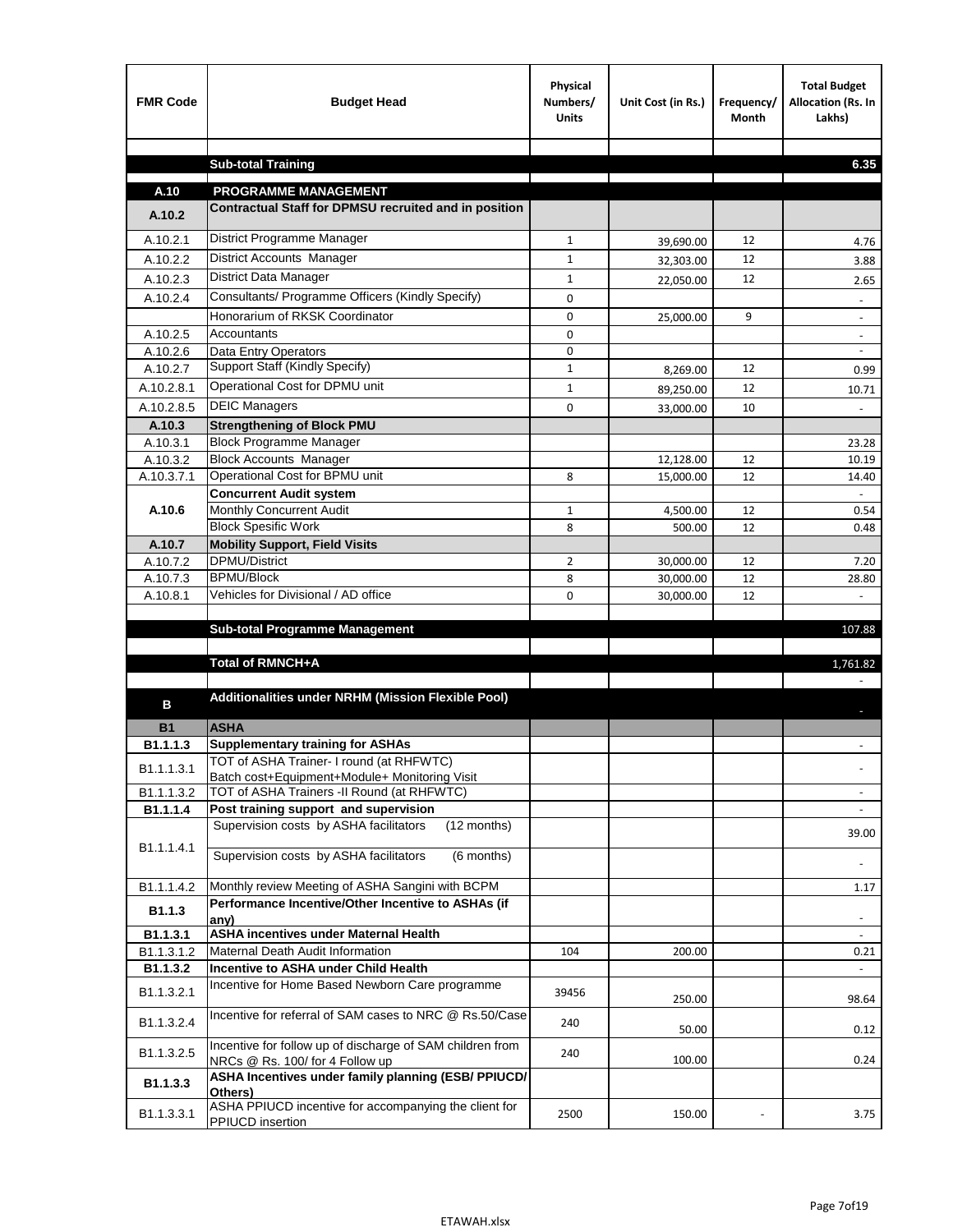| ASHA incentive under ESB scheme for promoting<br>484<br>500.00<br>spacing of births @ 500/- per ASHA/client<br>B <sub>1.1</sub> , 3, 3, 2<br>Spacing for 2 years after marriage @ 500/- per<br>500<br>500.00<br>ASHA/client<br>ASHA Incentive under ESB scheme for promoting<br>B1.1.3.3.3<br>adoption of limiting method upto two children @ Rs. 1000<br>595<br>1,000.00<br>per client<br><b>ASHA Incentives (other)</b><br>B1.1.3.6<br>ASHA incentive for NDD for 2 round<br>B <sub>1.1</sub> , 3, 5, 3<br>1372<br>$\overline{2}$<br>100.00<br>Amount to be released for 12 months for Routine<br>B <sub>1.1</sub> .3.6.1<br>activities (4 month incentive for ASHAs those are yet to<br>be placed)<br>Incentive to ASHA Facilitator (12 Months)<br>B1.1.3.6.4<br>Reimbursement of travel expenses for accompanying a<br>woman to facility for surgical abortion (MVA/EVA) @<br>B <sub>1.1</sub> .3.6.5<br>100<br>150.00<br>Rs.150/-per case<br>Reimbursement of travel expenses for accompanying a<br>100<br>B <sub>1.1</sub> .3.6.6<br>woman to facility for medical abortion (MMA) @ Rs.225/-<br>225.00<br>per case<br>ASHA Torch (NO. of ASHA +AF) @ Rs. 262.20<br>B1.1.3.6.9<br>Other (support provisions to ASHA such as uniform,<br>B1.1.3.7<br>diary, ASHA Ghar etc)<br>ASHA Payment Voucher, Payment Register and VHIR<br>1.@ Rs. 25/ASHA, 2.@Rs.50/AF, 3.@Rs.150/block for<br>B <sub>1.1</sub> .3.7.2<br>ASHa master payment register,<br>4. @Rs.174.5/ASHA/B1.1.3.7.2<br>ASHA SAREE (TA/DA for Attending monthly meeting) No.<br>B <sub>1.1</sub> , 3.7.4<br>of ASHA+AF @ Rs.450<br>Honorarium of Regional Coordinator<br>B <sub>1.1</sub> .5.1<br>Honararium of District Community Process Manager<br>B1.1.5.2<br>$\mathbf{1}$<br>12<br>32,303.00<br>Honararium of Block Community Process Manager<br>B <sub>1.1</sub> .5.3<br>8<br>12<br>12,000.00<br>11.52<br>Mobility cost for ARC/AMG<br>AMG cost<br>$\mathbf{1}$<br>10,000.00<br>$\mathbf{1}$<br>B <sub>1.1.5.4</sub><br>Quarterly BCPM meeting at Divisional Head Quarter @<br>rs. 500/BCPM/qtr.<br><b>Sub Total of ASHA</b><br><b>Untied Fund</b><br>B.2<br><b>CHCs</b><br>B <sub>2.3</sub><br><b>PHCs</b><br>B <sub>2.4</sub><br>23.63<br><b>Sub Total of Untied Fund</b><br>43.625<br><b>B9</b><br><b>Mainstreaming of AYUSH</b><br>Medical Officers at CHCs/ PHCs (Only AYUSH)<br>B.9.1<br><b>DH</b><br>B.9.1.1<br>$\overline{2}$<br>12<br>29,106.00<br><b>FRUs</b><br>B.9.1.2<br>4<br>12<br>29,106.00<br>Non FRU SDH/ CHC<br>B.9.1.3<br>10<br>12<br>29,106.00<br>24 X 7 PHC | <b>FMR Code</b> | <b>Budget Head</b> | Physical<br>Numbers/<br><b>Units</b> | Unit Cost (in Rs.) | Frequency/<br>Month | <b>Total Budget</b><br><b>Allocation (Rs. In</b><br>Lakhs) |
|------------------------------------------------------------------------------------------------------------------------------------------------------------------------------------------------------------------------------------------------------------------------------------------------------------------------------------------------------------------------------------------------------------------------------------------------------------------------------------------------------------------------------------------------------------------------------------------------------------------------------------------------------------------------------------------------------------------------------------------------------------------------------------------------------------------------------------------------------------------------------------------------------------------------------------------------------------------------------------------------------------------------------------------------------------------------------------------------------------------------------------------------------------------------------------------------------------------------------------------------------------------------------------------------------------------------------------------------------------------------------------------------------------------------------------------------------------------------------------------------------------------------------------------------------------------------------------------------------------------------------------------------------------------------------------------------------------------------------------------------------------------------------------------------------------------------------------------------------------------------------------------------------------------------------------------------------------------------------------------------------------------------------------------------------------------------------------------------------------------------------------------------------------------------------------------------------------------------------------------------------------------------------------------------------------------------------------------------------------------------------------------------------------------------------------------------------------------------------------------------------------------------------------------------------|-----------------|--------------------|--------------------------------------|--------------------|---------------------|------------------------------------------------------------|
|                                                                                                                                                                                                                                                                                                                                                                                                                                                                                                                                                                                                                                                                                                                                                                                                                                                                                                                                                                                                                                                                                                                                                                                                                                                                                                                                                                                                                                                                                                                                                                                                                                                                                                                                                                                                                                                                                                                                                                                                                                                                                                                                                                                                                                                                                                                                                                                                                                                                                                                                                      |                 |                    |                                      |                    |                     | 2.42                                                       |
|                                                                                                                                                                                                                                                                                                                                                                                                                                                                                                                                                                                                                                                                                                                                                                                                                                                                                                                                                                                                                                                                                                                                                                                                                                                                                                                                                                                                                                                                                                                                                                                                                                                                                                                                                                                                                                                                                                                                                                                                                                                                                                                                                                                                                                                                                                                                                                                                                                                                                                                                                      |                 |                    |                                      |                    |                     | 2.50                                                       |
|                                                                                                                                                                                                                                                                                                                                                                                                                                                                                                                                                                                                                                                                                                                                                                                                                                                                                                                                                                                                                                                                                                                                                                                                                                                                                                                                                                                                                                                                                                                                                                                                                                                                                                                                                                                                                                                                                                                                                                                                                                                                                                                                                                                                                                                                                                                                                                                                                                                                                                                                                      |                 |                    |                                      |                    |                     | 5.95                                                       |
|                                                                                                                                                                                                                                                                                                                                                                                                                                                                                                                                                                                                                                                                                                                                                                                                                                                                                                                                                                                                                                                                                                                                                                                                                                                                                                                                                                                                                                                                                                                                                                                                                                                                                                                                                                                                                                                                                                                                                                                                                                                                                                                                                                                                                                                                                                                                                                                                                                                                                                                                                      |                 |                    |                                      |                    |                     |                                                            |
|                                                                                                                                                                                                                                                                                                                                                                                                                                                                                                                                                                                                                                                                                                                                                                                                                                                                                                                                                                                                                                                                                                                                                                                                                                                                                                                                                                                                                                                                                                                                                                                                                                                                                                                                                                                                                                                                                                                                                                                                                                                                                                                                                                                                                                                                                                                                                                                                                                                                                                                                                      |                 |                    |                                      |                    |                     | 2.74                                                       |
|                                                                                                                                                                                                                                                                                                                                                                                                                                                                                                                                                                                                                                                                                                                                                                                                                                                                                                                                                                                                                                                                                                                                                                                                                                                                                                                                                                                                                                                                                                                                                                                                                                                                                                                                                                                                                                                                                                                                                                                                                                                                                                                                                                                                                                                                                                                                                                                                                                                                                                                                                      |                 |                    |                                      |                    |                     | 144.00                                                     |
|                                                                                                                                                                                                                                                                                                                                                                                                                                                                                                                                                                                                                                                                                                                                                                                                                                                                                                                                                                                                                                                                                                                                                                                                                                                                                                                                                                                                                                                                                                                                                                                                                                                                                                                                                                                                                                                                                                                                                                                                                                                                                                                                                                                                                                                                                                                                                                                                                                                                                                                                                      |                 |                    |                                      |                    |                     | 2.34                                                       |
|                                                                                                                                                                                                                                                                                                                                                                                                                                                                                                                                                                                                                                                                                                                                                                                                                                                                                                                                                                                                                                                                                                                                                                                                                                                                                                                                                                                                                                                                                                                                                                                                                                                                                                                                                                                                                                                                                                                                                                                                                                                                                                                                                                                                                                                                                                                                                                                                                                                                                                                                                      |                 |                    |                                      |                    |                     | 0.15                                                       |
|                                                                                                                                                                                                                                                                                                                                                                                                                                                                                                                                                                                                                                                                                                                                                                                                                                                                                                                                                                                                                                                                                                                                                                                                                                                                                                                                                                                                                                                                                                                                                                                                                                                                                                                                                                                                                                                                                                                                                                                                                                                                                                                                                                                                                                                                                                                                                                                                                                                                                                                                                      |                 |                    |                                      |                    |                     | 0.23                                                       |
|                                                                                                                                                                                                                                                                                                                                                                                                                                                                                                                                                                                                                                                                                                                                                                                                                                                                                                                                                                                                                                                                                                                                                                                                                                                                                                                                                                                                                                                                                                                                                                                                                                                                                                                                                                                                                                                                                                                                                                                                                                                                                                                                                                                                                                                                                                                                                                                                                                                                                                                                                      |                 |                    |                                      |                    |                     | 3.77                                                       |
|                                                                                                                                                                                                                                                                                                                                                                                                                                                                                                                                                                                                                                                                                                                                                                                                                                                                                                                                                                                                                                                                                                                                                                                                                                                                                                                                                                                                                                                                                                                                                                                                                                                                                                                                                                                                                                                                                                                                                                                                                                                                                                                                                                                                                                                                                                                                                                                                                                                                                                                                                      |                 |                    |                                      |                    |                     |                                                            |
|                                                                                                                                                                                                                                                                                                                                                                                                                                                                                                                                                                                                                                                                                                                                                                                                                                                                                                                                                                                                                                                                                                                                                                                                                                                                                                                                                                                                                                                                                                                                                                                                                                                                                                                                                                                                                                                                                                                                                                                                                                                                                                                                                                                                                                                                                                                                                                                                                                                                                                                                                      |                 |                    |                                      |                    |                     | 2.78                                                       |
|                                                                                                                                                                                                                                                                                                                                                                                                                                                                                                                                                                                                                                                                                                                                                                                                                                                                                                                                                                                                                                                                                                                                                                                                                                                                                                                                                                                                                                                                                                                                                                                                                                                                                                                                                                                                                                                                                                                                                                                                                                                                                                                                                                                                                                                                                                                                                                                                                                                                                                                                                      |                 |                    |                                      |                    |                     | 6.47                                                       |
|                                                                                                                                                                                                                                                                                                                                                                                                                                                                                                                                                                                                                                                                                                                                                                                                                                                                                                                                                                                                                                                                                                                                                                                                                                                                                                                                                                                                                                                                                                                                                                                                                                                                                                                                                                                                                                                                                                                                                                                                                                                                                                                                                                                                                                                                                                                                                                                                                                                                                                                                                      |                 |                    |                                      |                    |                     |                                                            |
|                                                                                                                                                                                                                                                                                                                                                                                                                                                                                                                                                                                                                                                                                                                                                                                                                                                                                                                                                                                                                                                                                                                                                                                                                                                                                                                                                                                                                                                                                                                                                                                                                                                                                                                                                                                                                                                                                                                                                                                                                                                                                                                                                                                                                                                                                                                                                                                                                                                                                                                                                      |                 |                    |                                      |                    |                     | 3.88                                                       |
|                                                                                                                                                                                                                                                                                                                                                                                                                                                                                                                                                                                                                                                                                                                                                                                                                                                                                                                                                                                                                                                                                                                                                                                                                                                                                                                                                                                                                                                                                                                                                                                                                                                                                                                                                                                                                                                                                                                                                                                                                                                                                                                                                                                                                                                                                                                                                                                                                                                                                                                                                      |                 |                    |                                      |                    |                     |                                                            |
|                                                                                                                                                                                                                                                                                                                                                                                                                                                                                                                                                                                                                                                                                                                                                                                                                                                                                                                                                                                                                                                                                                                                                                                                                                                                                                                                                                                                                                                                                                                                                                                                                                                                                                                                                                                                                                                                                                                                                                                                                                                                                                                                                                                                                                                                                                                                                                                                                                                                                                                                                      |                 |                    |                                      |                    |                     |                                                            |
|                                                                                                                                                                                                                                                                                                                                                                                                                                                                                                                                                                                                                                                                                                                                                                                                                                                                                                                                                                                                                                                                                                                                                                                                                                                                                                                                                                                                                                                                                                                                                                                                                                                                                                                                                                                                                                                                                                                                                                                                                                                                                                                                                                                                                                                                                                                                                                                                                                                                                                                                                      |                 |                    |                                      |                    |                     | 0.10                                                       |
|                                                                                                                                                                                                                                                                                                                                                                                                                                                                                                                                                                                                                                                                                                                                                                                                                                                                                                                                                                                                                                                                                                                                                                                                                                                                                                                                                                                                                                                                                                                                                                                                                                                                                                                                                                                                                                                                                                                                                                                                                                                                                                                                                                                                                                                                                                                                                                                                                                                                                                                                                      |                 |                    |                                      |                    |                     |                                                            |
|                                                                                                                                                                                                                                                                                                                                                                                                                                                                                                                                                                                                                                                                                                                                                                                                                                                                                                                                                                                                                                                                                                                                                                                                                                                                                                                                                                                                                                                                                                                                                                                                                                                                                                                                                                                                                                                                                                                                                                                                                                                                                                                                                                                                                                                                                                                                                                                                                                                                                                                                                      |                 |                    |                                      |                    |                     |                                                            |
|                                                                                                                                                                                                                                                                                                                                                                                                                                                                                                                                                                                                                                                                                                                                                                                                                                                                                                                                                                                                                                                                                                                                                                                                                                                                                                                                                                                                                                                                                                                                                                                                                                                                                                                                                                                                                                                                                                                                                                                                                                                                                                                                                                                                                                                                                                                                                                                                                                                                                                                                                      |                 |                    |                                      |                    |                     | 331.96931                                                  |
|                                                                                                                                                                                                                                                                                                                                                                                                                                                                                                                                                                                                                                                                                                                                                                                                                                                                                                                                                                                                                                                                                                                                                                                                                                                                                                                                                                                                                                                                                                                                                                                                                                                                                                                                                                                                                                                                                                                                                                                                                                                                                                                                                                                                                                                                                                                                                                                                                                                                                                                                                      |                 |                    |                                      |                    |                     |                                                            |
|                                                                                                                                                                                                                                                                                                                                                                                                                                                                                                                                                                                                                                                                                                                                                                                                                                                                                                                                                                                                                                                                                                                                                                                                                                                                                                                                                                                                                                                                                                                                                                                                                                                                                                                                                                                                                                                                                                                                                                                                                                                                                                                                                                                                                                                                                                                                                                                                                                                                                                                                                      |                 |                    |                                      |                    |                     |                                                            |
|                                                                                                                                                                                                                                                                                                                                                                                                                                                                                                                                                                                                                                                                                                                                                                                                                                                                                                                                                                                                                                                                                                                                                                                                                                                                                                                                                                                                                                                                                                                                                                                                                                                                                                                                                                                                                                                                                                                                                                                                                                                                                                                                                                                                                                                                                                                                                                                                                                                                                                                                                      |                 |                    |                                      |                    |                     | 20.00                                                      |
|                                                                                                                                                                                                                                                                                                                                                                                                                                                                                                                                                                                                                                                                                                                                                                                                                                                                                                                                                                                                                                                                                                                                                                                                                                                                                                                                                                                                                                                                                                                                                                                                                                                                                                                                                                                                                                                                                                                                                                                                                                                                                                                                                                                                                                                                                                                                                                                                                                                                                                                                                      |                 |                    |                                      |                    |                     |                                                            |
|                                                                                                                                                                                                                                                                                                                                                                                                                                                                                                                                                                                                                                                                                                                                                                                                                                                                                                                                                                                                                                                                                                                                                                                                                                                                                                                                                                                                                                                                                                                                                                                                                                                                                                                                                                                                                                                                                                                                                                                                                                                                                                                                                                                                                                                                                                                                                                                                                                                                                                                                                      |                 |                    |                                      |                    |                     |                                                            |
|                                                                                                                                                                                                                                                                                                                                                                                                                                                                                                                                                                                                                                                                                                                                                                                                                                                                                                                                                                                                                                                                                                                                                                                                                                                                                                                                                                                                                                                                                                                                                                                                                                                                                                                                                                                                                                                                                                                                                                                                                                                                                                                                                                                                                                                                                                                                                                                                                                                                                                                                                      |                 |                    |                                      |                    |                     |                                                            |
|                                                                                                                                                                                                                                                                                                                                                                                                                                                                                                                                                                                                                                                                                                                                                                                                                                                                                                                                                                                                                                                                                                                                                                                                                                                                                                                                                                                                                                                                                                                                                                                                                                                                                                                                                                                                                                                                                                                                                                                                                                                                                                                                                                                                                                                                                                                                                                                                                                                                                                                                                      |                 |                    |                                      |                    |                     |                                                            |
|                                                                                                                                                                                                                                                                                                                                                                                                                                                                                                                                                                                                                                                                                                                                                                                                                                                                                                                                                                                                                                                                                                                                                                                                                                                                                                                                                                                                                                                                                                                                                                                                                                                                                                                                                                                                                                                                                                                                                                                                                                                                                                                                                                                                                                                                                                                                                                                                                                                                                                                                                      |                 |                    |                                      |                    |                     | 6.99                                                       |
|                                                                                                                                                                                                                                                                                                                                                                                                                                                                                                                                                                                                                                                                                                                                                                                                                                                                                                                                                                                                                                                                                                                                                                                                                                                                                                                                                                                                                                                                                                                                                                                                                                                                                                                                                                                                                                                                                                                                                                                                                                                                                                                                                                                                                                                                                                                                                                                                                                                                                                                                                      |                 |                    |                                      |                    |                     | 13.97                                                      |
|                                                                                                                                                                                                                                                                                                                                                                                                                                                                                                                                                                                                                                                                                                                                                                                                                                                                                                                                                                                                                                                                                                                                                                                                                                                                                                                                                                                                                                                                                                                                                                                                                                                                                                                                                                                                                                                                                                                                                                                                                                                                                                                                                                                                                                                                                                                                                                                                                                                                                                                                                      |                 |                    |                                      |                    |                     | 34.93                                                      |
|                                                                                                                                                                                                                                                                                                                                                                                                                                                                                                                                                                                                                                                                                                                                                                                                                                                                                                                                                                                                                                                                                                                                                                                                                                                                                                                                                                                                                                                                                                                                                                                                                                                                                                                                                                                                                                                                                                                                                                                                                                                                                                                                                                                                                                                                                                                                                                                                                                                                                                                                                      | B.9.1.4         |                    | 0                                    | 29,106.00          | 12                  |                                                            |
| Non-24 X 7 PHCs/ APHCs<br>5<br>B.9.1.5<br>12<br>29,106.00                                                                                                                                                                                                                                                                                                                                                                                                                                                                                                                                                                                                                                                                                                                                                                                                                                                                                                                                                                                                                                                                                                                                                                                                                                                                                                                                                                                                                                                                                                                                                                                                                                                                                                                                                                                                                                                                                                                                                                                                                                                                                                                                                                                                                                                                                                                                                                                                                                                                                            |                 |                    |                                      |                    |                     | 17.46                                                      |
| Other Staff Nurses and Supervisory Nurses/ AYUSH<br>B.9.2<br>pharmacists (Only AYUSH)                                                                                                                                                                                                                                                                                                                                                                                                                                                                                                                                                                                                                                                                                                                                                                                                                                                                                                                                                                                                                                                                                                                                                                                                                                                                                                                                                                                                                                                                                                                                                                                                                                                                                                                                                                                                                                                                                                                                                                                                                                                                                                                                                                                                                                                                                                                                                                                                                                                                |                 |                    |                                      |                    |                     |                                                            |
| DH<br>B.9.2.1<br>$\mathbf{1}$<br>12<br>10,914.75                                                                                                                                                                                                                                                                                                                                                                                                                                                                                                                                                                                                                                                                                                                                                                                                                                                                                                                                                                                                                                                                                                                                                                                                                                                                                                                                                                                                                                                                                                                                                                                                                                                                                                                                                                                                                                                                                                                                                                                                                                                                                                                                                                                                                                                                                                                                                                                                                                                                                                     |                 |                    |                                      |                    |                     | 1.31                                                       |
| <b>FRUs</b><br>B.9.2.2<br>$\overline{2}$<br>12<br>10,914.75                                                                                                                                                                                                                                                                                                                                                                                                                                                                                                                                                                                                                                                                                                                                                                                                                                                                                                                                                                                                                                                                                                                                                                                                                                                                                                                                                                                                                                                                                                                                                                                                                                                                                                                                                                                                                                                                                                                                                                                                                                                                                                                                                                                                                                                                                                                                                                                                                                                                                          |                 |                    |                                      |                    |                     | 2.62                                                       |
| Non FRU SDH/ CHC<br>B.9.2.3<br>3<br>12<br>10,914.75                                                                                                                                                                                                                                                                                                                                                                                                                                                                                                                                                                                                                                                                                                                                                                                                                                                                                                                                                                                                                                                                                                                                                                                                                                                                                                                                                                                                                                                                                                                                                                                                                                                                                                                                                                                                                                                                                                                                                                                                                                                                                                                                                                                                                                                                                                                                                                                                                                                                                                  |                 |                    |                                      |                    |                     | 3.93                                                       |
| 24 X 7 PHC<br>B.9.2.4<br>12<br>$\mathbf{1}$<br>10,914.75                                                                                                                                                                                                                                                                                                                                                                                                                                                                                                                                                                                                                                                                                                                                                                                                                                                                                                                                                                                                                                                                                                                                                                                                                                                                                                                                                                                                                                                                                                                                                                                                                                                                                                                                                                                                                                                                                                                                                                                                                                                                                                                                                                                                                                                                                                                                                                                                                                                                                             |                 |                    |                                      |                    |                     | 1.31                                                       |
| Non-24 X 7 PHCs<br>5<br>B.9.2.5<br>12<br>10,914.75                                                                                                                                                                                                                                                                                                                                                                                                                                                                                                                                                                                                                                                                                                                                                                                                                                                                                                                                                                                                                                                                                                                                                                                                                                                                                                                                                                                                                                                                                                                                                                                                                                                                                                                                                                                                                                                                                                                                                                                                                                                                                                                                                                                                                                                                                                                                                                                                                                                                                                   |                 |                    |                                      |                    |                     | 6.55                                                       |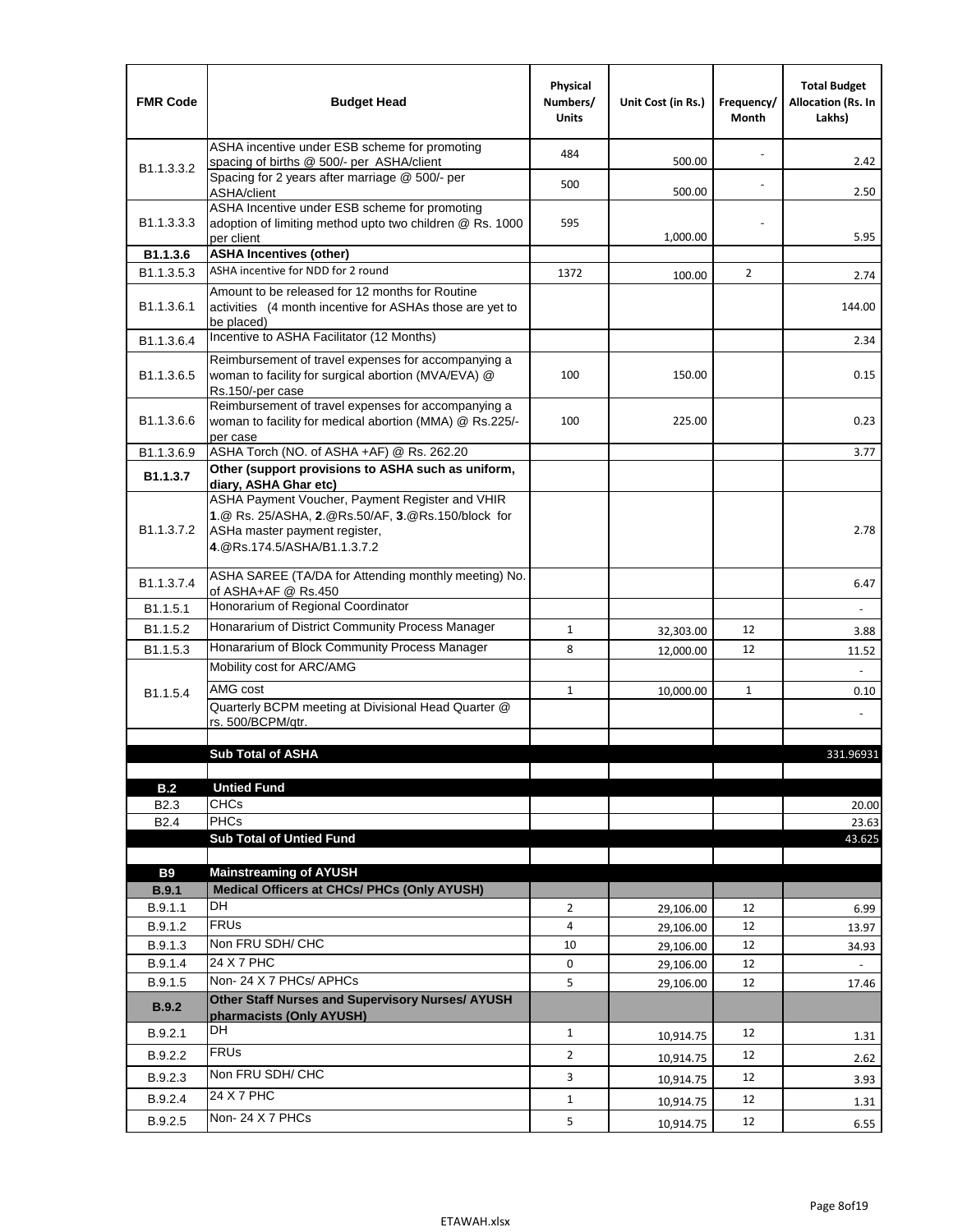| <b>FMR Code</b>               | <b>Budget Head</b>                                                                              | Physical<br>Numbers/<br><b>Units</b> | Unit Cost (in Rs.) | Frequency/<br>Month | <b>Total Budget</b><br>Allocation (Rs. In<br>Lakhs) |
|-------------------------------|-------------------------------------------------------------------------------------------------|--------------------------------------|--------------------|---------------------|-----------------------------------------------------|
|                               | Panchkarma Unit Lokbabdhu Rajnarayna Joint<br>Hospital, Lucknow                                 |                                      |                    |                     |                                                     |
| B.9.2.6                       | Honararium of Panchkarma Technician (1Male and 1<br>Female)                                     | $\mathbf 0$                          | 10,000.00          | 12                  |                                                     |
|                               | Honorarium of Panchkarma Attendent                                                              | 0                                    | 8,000.00           | 12                  |                                                     |
|                               | Lumpsum amount for Sweeper (Safai Karmi)                                                        |                                      |                    |                     | 0                                                   |
| <b>B9.3</b>                   | <b>Other Activities (Excluding HR)</b>                                                          |                                      |                    |                     |                                                     |
| B9.3.1                        | Contingency AYUSH wings                                                                         | $\mathbf{1}$                         | 20,000.00          |                     | 0.20                                                |
| B9.3.3                        | Establishment of Panchkarma Unit                                                                |                                      |                    |                     | 0                                                   |
| B9.3.4                        | Construction of AYUSH Wing                                                                      | 0                                    | 3,000,000.00       |                     |                                                     |
|                               |                                                                                                 |                                      |                    |                     |                                                     |
|                               | Sub Total of Mainstreaming of AYUSH                                                             |                                      |                    |                     | 89.26                                               |
|                               |                                                                                                 |                                      |                    |                     |                                                     |
| <b>B10</b>                    | <b>IEC-BCC NRHM</b><br><b>Girls Child Day</b>                                                   |                                      |                    |                     |                                                     |
| B.10.3.5                      | Division level                                                                                  | 0                                    | 50,000.00          | 1                   |                                                     |
|                               | <b>Block level</b>                                                                              | 8                                    | 10,000.00          | $\mathbf{1}$        | 0.80                                                |
| <b>B.10.7</b>                 | Priniting activities (please specify)                                                           |                                      |                    |                     |                                                     |
| B.10.7.1                      | SM booklet @Rs 20.00 for all ANCs                                                               | 43568                                | 20.00              |                     | 8.71                                                |
|                               | MCP card @ Rs 10 for all ANCs<br><b>Other printing</b>                                          | 43568                                | 10.00              |                     | 4.36                                                |
| <b>B.10.7.4</b><br>B.10.7.4.1 | <b>IEC-BCC Material for NDD</b>                                                                 |                                      |                    |                     |                                                     |
|                               | IEC material, poster, banner @ Rs. 14000 per block for 2<br>round                               | 8                                    | 14000              | 2                   | 2.24                                                |
|                               | Teaching and community hand bills/pumphlets and check<br>list @ Rs. 14000 per block for 2 round | 8                                    | 14000              | $\overline{2}$      | 2.24                                                |
|                               | 5 Fipchart per block @ Rs. 200 per Flip chart( one time)                                        | 40                                   | 200                | 1                   | 0.08                                                |
|                               | AWW and Teacher hand out @ Rs. 7 each for 2 round                                               | 3487                                 | $\overline{7}$     | 2                   | 0.49                                                |
|                               | ASHA hand out @ Rs. 2 each for 2 round                                                          | 1372                                 | $\overline{2}$     | $\overline{2}$      | 0.05                                                |
|                               | <b>AFHC cards</b>                                                                               |                                      |                    |                     |                                                     |
| B.10.7.4.2                    | For DH & MC level Existing AFHS clinics<br>For CHC level Existing AFHS clinics                  | $\overline{2}$<br>0                  | 0.50<br>0.50       | 2000<br>2000        | 0.02<br>$\overline{\phantom{a}}$                    |
|                               | For PHC level existing AFHS clinics                                                             | $\mathbf 0$                          | 0.50               | 2000                | $\Box$                                              |
|                               | AFHC Register (3 register per clinic)                                                           | 6                                    | 150.00             | $\mathbf{1}$        | 0.01                                                |
|                               | Printing of RBSK card and registers                                                             | 0                                    |                    |                     |                                                     |
|                               | MHT Register for AWC                                                                            | 538                                  | 100.00             | $\mathbf{1}$        | 0.54                                                |
|                               | MHT Register for School<br>(Class-1 to 12)                                                      | 225                                  | 100.00             | $\mathbf{1}$        | 0.23                                                |
| B.10.7.4.3                    | RBSK Format (microplan, reporting) @ Rs. 3000/ per<br>block                                     | 8                                    | 3,000.00           | $\mathbf{1}$        | 0.24                                                |
|                               | RBSK card for children of AWC and School                                                        |                                      |                    |                     |                                                     |
|                               | AWC (Twice in year)                                                                             | 269080                               | 1.20               |                     | 3.23                                                |
|                               | School (Class 1 to 12)                                                                          | 112307                               | 0.75               |                     | 0.84                                                |
|                               | <b>Sub Total IEC</b>                                                                            |                                      |                    |                     | 24.08                                               |
|                               |                                                                                                 |                                      |                    |                     |                                                     |
| <b>B.11</b>                   |                                                                                                 |                                      |                    |                     |                                                     |
| B.11.2.5                      | Recurring support of 18 BCTV                                                                    |                                      |                    |                     | 0                                                   |
|                               |                                                                                                 |                                      |                    |                     |                                                     |
| <b>B14</b>                    | Innovations (if any)<br>Religious and Community Leaders Meet @ Rs.                              |                                      |                    |                     |                                                     |
| B14.6                         | 10000/District/meeting<br>Rogi Sahayata Kendra @ Rs. 664200 including 5%                        | $\mathbf{1}$                         | 10,000.00          |                     | 0.10                                                |
| B14.11                        | increment in HR cost                                                                            |                                      |                    |                     |                                                     |
| B14.12                        | AAA Platform - Monitoring & Microplanning meeting for<br>frontline workers                      |                                      |                    |                     |                                                     |
|                               | Nurse Mentor Programme and Establishment of Mini                                                |                                      |                    |                     |                                                     |
|                               | <b>Skill Lab</b>                                                                                |                                      |                    |                     |                                                     |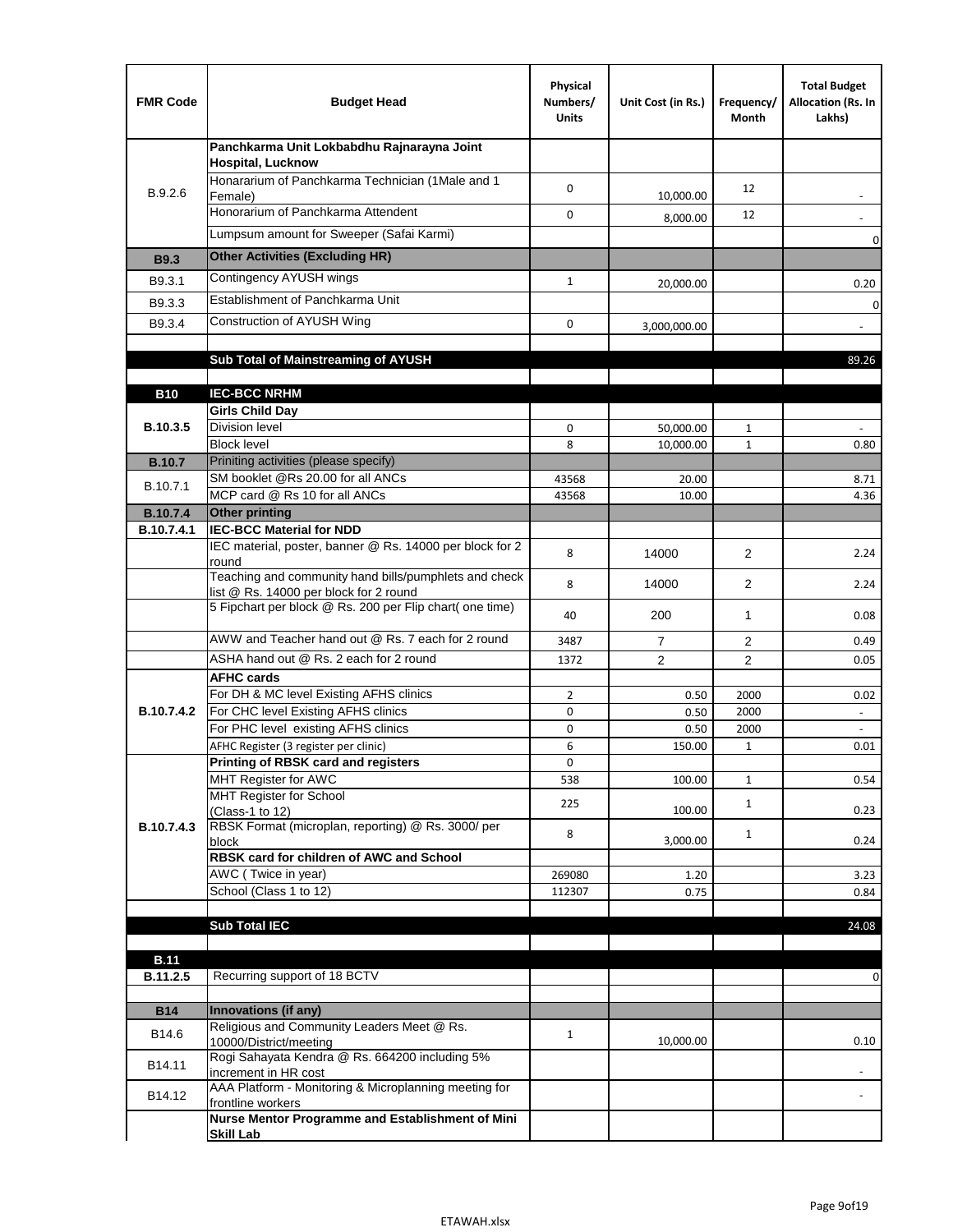| <b>FMR Code</b>     | <b>Budget Head</b>                                                                              | Physical<br>Numbers/<br><b>Units</b> | Unit Cost (in Rs.) | Frequency/<br>Month | <b>Total Budget</b><br>Allocation (Rs. In<br>Lakhs) |
|---------------------|-------------------------------------------------------------------------------------------------|--------------------------------------|--------------------|---------------------|-----------------------------------------------------|
| B14.19              | Honoraium of Naurse Mentor (Existing)                                                           | 0                                    | 38,588.00          | 12                  |                                                     |
|                     | Honoraium of Naurse Mentor for 12 montys (New)                                                  | 0                                    | 36,750.00          | 12                  | $\overline{a}$                                      |
|                     | Honoraium of Naurse Mentor fro 10 months (New)                                                  | 0                                    | 36,750.00          | 10                  | $\blacksquare$                                      |
| B14.22              | Training Strategy for Village Health and Nutrition Days<br>(VHNDs)                              |                                      |                    |                     | 3.49                                                |
| B14.25              | Free Transport Facilities to PLHIV(People Living with                                           |                                      |                    |                     |                                                     |
|                     | HIV) for treatment                                                                              |                                      |                    |                     |                                                     |
|                     | On ART cost                                                                                     |                                      |                    |                     | 9.49                                                |
|                     | PRE ART Cost                                                                                    |                                      |                    |                     | 2.77                                                |
|                     | <b>KAYAKALP' Award Scheme</b>                                                                   |                                      |                    |                     |                                                     |
|                     | Training for Swachha Bharat Abhiyan                                                             |                                      |                    |                     |                                                     |
|                     | Awareness cum Internal Assessors Training Workshop @                                            |                                      |                    |                     |                                                     |
|                     | Rs. 33000/Disitrict                                                                             |                                      |                    |                     | 0.33                                                |
|                     | District level Hospital Rs. 20000/District                                                      |                                      |                    |                     | 0.20                                                |
|                     | <b>CHC</b> level                                                                                | 2                                    | 15,000.00          |                     | 0.30                                                |
|                     | PHC level                                                                                       | 4                                    | 6,000.00           |                     | 0.24                                                |
| B14.29              | <b>Internal Assessment</b>                                                                      |                                      |                    |                     |                                                     |
|                     | District level Hospital (Quarterly)                                                             | 3                                    | 2,000.00           | 4                   | 0.24                                                |
|                     | CHC level (Quarterly)                                                                           | $\overline{2}$                       | 1,000.00           | $\overline{4}$      | 0.08                                                |
|                     | PHC level (Quarterly)                                                                           | 4                                    | 500.00             | 4                   | 0.08                                                |
|                     | <b>Peer Assessment</b>                                                                          |                                      |                    |                     |                                                     |
|                     | <b>District level Hospital</b>                                                                  | 3                                    | 25,000.00          |                     | 0.75                                                |
|                     | <b>CHC</b> level                                                                                | $\overline{2}$                       | 10,000.00          |                     | 0.20                                                |
|                     | PHC level                                                                                       | 4                                    | 5,000.00           |                     | 0.20                                                |
|                     | <b>Matritwa Saptah</b>                                                                          |                                      |                    |                     |                                                     |
|                     | District level activities @Rs 50000                                                             | 1                                    | 50,000.00          |                     | 0.50                                                |
|                     | Mobility support @ Rs 17600/block                                                               | 8                                    | 17,600.00          |                     | 1.41                                                |
| B14.33              | Printing of formats, reports and HRP register @ 50/ANM                                          | 189                                  | 50.00              |                     | 0.09                                                |
|                     | <b>IEC Support</b>                                                                              |                                      |                    |                     |                                                     |
|                     | District level                                                                                  | 1                                    | 2,500.00           |                     | 0.03                                                |
|                     | <b>Block Level</b>                                                                              | 8                                    | 25,000.00          |                     | 2.00                                                |
|                     | hoarding 5/dist & 1/FRU & 1/block @ Rs. 2000/-                                                  | 16                                   | 2,000.00           |                     | 0.32                                                |
|                     | <b>Gestational Diabetes Mallitius Pilot - 18 districts</b>                                      |                                      |                    |                     |                                                     |
|                     |                                                                                                 |                                      |                    |                     |                                                     |
| B14.34              | Glucometer @ 1 /ANM+2/Block+2 additional<br>Procurement of Glucose 75mg, (2*all ANCs+24*5%GDMs) | 0                                    | 3,000.00           |                     |                                                     |
|                     |                                                                                                 | 0                                    | 25.00              |                     |                                                     |
|                     | Insulin 9 vials *5% ANCs                                                                        | 0                                    | 50.00              |                     | $\blacksquare$                                      |
|                     | with syringe (900 units/+18 syringes)<br><b>Misoprost Distribution for Home Deliveries</b>      | 0                                    | 20.00              |                     |                                                     |
|                     | Printing of registers @ Rs50.00 each                                                            |                                      |                    |                     |                                                     |
|                     | Budget for Tab Mesoprostol procurement in Lakh                                                  |                                      |                    |                     | $\overline{\phantom{a}}$<br>$\blacksquare$          |
| B14.35              | ASHA Incentive @ Rs.100.00 each case in Lakh                                                    |                                      |                    |                     |                                                     |
|                     | Block level ANM/ ASHAs training @ 23650/ in Lakh                                                |                                      |                    |                     | $\overline{\phantom{a}}$                            |
|                     | District Orientation meeting @Rs 20000, in Lakh                                                 |                                      |                    |                     | $\omega$                                            |
|                     | <b>Sub Total Innovation</b>                                                                     |                                      |                    |                     | 22.81                                               |
| <b>B15</b>          | <b>Planning, Implementation and Monitoring</b>                                                  |                                      |                    |                     |                                                     |
| <b>B15.2</b>        | <b>Quality Assurance</b>                                                                        |                                      |                    |                     |                                                     |
| B <sub>15.2.2</sub> | <b>Division Level Human Resource</b>                                                            | 0                                    |                    |                     |                                                     |
|                     | Honorarium of Existing Divisonal Consultant - Quality @                                         |                                      |                    |                     |                                                     |
|                     | Rs. 45000/month for 10 months                                                                   | 0                                    | 45,000.00          | 10                  |                                                     |
|                     | Honorarium of Vacant Divisonal Consultant - Quality @                                           | 0                                    | 45,000.00          | $\overline{2}$      |                                                     |
|                     | Rs. 45000/month for 2 months                                                                    |                                      |                    |                     |                                                     |
|                     | Honararium of Existing Divisonal Consultant - Public                                            | 0                                    | 45,000.00          | $\overline{2}$      |                                                     |
|                     | Health @ Rs.45000/PM for 10 Months                                                              |                                      |                    |                     |                                                     |
|                     | Honararium of Vacant Divisonal Consultant - Public Health<br>@ Rs.45000/PM for 2 Months         | 0                                    | 45,000.00          | 10                  |                                                     |
|                     | Data Entry Operator @Rs 12000/PM for 2 Month ("New<br>Position)                                 | 0                                    | 12,000.00          | $\overline{2}$      |                                                     |
|                     | <b>District Level Human Resource</b>                                                            |                                      |                    |                     |                                                     |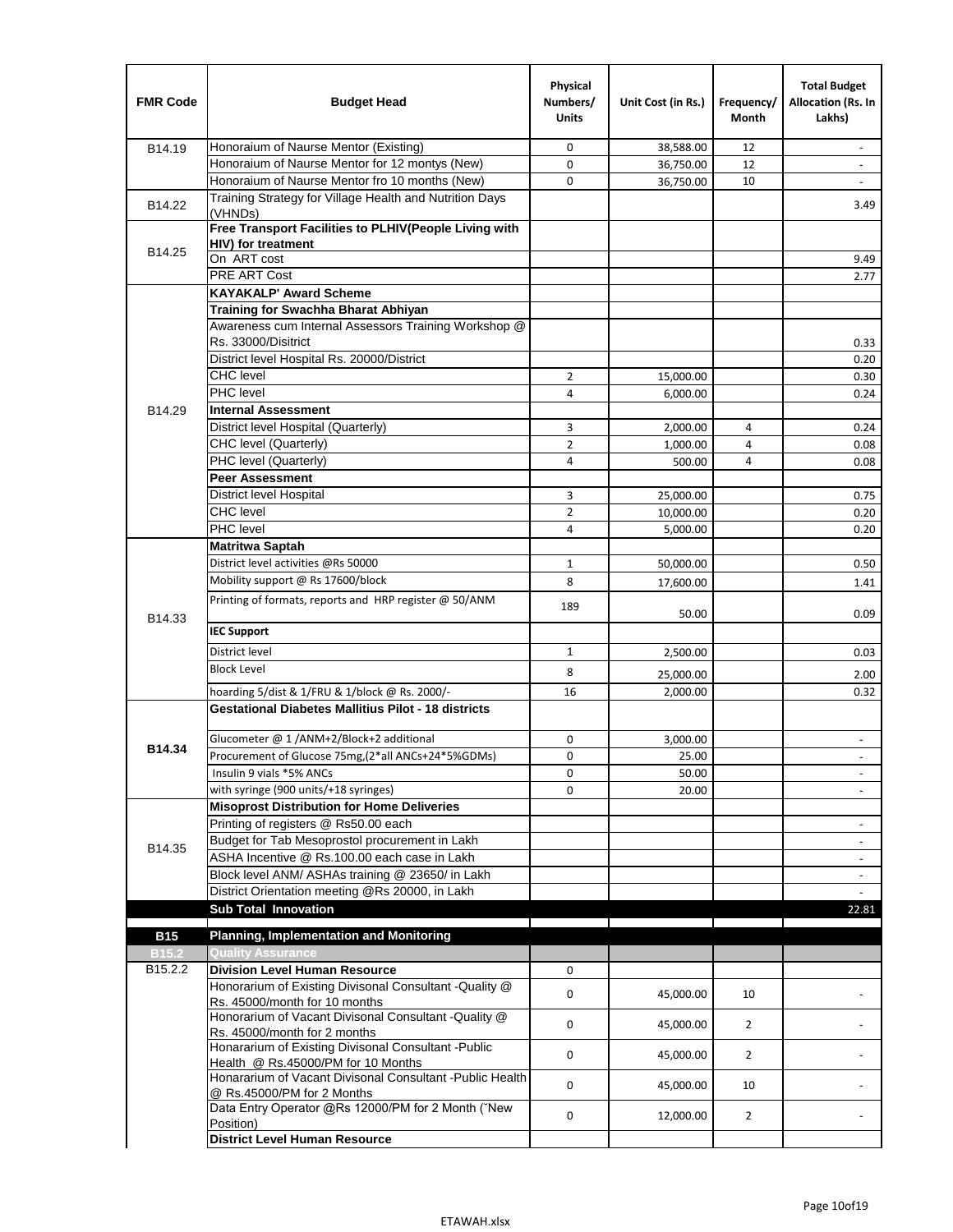| <b>FMR Code</b>         | <b>Budget Head</b>                                                                                | Physical<br>Numbers/<br><b>Units</b> | Unit Cost (in Rs.) | Frequency/<br><b>Month</b> | <b>Total Budget</b><br>Allocation (Rs. In<br>Lakhs) |
|-------------------------|---------------------------------------------------------------------------------------------------|--------------------------------------|--------------------|----------------------------|-----------------------------------------------------|
|                         | Honorarium of Existing District Consultant -Quality @ Rs.<br>40000/month for 10 months            | $\mathbf{1}$                         | 40,000.00          | 10                         | 4.00                                                |
|                         | Honorarium of Vacant District Consultant -Quality @ Rs.<br>40000/month for 2 months               | $\mathbf 0$                          | 40,000.00          | $\overline{2}$             | ä,                                                  |
|                         | Honararium of Existing Hospital Quality Manager @<br>Rs.35000/PM for 10 Months                    | 0                                    | 35,000.00          | 10                         |                                                     |
|                         | Honararium of Vacant Hospital Quality Manager @<br>Rs.35000/PM for 2 Months                       | $\mathbf{1}$                         | 35,000.00          | $\overline{2}$             | 0.70                                                |
|                         | Data Entry Operator @ Rs 12000/PM for 2 Month ("New<br>Position)                                  | $\mathbf{1}$                         | 12,000.00          | $\overline{2}$             | 0.24                                                |
| B15.2.4                 | <b>Review meetings</b>                                                                            |                                      |                    |                            |                                                     |
| B <sub>15.2</sub> .4.2  | Division                                                                                          | 0                                    | 5,000.00           |                            |                                                     |
|                         | <b>District</b>                                                                                   | $\overline{2}$                       | 2,000.00           |                            | 0.04                                                |
|                         | Monitoring and Supportive Supervision Visits-Divisional<br>QUA (10 visits per month) for 6 months | $\mathbf 0$                          | 1,800.00           |                            |                                                     |
| B15.2.5.2               | Monitoring and Supportive Supervision Visits-District<br>QUA (10 visits per month) for 6 months   | 60                                   | 1,200.00           |                            | 0.72                                                |
|                         | <b>Office Equipments-District &amp; Division</b>                                                  |                                      |                    |                            |                                                     |
|                         | <b>Division Level</b>                                                                             |                                      |                    |                            |                                                     |
|                         | Office Equipment @ Rs.3.5 Lac/Division                                                            |                                      |                    |                            | $\sim$                                              |
| B15.2.5.5               | Operational cost @ Rs.17000/-PM for 10 Month                                                      |                                      |                    |                            | $\pmb{0}$                                           |
|                         | <b>District Level</b>                                                                             |                                      |                    |                            |                                                     |
|                         | Office Equipment @ Rs.3.5 Lac/District                                                            | 0                                    | 350,000.00         | $\mathbf{1}$               | $\blacksquare$                                      |
|                         | Operational cost @ Rs.14000/-PM for 10 Month                                                      | $1\,$                                | 14,000.00          | 10                         | 1.40                                                |
| B15.2.5.6               | <b>Operational Cost for District Hospitals</b>                                                    | 0                                    | 2,000.00           |                            | $\mathbf{r}$                                        |
|                         | <b>Sub Total Quality Assurance</b>                                                                |                                      |                    |                            | 7.10                                                |
| B15.3                   | <b>Monitoring and Evaluation</b>                                                                  |                                      |                    |                            |                                                     |
| B15.3.1                 | <b>HMIS</b>                                                                                       |                                      |                    |                            |                                                     |
| B15.3.1.2               | Data Entry Operators at Block level                                                               |                                      |                    |                            | 12.22                                               |
| B15.3.1.3.1             | HR and Infrastructure for 100% service updation on<br><b>HMIS/MCTS Portal</b>                     |                                      |                    |                            | 4.36                                                |
| B <sub>15.3.1.5.2</sub> | Mobility Support for HMIS & MCTS at District level                                                |                                      |                    |                            | 0.29                                                |
| B15.3.1.6               | Printing of HMIS Formats<br>Printing of MCTS follow-up formats/ services due list/ work           |                                      |                    |                            | 0.38                                                |
| B15.3.2.2               | plan                                                                                              |                                      |                    |                            | 0.46                                                |
| B15.3.2.7               | Internet Connectivity through LAN / data card                                                     |                                      |                    |                            | 0.76                                                |
| B15.3.2.8               | Procurement & Installation of VSAT (Capex)                                                        |                                      |                    |                            | 1.32                                                |
| B15.3.2.12              | Other office expenditure                                                                          |                                      |                    |                            | 1.68                                                |
| B15.3.2.13              | Printing of RCH Registers                                                                         |                                      |                    |                            | 0.25                                                |
|                         | <b>Sub Total of HMIS</b>                                                                          |                                      |                    |                            | 21.72                                               |
| <b>B.16</b>             | <b>PROCUREMENT</b>                                                                                |                                      |                    |                            |                                                     |
| B16.1                   | <b>Procurement of Equipment</b>                                                                   |                                      |                    |                            |                                                     |
|                         | <b>Equipments for Blood Banks/ BSUs</b>                                                           |                                      |                    |                            |                                                     |
| B16.1.1.1               | Equipments For Blood banks/ BCSUs                                                                 |                                      |                    |                            | 0                                                   |
| B16.1.2                 | <b>Equipments For BSUs</b><br>Procurement of equipment: CH                                        |                                      |                    |                            | 0                                                   |
|                         | Procurement of NRC Computer/Printer/UPS/Data Card @                                               |                                      |                    |                            |                                                     |
| B16.1.2.7               | Rs. 60000/NRC                                                                                     | $\mathbf{1}$                         | 60,000.00          | 0                          | 0.60                                                |
| B16.1.2.8               | Procurement of Computer/Printer/UPS/Data Card -SNCUs                                              |                                      |                    |                            |                                                     |
|                         | for VJB Female Hospital Lucknow<br>Procurement of Equipments for SNCUs for VAB Female             |                                      |                    |                            | 0                                                   |
| B16.1.2.9               | Hospital lucknow                                                                                  |                                      |                    |                            | 0                                                   |
| B16.1.6                 | <b>Equipments for RKSK &amp; RBSK</b>                                                             |                                      |                    |                            |                                                     |
| B16.1.6.1               | <b>Equipments for AFHCs</b>                                                                       | 0                                    | 7,000.00           | $\mathbf{1}$               | ÷,                                                  |
|                         | <b>Equipment for Mobile health teams</b>                                                          | 0                                    |                    |                            |                                                     |
| B16.1.6.3.1             | No. of Vision Chart                                                                               | 32                                   | 700                |                            | 0.22                                                |
| *                       | (2 chart per team)<br>No. of weighing scale (1 per team)                                          | 16                                   | 1000               |                            | 0.16                                                |
|                         | No. of height scale standing (1 per team)                                                         | 16                                   | 10000              |                            | 1.60                                                |
| <b>B.16.2</b>           | <b>Procurement of Drugs</b>                                                                       |                                      |                    |                            |                                                     |
| B.16.2.2.2              | Procurement of drugs under child health (Vitamin A for<br>BSPM) No. of Bottles                    | 8121                                 | 58.00              |                            | 4.71                                                |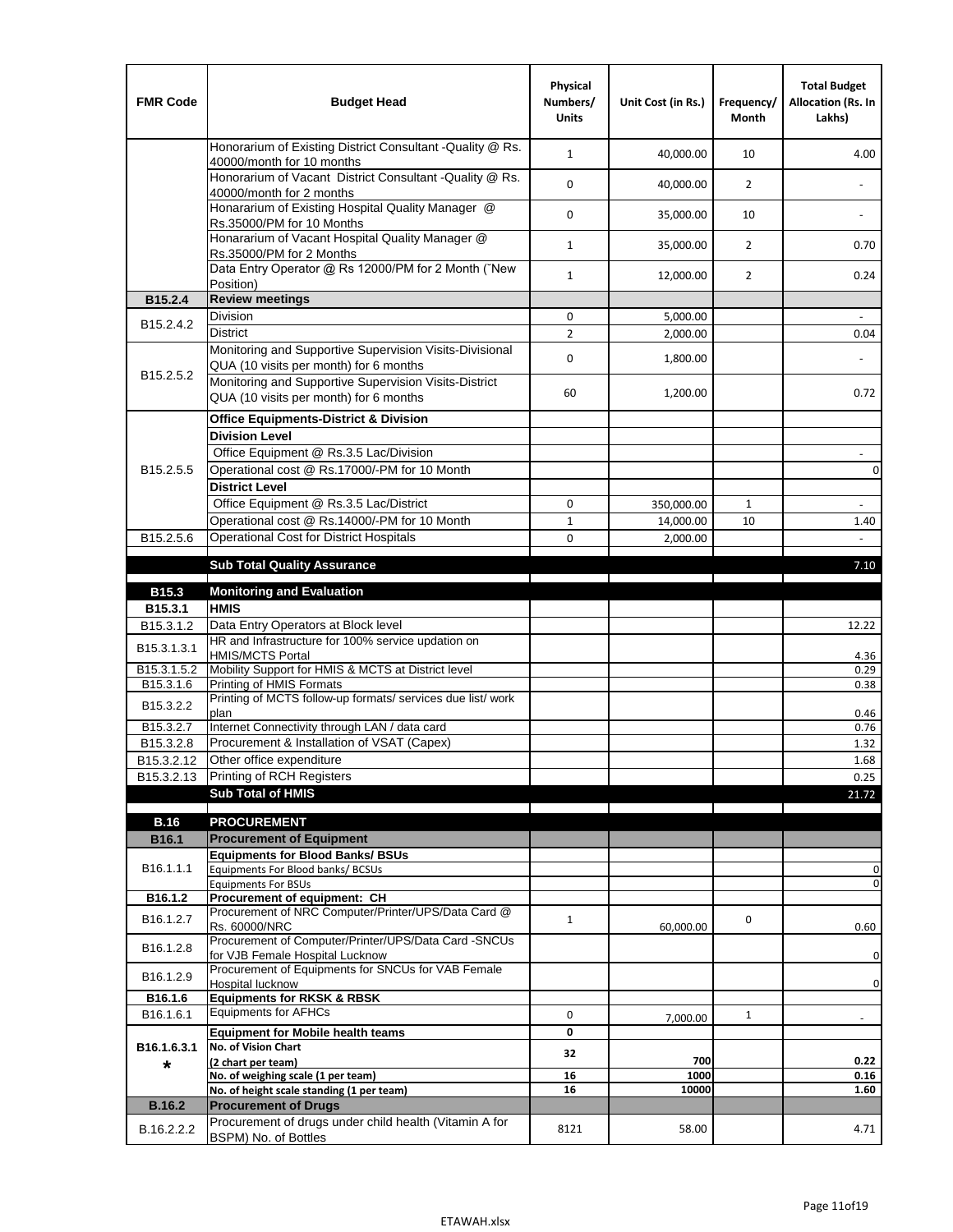| <b>FMR Code</b> | <b>Budget Head</b>                                                                        | Physical<br>Numbers/<br>Units | Unit Cost (in Rs.) | Frequency/<br>Month | <b>Total Budget</b><br><b>Allocation (Rs. In</b><br>Lakhs) |
|-----------------|-------------------------------------------------------------------------------------------|-------------------------------|--------------------|---------------------|------------------------------------------------------------|
| B.16.2.4        | <b>Supplies for IMEP</b>                                                                  |                               |                    |                     |                                                            |
| B.16.2.4.1      | Biomedical waste management - District level                                              |                               |                    |                     | 18.02                                                      |
| B.16.2.4.2      | Biomedical waste management - CHC/PHC level                                               | 8                             | 13,109.00          | 12                  | 12.58                                                      |
| B.16.2.4.3      | Cleaning/washing, house-keeping and laundry<br>management - District level                |                               |                    |                     | 30.44                                                      |
| B.16.2.4.4      | Cleaning/washing, house-keeping and laundry<br>management - CHC/PHC level                 |                               |                    |                     | 15.79                                                      |
| B.16.2.4.7      | Cleanliness of Sub Centers for 6 months                                                   | 169                           | 500.00             | 6                   | 5.07                                                       |
| B.16.2.5.2      | Replenishment of ASHA Drug Kit<br>@300/ Working ASHA                                      |                               |                    |                     | 3.34                                                       |
| B.16.2.6        | <b>National Iron Plus Initiative (Drugs&amp;Supplies)</b>                                 |                               |                    |                     |                                                            |
| B.16.2.6.1      | Children (6m - 60months)                                                                  |                               |                    |                     |                                                            |
| B.16.2.6.1.a    | IFA Syrup (@Rs7.99paisa/50mlBottel)                                                       | 192288                        | 7.99               |                     | 15.36                                                      |
| B.16.2.6.2      | Children 5 - 10 years                                                                     |                               |                    |                     |                                                            |
| B.16.2.6.2.a    | IFA tablet small Pink (45mg) @ Rs. 0.182 per tablet, 32 tablet per<br>child)              | 46208                         | 5.82               |                     | 2.69                                                       |
| B.16.2.6.2.b    | Albendazole Tablets                                                                       | 54807                         | 0.78               | 2                   | 0.85                                                       |
| B.16.2.6.3      | <b>WIFS (10-19 years)</b>                                                                 |                               |                    |                     |                                                            |
| B.16.2.6.3.a    | IFA Tablet large blue 100 mg tablet @ Rs. 1.41 per 10 tablet for 12<br>months             | 104450                        | 7.33               |                     | 7.66                                                       |
|                 | <b>Albendazole Tablets</b>                                                                |                               |                    |                     |                                                            |
| B.16.2.6.3.b    | For Adolescent Girls and boys (School going)                                              | 57500                         | 0.78               | $\overline{2}$      | 0.90                                                       |
|                 | For Adolescent Girls (out of School)                                                      | 46950                         | 0.78               | $\overline{2}$      | 0.73                                                       |
| B.16.2.7        | Drugs & supplies for RBSK                                                                 |                               |                    |                     |                                                            |
| B.16.2.7.1      | Medicine for Mobile health team                                                           | 16                            | 5,000.00           |                     | 0.80                                                       |
| <b>B.16.2.8</b> | Drugs & supplies for AYUSH                                                                | 21                            | 100,000.00         |                     | 21.00                                                      |
| B.16.2.10       | Blood Bags for 93 functional Blood Bank                                                   |                               |                    |                     | 4.92                                                       |
|                 | For Diagnostics Kits for 93 functional blood bank<br><b>Sub Total of Procurement</b>      |                               |                    |                     | 4.50<br>151.95                                             |
|                 |                                                                                           |                               |                    |                     |                                                            |
| <b>B.18</b>     | <b>New Initiatives/ Strategic Interventions</b>                                           |                               |                    |                     |                                                            |
| <b>B.18.2</b>   | <b>Ca Cx Screening</b>                                                                    |                               |                    |                     |                                                            |
|                 |                                                                                           |                               |                    |                     | 8.8                                                        |
|                 | 7+ Strategy                                                                               |                               |                    |                     |                                                            |
| B18.4           | <b>Family Planning</b><br>No of District Level Govt. COT @ Rs.30000/month for 12<br>month | 0                             |                    | 12                  |                                                            |
|                 | Extra Incentive for Interval Sterilization @ Rs.260/case                                  |                               | 30,000.00          |                     |                                                            |
|                 | Extra Incentive for NSV @ Rs.310/- case                                                   | 0                             | 260.00             |                     |                                                            |
|                 |                                                                                           | 0                             | 310.00             |                     |                                                            |
|                 | <b>Sub Total of New Innitiatives</b>                                                      |                               |                    |                     | 8.80                                                       |
|                 |                                                                                           |                               |                    |                     |                                                            |
| <b>B22</b>      | <b>Support Services</b>                                                                   |                               |                    |                     |                                                            |
|                 | <b>Support Strengthening NVBDCP</b><br>Honorarium of Staff-At BRD Medical College         |                               |                    |                     |                                                            |
| B22.3           | Honorarium of Staff for 100 Bedded JE/AES Ward -At                                        |                               |                    |                     | 0                                                          |
|                 | <b>BRD Medical College</b><br>Increament of Existing HR Catculated @ 5%                   |                               |                    |                     | 0                                                          |
|                 | <b>Sub of Support Serveces</b>                                                            |                               |                    |                     | 0                                                          |
|                 |                                                                                           |                               |                    |                     |                                                            |
| <b>B.23</b>     | Other Expenditures (Power Backup, Convergence etc)                                        |                               |                    |                     |                                                            |
| B.23.1          | POL for Generators - District level Hospitals                                             | 3                             |                    | 12                  |                                                            |
|                 | POL for Generators - CHCs/PHCs                                                            |                               | 35,000.00          |                     | 12.60                                                      |
| B.23.2          | <b>Sub Total of Power Backup</b>                                                          | 8                             | 17,500.00          | 12                  | 16.80                                                      |
|                 |                                                                                           |                               |                    |                     | 29.40                                                      |
|                 | <b>Collaboration with Medical Colleges and Knowledge</b>                                  |                               |                    |                     |                                                            |
| <b>B.24</b>     | partners                                                                                  |                               |                    |                     |                                                            |
|                 |                                                                                           |                               |                    |                     |                                                            |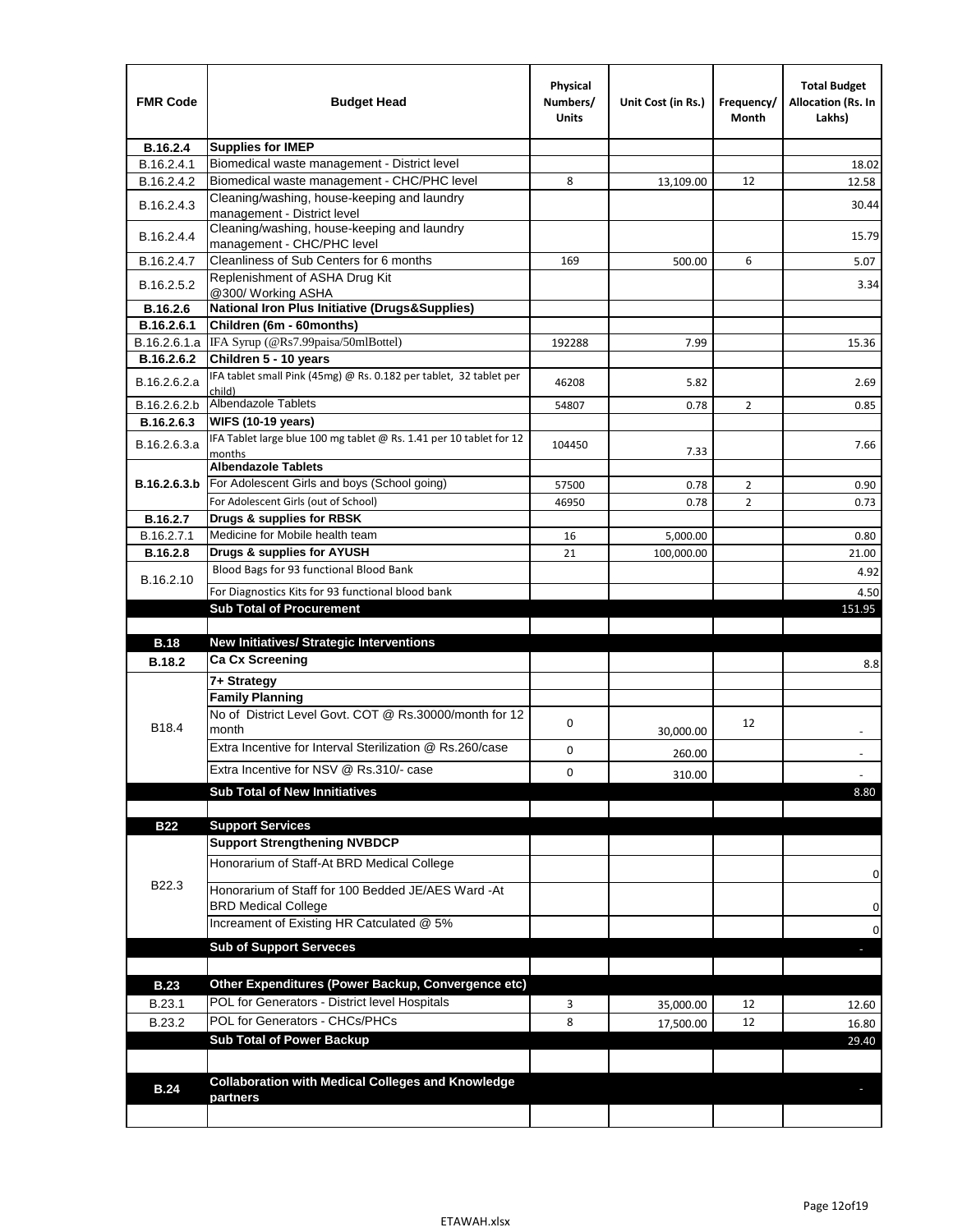| <b>FMR Code</b> | <b>Budget Head</b>                                                                                | Physical<br>Numbers/<br><b>Units</b> | Unit Cost (in Rs.) | Frequency/<br>Month | <b>Total Budget</b><br>Allocation (Rs. In<br>Lakhs) |
|-----------------|---------------------------------------------------------------------------------------------------|--------------------------------------|--------------------|---------------------|-----------------------------------------------------|
| <b>B.25</b>     | National Programme for Prevention and control of                                                  |                                      |                    |                     |                                                     |
| B.25.1          | deafness<br><b>Recurring Grant-in-aid</b>                                                         |                                      |                    |                     |                                                     |
| B.25.1.3        | <b>Manpower at District level</b>                                                                 |                                      |                    |                     |                                                     |
| B.25.1.3.a      | ENT Surgeon @Rs.80,000/-pm                                                                        | 0                                    |                    |                     |                                                     |
| B.25.1.3.b      | Audiologist@Rs.30,000/-pm                                                                         | 2.1                                  |                    |                     | 2.10                                                |
| B.25.1.3.c      | Audiometric Assistant@Rs.15,000/-pm                                                               | 1.05                                 |                    |                     | 1.05                                                |
| B.25.1.3.d      | Instructor for Hearing Impaired Children @Rs.15,000/-pm                                           | 1.05                                 |                    |                     | 1.05                                                |
| B.25.2          | Non recurring Grant-in-aid                                                                        |                                      |                    |                     |                                                     |
| B.25.2.1        | Training@Rs.10 lakh/ Distt. for 7 level training                                                  | 4.75                                 |                    |                     | 4.75                                                |
| B.25.2.1.b      | District Hospital @Rs.20 lakh/Distt.                                                              | 20                                   |                    |                     | 20.00                                               |
| B.25.2.1.c      | CHC/Sub-Divisional Hospital @Rs.50,000/- Kit                                                      | 1.18                                 |                    |                     | 1.18                                                |
| B.25.2.1.d      | PHC@RS.15,000/- kit                                                                               | 5.29                                 |                    |                     | 5.29                                                |
|                 |                                                                                                   |                                      |                    |                     |                                                     |
|                 | National Programme for Prevention and control of                                                  |                                      |                    |                     | 35.42                                               |
|                 | deafness                                                                                          |                                      |                    |                     |                                                     |
|                 | National Programme for Prevention and Control of                                                  |                                      |                    |                     |                                                     |
| <b>B.29</b>     | <b>Flurosis</b>                                                                                   |                                      |                    |                     |                                                     |
| B.29.2.1        | Honorarium of Consultant                                                                          | 0                                    | 40,000.00          | 6                   |                                                     |
|                 | Honorarium of Lab Technician                                                                      | 0                                    | 11,000.00          | 6                   |                                                     |
| B.29.2.2        | <b>Health Education and Publicity</b>                                                             |                                      |                    |                     |                                                     |
|                 |                                                                                                   |                                      |                    |                     |                                                     |
| B.29.2.4        | Medical Management including treatment Surgery and                                                |                                      |                    |                     |                                                     |
|                 | rehab-supplumetation of vitamins & minrals                                                        |                                      |                    |                     |                                                     |
|                 | <b>Sub Total of Flurisis</b>                                                                      |                                      |                    |                     | ь                                                   |
|                 |                                                                                                   |                                      |                    |                     |                                                     |
|                 | <b>Total of Mission Flexipool</b>                                                                 |                                      |                    |                     | 766.14                                              |
|                 |                                                                                                   |                                      |                    |                     |                                                     |
|                 |                                                                                                   |                                      |                    |                     |                                                     |
| С               | <b>IMMUNISATION</b><br>RI strengthening project (Review meeting, Mobility                         |                                      |                    |                     |                                                     |
| C.1             | support, Outreach services etc)                                                                   |                                      |                    |                     |                                                     |
| C.1.a           | Mobility Support for supervision for distict level officers.                                      | 1                                    | 250,000.00         |                     | 2.50                                                |
|                 | Printing and dissemination of Immunization cards, tally                                           |                                      |                    |                     |                                                     |
| C.1.c           | sheets, monitoring forms etc.                                                                     | 50752                                | 10.00              |                     | 5.08                                                |
| C.1.e           | Quarterly review meetings exclusive for RI at district level                                      | 32                                   | 500.00             |                     | 0.16                                                |
|                 | with Block MOs, CDPO, and other stake holders                                                     |                                      |                    |                     |                                                     |
| C.1.f           | Quarterly review meetings exclusive for RI at block<br>Focus on slum & underserved areas in urban | 5488                                 | 75.00              |                     | 4.12                                                |
|                 | areas/alternative vaccinator for slums (only where regular                                        |                                      |                    |                     |                                                     |
| C.1.g           | ANM under NUHM not engaged) Rs. 450/- per session for                                             | 24                                   | 2,100.00           |                     | 0.50                                                |
|                 | 4 session and Rs. 300/- contingency.                                                              |                                      |                    |                     |                                                     |
| C.1.h           | Mobilization of children through ASHA or other mobilizers                                         | 16224                                | 150.00             |                     | 24.34                                               |
| C.1.i           | Alternative vaccine delivery in hard to reach areas                                               | 2568                                 | 150.00             |                     | 3.85                                                |
| $C.1$ .j        | Alternative Vaccine Deliery in other areas                                                        | 13656                                | 75.00              |                     | 10.24                                               |
| C.1.k           | To develop microplan at sub-centre level                                                          | 169                                  | 100.00             |                     | 0.17                                                |
| C.1.1           | For consolidation of micro plans at block level/PHC @ Rs.                                         |                                      |                    |                     | 0.1                                                 |
|                 | 1000/- and District level @ Rs.2000/-<br>POL for vaccine delivery from State to district and from |                                      |                    |                     |                                                     |
| C.1.m           | district to PHC/CHCs                                                                              | $\mathbf{1}$                         | 150,000.00         |                     | 1.50                                                |
| C.1.n           | Consumables for computer including provision for internet                                         | $\mathbf{1}$                         | 400.00             | 12                  | 0.05                                                |
|                 | access                                                                                            |                                      |                    |                     |                                                     |
| C.1.o           | Red/Black plastic bags etc.<br>Hub Cutter/Bleach/Hypochlorite solution/ Twin bucket @             | 16224                                | 6.00               |                     | 0.97                                                |
| C.1.p           | Rs. 1200/- for 2 Buckets                                                                          | 8                                    | 1,200.00           |                     | 0.10                                                |
| C.1.q           | <b>Safety Pits</b>                                                                                | 4                                    | 5,250.00           |                     | 0.21                                                |
|                 | <b>State specific requirement</b>                                                                 |                                      |                    |                     |                                                     |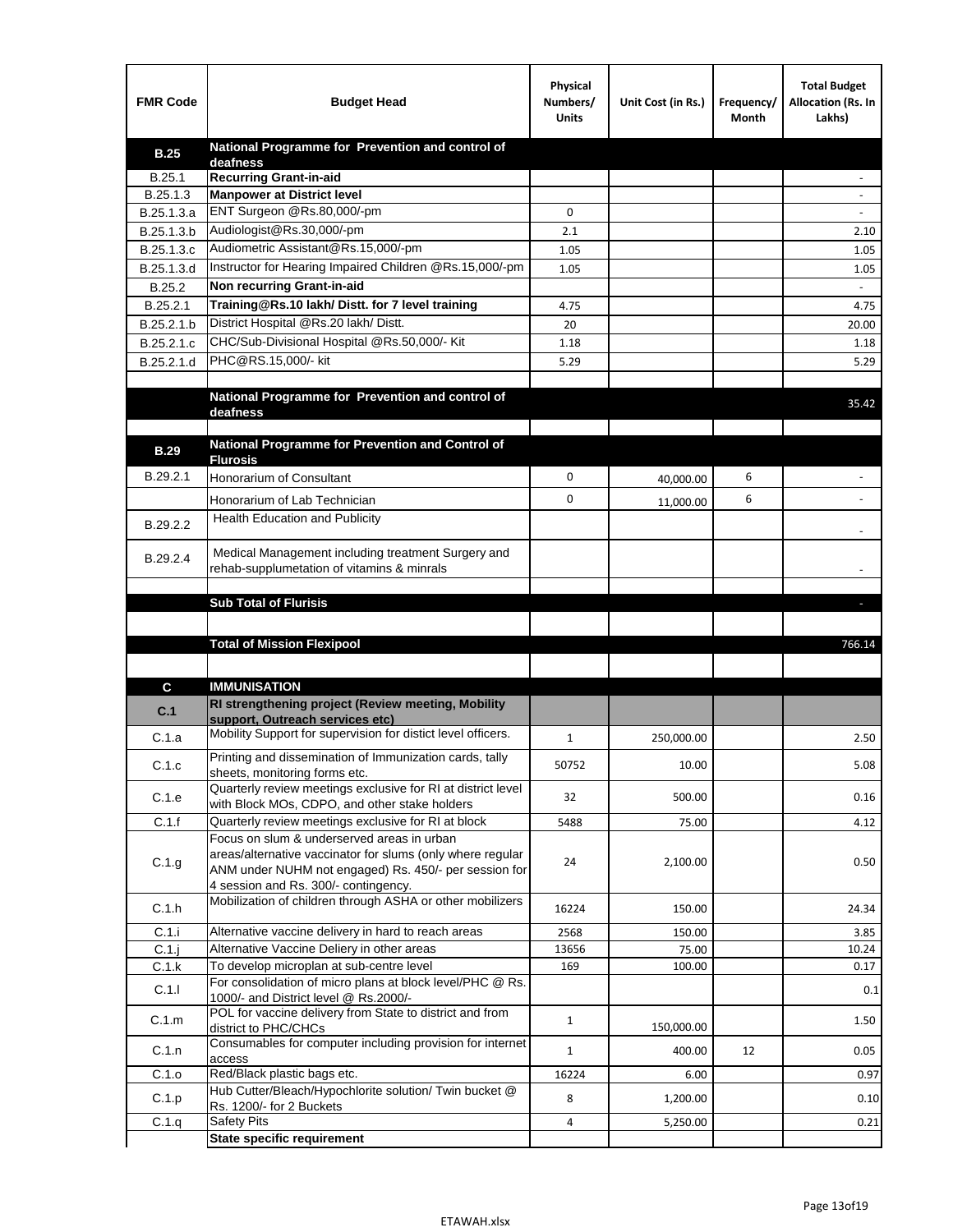| <b>FMR Code</b>  | <b>Budget Head</b>                                                                                                                                                              | Physical<br>Numbers/<br><b>Units</b> | Unit Cost (in Rs.) | Frequency/<br>Month | <b>Total Budget</b><br><b>Allocation (Rs. In</b><br>Lakhs) |
|------------------|---------------------------------------------------------------------------------------------------------------------------------------------------------------------------------|--------------------------------------|--------------------|---------------------|------------------------------------------------------------|
|                  | Funds for annual maintenance operation of WIC/WIF at<br>state and division level                                                                                                | $\mathbf 0$                          | 40,000.00          |                     | 0.00                                                       |
|                  | Electricity bill for WIC/WIF at state and division level                                                                                                                        | $\mathbf 0$                          | 100,000.00         |                     | 0.00                                                       |
| C.1.r            | POL for generators & operational expenses at divisional                                                                                                                         | $\mathbf 0$                          |                    |                     |                                                            |
|                  | vaccine storage and state vaccine store                                                                                                                                         |                                      | 200,000.00         |                     | 0.00                                                       |
|                  | POL for generators & operational expenses at district<br>level vaccine storage points and other cold chain points                                                               | $\mathbf{1}$                         | 120,000.00         |                     | 1.20                                                       |
|                  | <b>AEFI Kits</b>                                                                                                                                                                |                                      |                    |                     | 0.10                                                       |
| C.1.s            | Teeka Express Operational Cost                                                                                                                                                  |                                      |                    |                     |                                                            |
| C.2              | <b>Salary of Contractual Staffs</b>                                                                                                                                             |                                      |                    |                     |                                                            |
| C.2.2            | Honorarium for Computer Assistants support for District<br>level                                                                                                                | $\mathbf{1}$                         | 12,127.00          | 12                  | 1.46                                                       |
| C.3              | <b>Training under Immunisation</b>                                                                                                                                              |                                      |                    |                     |                                                            |
|                  | District level Orientation training including Hep B, Measles                                                                                                                    |                                      |                    |                     |                                                            |
| C.3.1            | & JE(wherever required) for 2 days ANM, Multi Purpose<br>Health Worker (Male), LHV, Health Assistant<br>(Male/Female), Nurse MidWives, BEEs & other staff (as<br>per RCH norms) | 5                                    | 46,200.00          |                     | 2.31                                                       |
| C.3.2            | Three day training including Hep B, Measles & JE<br>(wherever required) of Medical Officers of RI using<br>revised MO training module)                                          | $\mathbf 0$                          | 65,600.00          |                     | 0.00                                                       |
| C.3.4            | Two days cold chain handlers training for block level cold<br>chain hadlers by State and district cold chain officers                                                           | 0.00                                 |                    |                     | 0.24                                                       |
| C.3.5            | One day training of block level data handlers by DIOs and<br>District cold chain officer                                                                                        | 10                                   | 500.00             |                     | 0.05                                                       |
|                  | <b>Cold chain maintenance</b>                                                                                                                                                   |                                      |                    |                     |                                                            |
| C.4              | Cold chain maintenance for CHC/PHC @ Rs. 750/- per<br>unit                                                                                                                      | 13                                   | 750.00             |                     | 0.10                                                       |
|                  | Cold chain maintenance for District level @ Rs. 15000/-                                                                                                                         | $\mathbf{1}$                         | 15,000.00          |                     | 0.15                                                       |
| C.5              | per district<br><b>ASHA Incentive</b>                                                                                                                                           | 34004                                | 150                |                     | 51.006                                                     |
|                  | Mobility support for outreach areas for 25 disdtricts                                                                                                                           |                                      |                    |                     |                                                            |
|                  | Mobility support for HRG/ construction sites                                                                                                                                    |                                      |                    |                     |                                                            |
|                  | Sub Total of RI                                                                                                                                                                 |                                      |                    |                     | 110.49188                                                  |
|                  |                                                                                                                                                                                 |                                      |                    |                     |                                                            |
| D                | <b>National Iodine Deficiency Disorders Control</b><br>Programme (NIDDCP)                                                                                                       |                                      |                    |                     |                                                            |
| D.3              | <b>Health Education and Publicity</b>                                                                                                                                           |                                      |                    |                     | 0.10                                                       |
|                  |                                                                                                                                                                                 |                                      |                    |                     |                                                            |
|                  | <b>GRAND TOTAL (A+B+C+D)</b>                                                                                                                                                    |                                      |                    |                     | 2,638.55                                                   |
|                  |                                                                                                                                                                                 |                                      |                    |                     |                                                            |
|                  | National Disease Control Programme (NDCP)                                                                                                                                       |                                      |                    |                     |                                                            |
|                  | <b>INTEGRATED DISEASE SURVEILLANCE</b>                                                                                                                                          |                                      |                    |                     |                                                            |
| Е                | <b>PROGRAMME (IDSP)</b>                                                                                                                                                         |                                      |                    |                     |                                                            |
| E.1              | <b>REMUNERATION FOR CONTRACTUAL HUMAN</b><br><b>RESOURCE</b>                                                                                                                    |                                      |                    |                     |                                                            |
| E.1.9            | District Epidemiologists                                                                                                                                                        |                                      |                    |                     | 6.93                                                       |
| E.1.10           | District Microbiologist at District labs                                                                                                                                        |                                      |                    |                     |                                                            |
| E.1.11           | District Data Manager                                                                                                                                                           |                                      |                    |                     | 2.69                                                       |
| E.1.12<br>E.1.13 | Data Entry Operator*<br>Others if any (pl specify)                                                                                                                              |                                      |                    |                     | 3.02<br>$\omega$                                           |
| E.2              | <b>TRAINING</b>                                                                                                                                                                 |                                      |                    |                     |                                                            |
|                  | Training at State/District Level (1 batch = 20                                                                                                                                  |                                      |                    |                     |                                                            |
|                  | participants)                                                                                                                                                                   |                                      |                    |                     |                                                            |
| E.2.3            | Hospital Pharmacists/Nurses Training (1 day)                                                                                                                                    |                                      |                    |                     |                                                            |
| E.3              | <b>LABORATORY SUPPORT</b>                                                                                                                                                       |                                      |                    |                     |                                                            |
|                  | <b>District Public Health Laboratory Strengthening</b>                                                                                                                          |                                      |                    |                     |                                                            |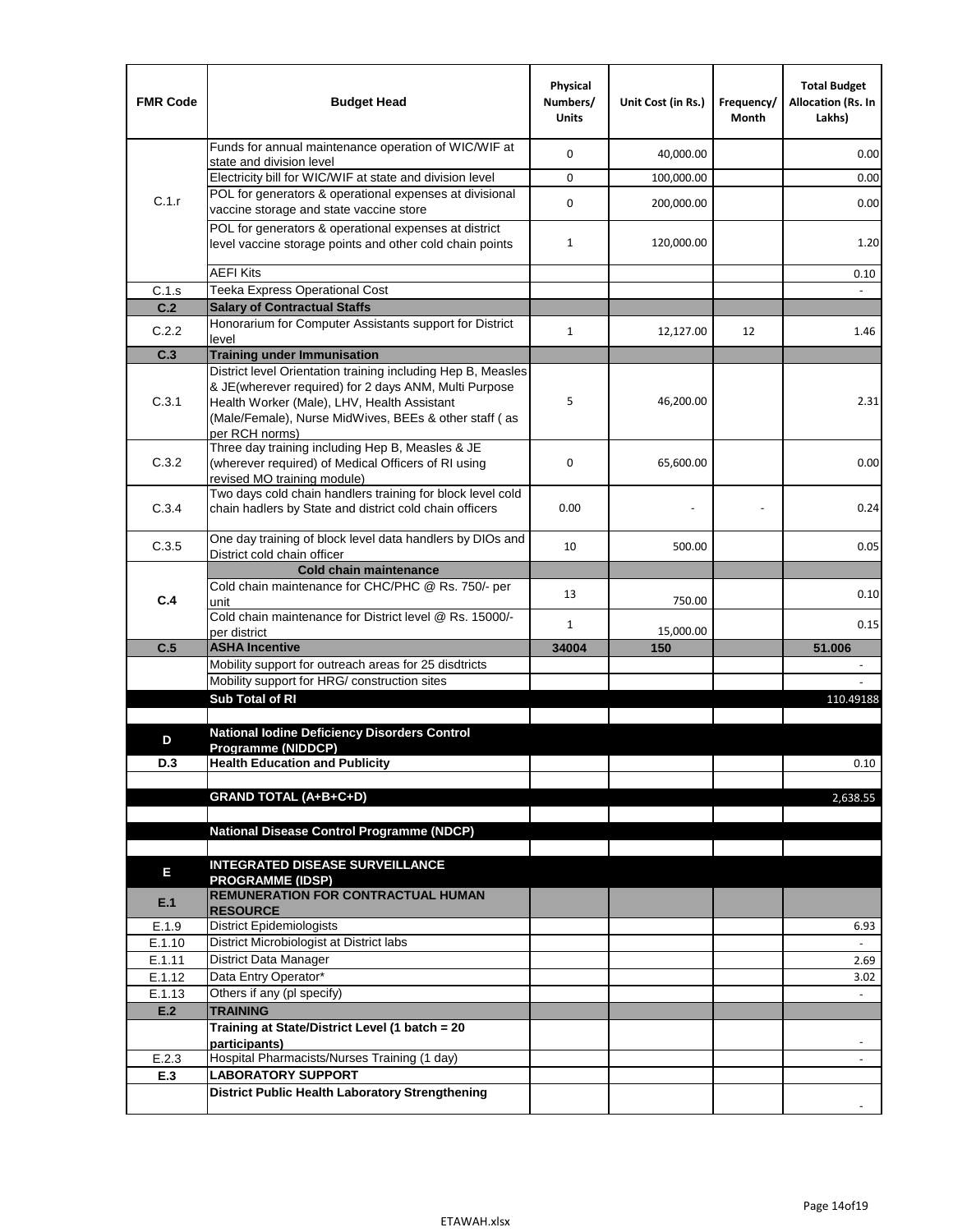| <b>FMR Code</b>       | <b>Budget Head</b>                                                                                                                                                                                                                                                                                               | Physical<br>Numbers/<br><b>Units</b> | Unit Cost (in Rs.) | Frequency/<br><b>Month</b> | <b>Total Budget</b><br><b>Allocation (Rs. In</b><br>Lakhs) |
|-----------------------|------------------------------------------------------------------------------------------------------------------------------------------------------------------------------------------------------------------------------------------------------------------------------------------------------------------|--------------------------------------|--------------------|----------------------------|------------------------------------------------------------|
| E.3.5                 | Expenses on account of consumables, operating<br>expenses, office expenses, transport of samples,                                                                                                                                                                                                                |                                      |                    |                            |                                                            |
| E.4                   | miscellaneous etc.<br><b>OPERATIONAL COSTS</b>                                                                                                                                                                                                                                                                   |                                      |                    |                            | 2.00                                                       |
| E.4.1                 | MOBILITY: Travel Cost, POL, mobility cost at SSU & DSU                                                                                                                                                                                                                                                           |                                      |                    |                            |                                                            |
|                       | on need basis<br>Office expenses on telephone, fax, Broadband Expenses,                                                                                                                                                                                                                                          |                                      |                    |                            | 0.60                                                       |
| E.4.2                 | Weekly Alert Bulletin/Annual Disease Surveillance report,<br>minor repairs and AMC of IT/office equipment supplied<br>under IDSP, Meetings and other miscellenious<br>expenditures etc.                                                                                                                          |                                      |                    |                            | 2.00                                                       |
|                       | Sub Total of IDSP                                                                                                                                                                                                                                                                                                |                                      |                    |                            | 17.24                                                      |
|                       |                                                                                                                                                                                                                                                                                                                  |                                      |                    |                            |                                                            |
| F                     | <b>NVBDCP</b>                                                                                                                                                                                                                                                                                                    |                                      |                    |                            |                                                            |
| F.1.1                 | <b>Malaria</b>                                                                                                                                                                                                                                                                                                   |                                      |                    |                            |                                                            |
| F.1.1.a               | <b>Contractual Payments</b>                                                                                                                                                                                                                                                                                      |                                      |                    |                            |                                                            |
| F.1.1.a.i             | <b>MPW</b> contractual                                                                                                                                                                                                                                                                                           |                                      |                    |                            |                                                            |
| F.1.1.a.iv            | District VBD Consultant 18 nos. (Non-Project States) @ Rs<br>22895 pm.for 6 months (Rs 1.37 lakhs per consulatant per<br>year)                                                                                                                                                                                   |                                      |                    |                            | $\overline{\phantom{a}}$                                   |
| F.1.1.a.vii           | VBD Consultant 1 no. (preferably entomologist) @ Rs 22500                                                                                                                                                                                                                                                        |                                      |                    |                            |                                                            |
|                       | p.m. for 6 months                                                                                                                                                                                                                                                                                                |                                      |                    |                            |                                                            |
| F.1.1.b<br>F.1.1.c    | <b>ASHA Incentive</b><br><b>Operational Cost</b>                                                                                                                                                                                                                                                                 |                                      |                    |                            | 0.10                                                       |
| $F.1.1.c.$ ii         | Operational cost for IRS                                                                                                                                                                                                                                                                                         |                                      |                    |                            | 0.05                                                       |
| F.1.1.e               | <b>IEC/BCC</b>                                                                                                                                                                                                                                                                                                   |                                      |                    |                            | 0.85                                                       |
| F.1.1.f               | PPP / NGO and Intersectoral Convergence                                                                                                                                                                                                                                                                          |                                      |                    |                            | $\mathbb{L}$                                               |
| F.1.1.g               | <b>Training / Capacity Building</b>                                                                                                                                                                                                                                                                              |                                      |                    |                            | 1.10                                                       |
| F.1.1.h               | <b>Zonal Entomological units</b>                                                                                                                                                                                                                                                                                 |                                      |                    |                            |                                                            |
|                       | <b>Sub total of Malaria</b>                                                                                                                                                                                                                                                                                      |                                      |                    |                            | 2.10                                                       |
|                       |                                                                                                                                                                                                                                                                                                                  |                                      |                    |                            |                                                            |
| F.1.2                 | Dengue & Chikungunya                                                                                                                                                                                                                                                                                             |                                      |                    |                            |                                                            |
| F.1.2.a<br>F.1.2.a(i) | Strengthening surveillance (As per GOI approval)<br>Apex Referral Labs recurrent                                                                                                                                                                                                                                 |                                      |                    |                            |                                                            |
| F.1.2.a(ii)           | Sentinel surveillance Hospital recurrent                                                                                                                                                                                                                                                                         |                                      |                    |                            | $\sim$                                                     |
| F.1.2.f               | Vector Control, environmental management & fogging                                                                                                                                                                                                                                                               |                                      |                    |                            |                                                            |
|                       | machine                                                                                                                                                                                                                                                                                                          |                                      |                    |                            | 1.00                                                       |
|                       | Dengue & Chikungunya                                                                                                                                                                                                                                                                                             |                                      |                    |                            | 1.00                                                       |
| F.1.4                 | <b>Lymphatic Filariasis</b>                                                                                                                                                                                                                                                                                      |                                      |                    |                            |                                                            |
| F.1.4.a               | State Task Force, State Technical Advisory Committee meeting,<br>printing of forms/registers, mobility support, district<br>coordination meeting, sensitization of media etc., morbidity<br>management, monitoring & supervision and mobility support<br>for Rapid Response Team and contingency support<br>(16) |                                      |                    |                            |                                                            |
|                       | districts only)                                                                                                                                                                                                                                                                                                  |                                      |                    |                            |                                                            |
| F.1.4.b               | Microfilaria Survey (16 districts only)                                                                                                                                                                                                                                                                          |                                      |                    |                            |                                                            |
| F.1.4.c               | Monitoring & Evaluation (Post MDA assessment by medical<br>colleges (Govt. & private)/ICMR institutions ) (16 districts only)                                                                                                                                                                                    |                                      |                    |                            |                                                            |
| F.1.4.d               | Training/sensitization of district level officers on ELF and drug<br>distributors including peripheral health workers(16 districts<br>only)                                                                                                                                                                      |                                      |                    |                            |                                                            |
| F.1.4.e               | Specific IEC/BCC at state, district, PHC, Sub-centre and village<br>level including VHSC/GKs for community mobilization efforts to<br>realize the desired drug compliance of 85% during MDA (16<br>districts only)<br>Honorarium for Drug Distribution including ASHAs and                                       |                                      |                    |                            |                                                            |
| F.1.4.f               | supervisors involved in MDA<br>(16 districts only)                                                                                                                                                                                                                                                               |                                      |                    |                            |                                                            |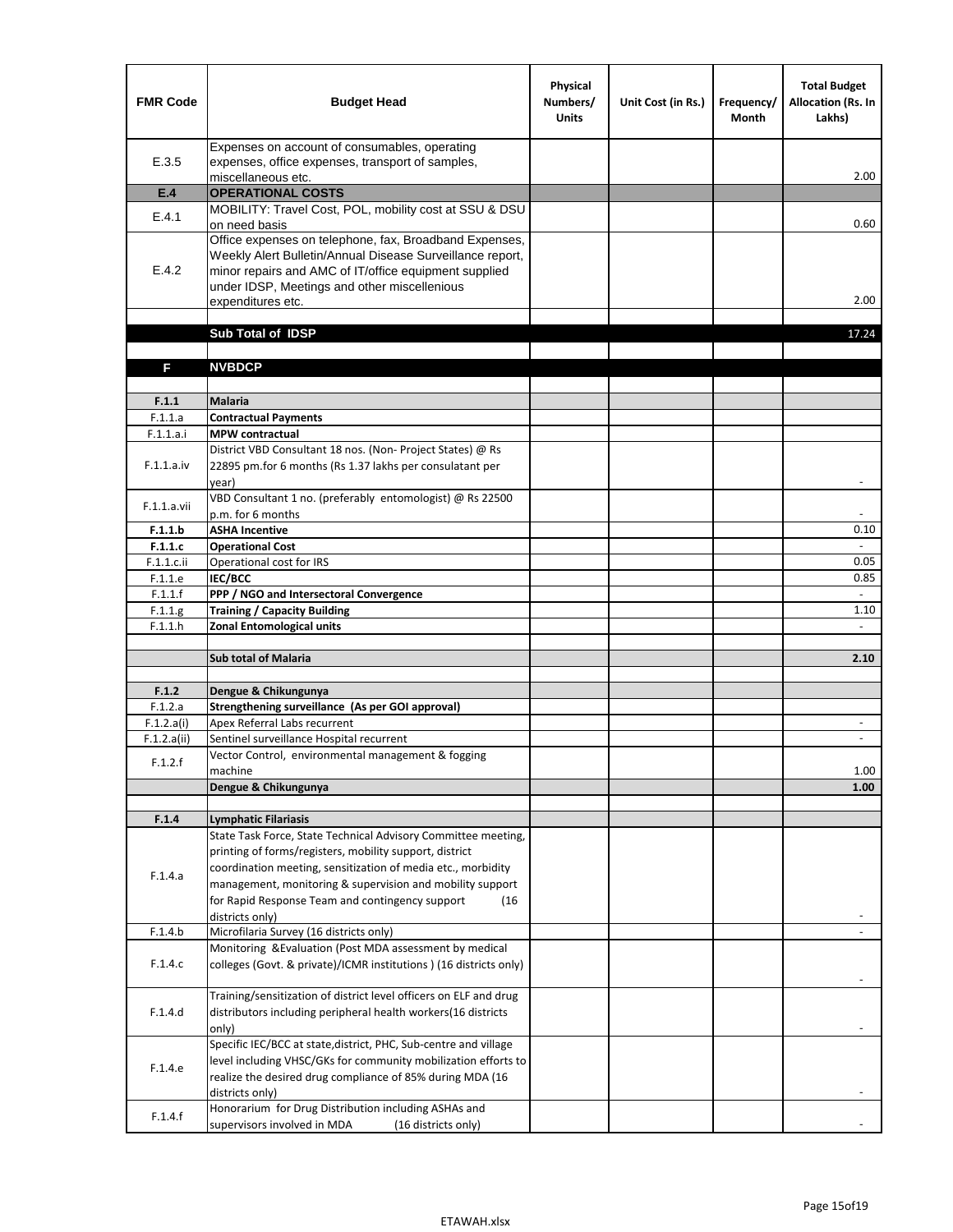| <b>FMR Code</b> | <b>Budget Head</b>                                                                                                                         | Physical<br>Numbers/<br><b>Units</b> | Unit Cost (in Rs.) | Frequency/<br>Month | <b>Total Budget</b><br>Allocation (Rs. In<br>Lakhs) |
|-----------------|--------------------------------------------------------------------------------------------------------------------------------------------|--------------------------------------|--------------------|---------------------|-----------------------------------------------------|
| F.1.4.g.        | Verification and validation for stoppage of MDA in LF endemic<br>districts (17 Districts)                                                  |                                      |                    |                     |                                                     |
| F.1.4.g.i       | a) Additional MF Survey                                                                                                                    |                                      |                    |                     | 0.74                                                |
| F.1.4.g.ii      | b) ICT Survey                                                                                                                              |                                      |                    |                     | 1.60                                                |
| $F.1.4.g.$ iii  | c) ICT Cost                                                                                                                                |                                      |                    |                     |                                                     |
| F.1.4.h         | Verification of LF endemicity in non-endemic districts (24<br>Districts)                                                                   |                                      |                    |                     |                                                     |
| F.1.4.h.i       | a) Lymphoedema & Hydrocele Survey                                                                                                          |                                      |                    |                     |                                                     |
|                 | <b>Lymphatic Filariasis</b>                                                                                                                |                                      |                    |                     | 2.34                                                |
|                 |                                                                                                                                            |                                      |                    |                     |                                                     |
| F.1.5           | Kala-azar                                                                                                                                  |                                      |                    |                     |                                                     |
| F.1.5           | Case search/ Camp Approach                                                                                                                 |                                      |                    |                     | $\overline{\phantom{a}}$                            |
| F.1.5.a         | Spray Pumps & accessories                                                                                                                  |                                      |                    |                     | $\overline{\phantom{a}}$                            |
| F.1.5.b         | Operational cost for spray including spray wages                                                                                           |                                      |                    |                     |                                                     |
| F.1.5.c         | Mobility/POL/supervision                                                                                                                   |                                      |                    |                     | $\blacksquare$                                      |
| F.1.5.d         | Monitoring & Evaluation                                                                                                                    |                                      |                    |                     |                                                     |
| F.1.5.e         | Training for spraying                                                                                                                      |                                      |                    |                     | $\overline{\phantom{a}}$                            |
| F.1.5.f         | IEC/BCC/Advocacy                                                                                                                           |                                      |                    |                     |                                                     |
| F.1.5.g         | Incentive to ASHA                                                                                                                          |                                      |                    |                     | $\overline{\phantom{a}}$                            |
| F.1.5.h         | Loss of Wages                                                                                                                              |                                      |                    |                     | $\overline{\phantom{a}}$                            |
| F.1.5.i         | Free Diet                                                                                                                                  |                                      |                    |                     |                                                     |
|                 | Kala-azar                                                                                                                                  |                                      |                    |                     |                                                     |
|                 |                                                                                                                                            |                                      |                    |                     |                                                     |
| F.6             | Cash grant for decentralized commodities                                                                                                   |                                      |                    |                     | 5.00                                                |
|                 |                                                                                                                                            |                                      |                    |                     |                                                     |
|                 | <b>Sub Total of NVB DCP</b>                                                                                                                |                                      |                    |                     | 10.44                                               |
| G               | <b>NLEP</b>                                                                                                                                |                                      |                    |                     |                                                     |
| G 1.            | Improved early case detection                                                                                                              |                                      |                    |                     |                                                     |
| G 1.1           | Incentive to ASHA                                                                                                                          |                                      |                    |                     |                                                     |
|                 | Incentive for Case detection by ASHA/AWW/Volunteers                                                                                        | 93                                   |                    |                     |                                                     |
|                 | etc.diagnosis @ Rs. 250 per case                                                                                                           |                                      | 250.00             |                     | 0.23                                                |
|                 | Incentive for timely cure of MB cases @ Rs. 600 per case                                                                                   | 8                                    | 600.00             |                     | 0.05                                                |
|                 | Incentive for timely cure of PB cases @ Rs. 400 per case                                                                                   | 11                                   | 400.00             |                     | 0.04                                                |
| G1.1 a          | Sensitization of ASHA                                                                                                                      | 300                                  | 100.00             |                     | 0.30                                                |
| G <sub>2</sub>  | Improved case management                                                                                                                   |                                      |                    |                     |                                                     |
|                 | DPMR Services, (MCR footwear, Aids and appliances,<br>Welfare allowance to BPL patients for RCS, Support<br>to govt. institutions for RCS) |                                      |                    |                     |                                                     |
|                 | Cost of MCR / Protective footwear@ Rs.300/-                                                                                                | 100                                  | 300.00             |                     | 0.30                                                |
| G 2.1           | Amount for Aids/ appliances/ self care kits/ patient welfare<br>items etc.                                                                 |                                      |                    |                     | 0.17                                                |
|                 | Patients for RCS to be paid welfare allowance @ Rs. 8000/-                                                                                 | 0                                    | 8,000.00           |                     |                                                     |
|                 | No. of RCS to be paid for as Support to govt. institutions for<br>RCS @5000/-                                                              | 0                                    | 5,000.00           |                     |                                                     |
| G 2.2           | Urban L:eprosy Control, (Mega city - 0, Medium city (1) -<br>3 , Med. City (2)-1 Township -19)                                             |                                      |                    |                     | 1.14                                                |
| G 2.3           | <b>Material &amp; Supplies</b>                                                                                                             |                                      |                    |                     | $\overline{\phantom{a}}$                            |
|                 | Supportive drugs                                                                                                                           |                                      |                    |                     | 0.75                                                |
| G 2.3.i         | Lab. reagents & equipments                                                                                                                 |                                      |                    |                     | 0.05                                                |
|                 | Printing works                                                                                                                             |                                      |                    |                     | 0.20                                                |
| G <sub>3</sub>  | <b>Stigma Reduced</b>                                                                                                                      |                                      |                    |                     |                                                     |
|                 | Mass media, Outdoor media, Rural media, Advocacy                                                                                           |                                      |                    |                     |                                                     |
| G 3.1           | media<br>Monitoring, Supervision and Evaluation System                                                                                     |                                      |                    |                     | 0.98                                                |
| G 5.            | improved                                                                                                                                   |                                      |                    |                     |                                                     |
| G 5.1           | <b>Travel Cost and Review Meeting</b>                                                                                                      |                                      |                    |                     |                                                     |
| G 5.1.ii        | travel expenses - Contractual Staff at District level                                                                                      |                                      |                    |                     | 0.04                                                |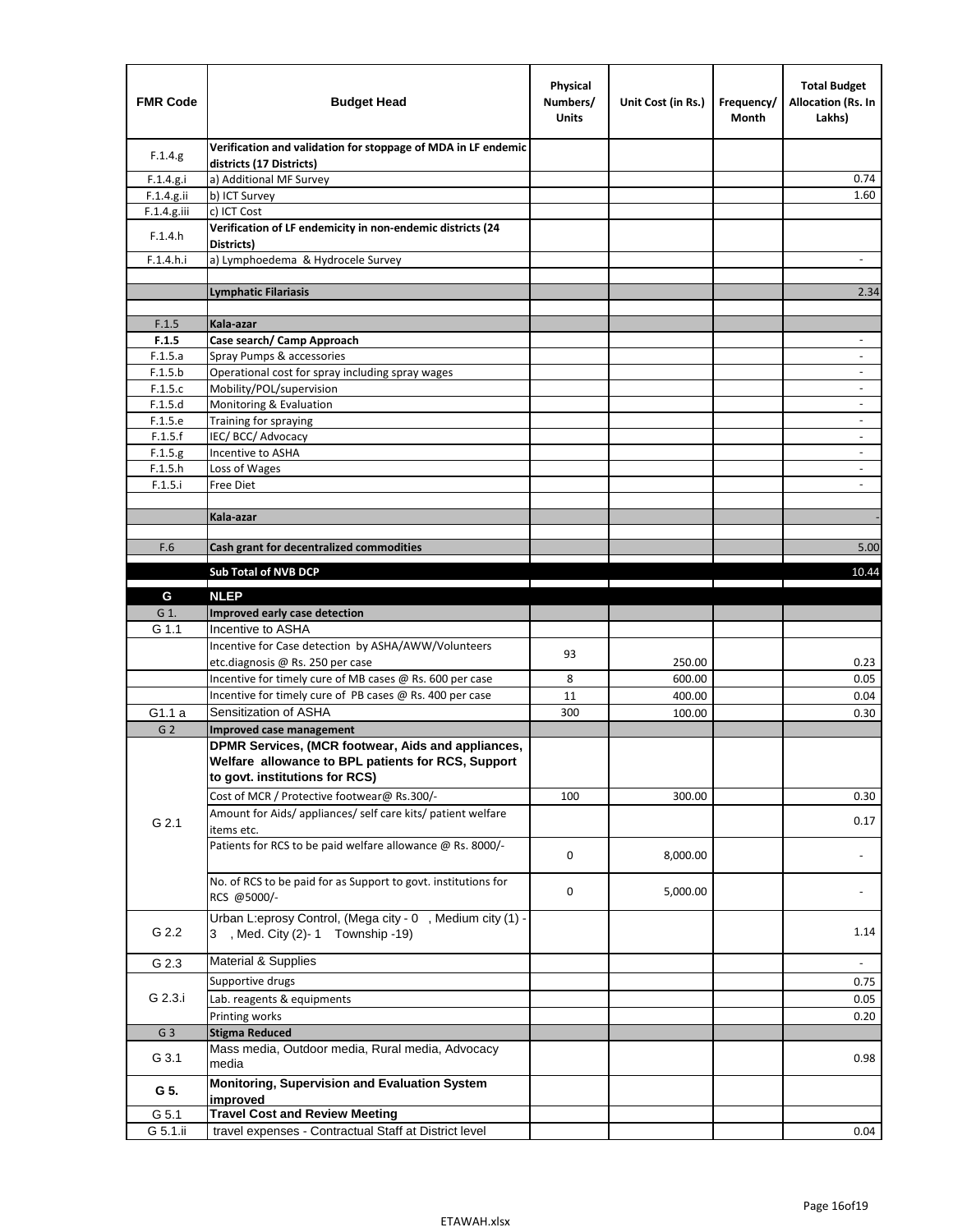| <b>FMR Code</b> | <b>Budget Head</b>                                                                                              | Physical<br>Numbers/<br><b>Units</b> | Unit Cost (in Rs.) | Frequency/<br>Month | <b>Total Budget</b><br>Allocation (Rs. In<br>Lakhs) |
|-----------------|-----------------------------------------------------------------------------------------------------------------|--------------------------------------|--------------------|---------------------|-----------------------------------------------------|
| G 5.2           | <b>Office Operation &amp; Maintenance</b>                                                                       |                                      |                    |                     |                                                     |
| G 5.2.i         | Office operation - State Cell                                                                                   |                                      |                    |                     |                                                     |
| G 5.2.ii        | Office operation - District Cell                                                                                |                                      |                    |                     | 0.35                                                |
| G 5.2 .iii      | Office equipment maint. State                                                                                   |                                      |                    |                     |                                                     |
| G 5.4           | <b>Vehicle Hiring and POL</b>                                                                                   |                                      |                    |                     |                                                     |
| G 5.4.ii        | <b>District Cell</b>                                                                                            |                                      |                    |                     | 0.30                                                |
| G 6.2           | <b>Contractual Staff at Disrrict &amp; block level</b>                                                          |                                      |                    |                     |                                                     |
|                 | <b>District Leprosy Consultant</b>                                                                              | 0                                    | 33,000.00          | 12                  |                                                     |
| G 6.2.ii        | Physio Therapist                                                                                                | 0                                    | 27,500.00          | 12                  | $\overline{\phantom{a}}$                            |
|                 | Contractual Staff Para Medical Worker, (PMW @ 17600pm)                                                          | $\mathbf{1}$                         | 17,600.00          | 12                  | 2.11                                                |
| G 7.            | <b>Others</b>                                                                                                   |                                      |                    |                     |                                                     |
| G 7.1           | Travel expenses for regular staff for specific programme /<br>training need, awards etc                         |                                      |                    |                     | 0.16                                                |
|                 | HR increment calculated $\omega$ 5% for above approvals                                                         |                                      |                    |                     | 0.11                                                |
|                 | Sub Total NLEP                                                                                                  |                                      |                    |                     | 7.28                                                |
|                 |                                                                                                                 |                                      |                    |                     |                                                     |
| Н               | <b>RNTCP</b>                                                                                                    |                                      |                    |                     |                                                     |
| H.1             | Civil Works                                                                                                     |                                      |                    |                     | 5.60                                                |
| H.2             | Laboratory Materials                                                                                            |                                      |                    |                     | 5.25                                                |
| H.3             | Honorarium/Counselling Charges                                                                                  |                                      |                    |                     | 16.73                                               |
| H.4             | <b>ACSM</b>                                                                                                     |                                      |                    |                     | 2.79                                                |
| H.5             | <b>Equipment Maintenance</b>                                                                                    |                                      |                    |                     | 0.67                                                |
| H.6             | Training                                                                                                        |                                      |                    |                     | 3.03                                                |
| H.7             | Vehicle Operation(POL & Manitainance)                                                                           |                                      |                    |                     | 7.05                                                |
| H.8             | Vehicle hiring                                                                                                  |                                      |                    |                     | 9.64                                                |
| H.9             | Public Private Mix(PP/NGO Support)                                                                              |                                      |                    |                     | 13.44                                               |
| H.10            | <b>Medical Colleges</b>                                                                                         |                                      |                    |                     | 9.49                                                |
| H.11            | Office Operation (Miscellaneous)                                                                                |                                      |                    |                     | 1.97                                                |
| H.12            | <b>Contractual Services</b>                                                                                     |                                      |                    |                     | 102.88                                              |
| H.13            | Printing                                                                                                        |                                      |                    |                     | 1.34                                                |
| H.15            | Procurement of Drugs                                                                                            |                                      |                    |                     | 0.79                                                |
| H.16            | Procurement of Vehicles                                                                                         |                                      |                    |                     | 3.90                                                |
| H.17            | Procurement of Equipments                                                                                       |                                      |                    |                     | 0.75                                                |
| H.18            | Patient Support & Transportation Charges                                                                        |                                      |                    |                     | 4.24                                                |
| H.19            | Supervision and Monitoring                                                                                      |                                      |                    |                     | 4.04                                                |
|                 | <b>Grand Total</b>                                                                                              |                                      |                    |                     | 193.61                                              |
|                 |                                                                                                                 |                                      |                    |                     |                                                     |
|                 | <b>Total of NDCP</b>                                                                                            |                                      |                    |                     | 228.57                                              |
|                 |                                                                                                                 |                                      |                    |                     |                                                     |
|                 |                                                                                                                 |                                      |                    |                     |                                                     |
|                 | Non Communicable Disease Control Programme (NCD)                                                                |                                      |                    |                     |                                                     |
| Т               | National Programme for Control of Blindness (NPCB)                                                              |                                      |                    |                     | ÷.                                                  |
| 1.1             | <b>Recurring Grant-in aid</b>                                                                                   |                                      |                    |                     |                                                     |
|                 | Reimbursement for cataract operation for NGO and                                                                |                                      |                    |                     |                                                     |
| 1.1.1           | Private Practitioners as per NGO norms @Rs.1000/-                                                               |                                      |                    |                     | 7.86                                                |
| 1.1.1A          | Assistance for consumables/drugs/medicines to the<br>Govt./District Hospital for Cat sx etc.@ Rs.450/- per case |                                      |                    |                     | 2.86                                                |
| 1.1.2           | <b>Other Eye Diseases</b>                                                                                       |                                      |                    |                     |                                                     |
| 1.1.3           | Screening and free spectacles to school children @                                                              |                                      |                    |                     | 2.94                                                |
|                 | Rs.275/- per case                                                                                               |                                      |                    |                     |                                                     |
| 1.1.4           | Screening and free spectacles for near work to Old<br>Person (New component) @Rs.100/- per case                 |                                      |                    |                     | 0.79                                                |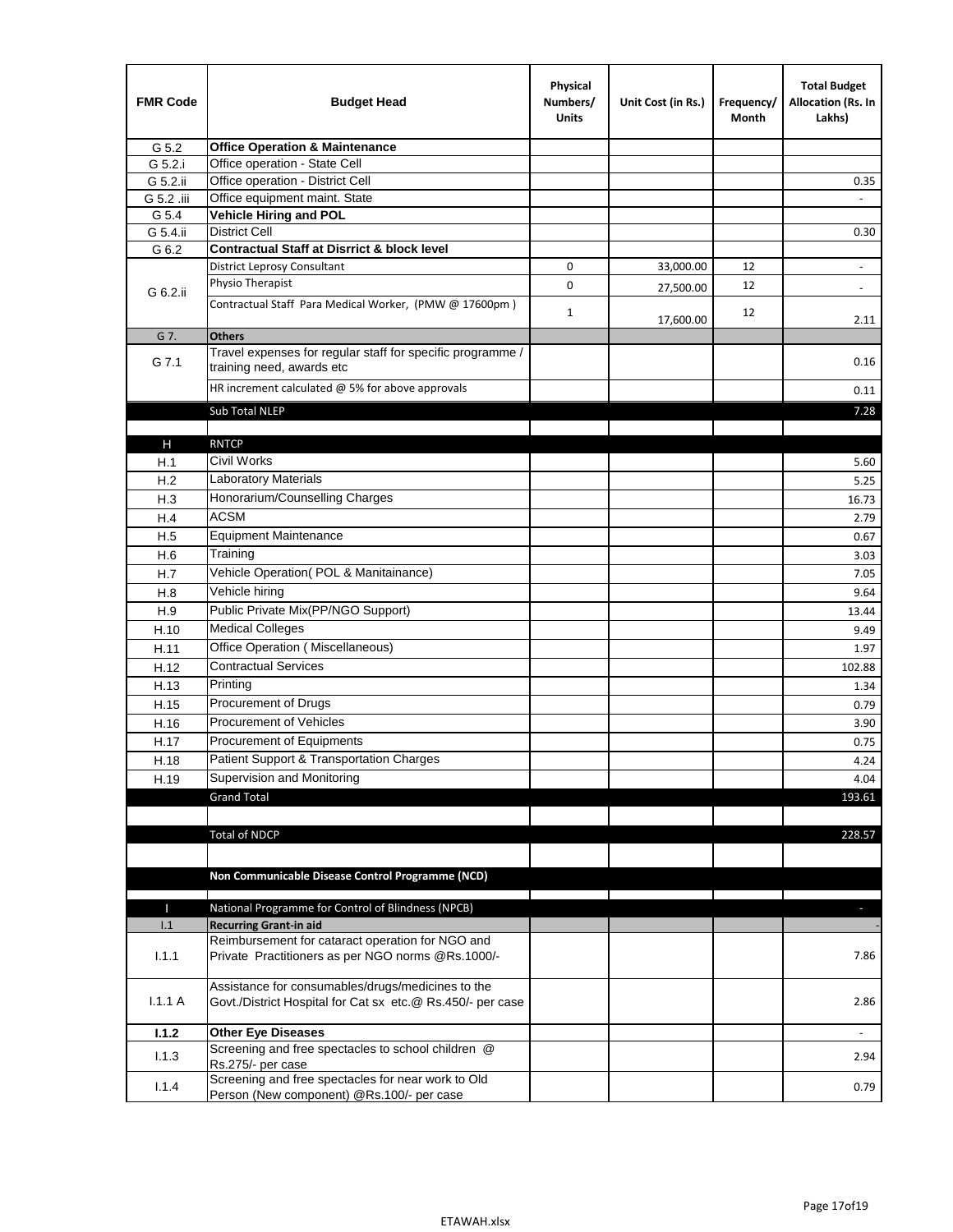| <b>FMR Code</b> | <b>Budget Head</b>                                                                                                                                      | Physical<br>Numbers/<br><b>Units</b> | Unit Cost (in Rs.) | Frequency/<br>Month | <b>Total Budget</b><br>Allocation (Rs. In<br>Lakhs) |
|-----------------|---------------------------------------------------------------------------------------------------------------------------------------------------------|--------------------------------------|--------------------|---------------------|-----------------------------------------------------|
| 1.1.5           | Recurring GIA to Eye Bank @ Rs.2000/- per pair(Eye<br>Bank will reimburse to Eye Donation Centre for eye<br>collected by them @ Rs.1000/- per pair)     |                                      |                    |                     |                                                     |
| 1.2<br>1.2.2.   | Non Recurring Grant -in-Aid<br>Grant-in-aid for Sub Divisional Hospitals @ Rs.20 lakh                                                                   |                                      |                    |                     |                                                     |
| 1.2.3           | For Vision Centre (PHC) (Govt. + NGO) @ Rs.1 lakh                                                                                                       |                                      |                    |                     | 1.00                                                |
| 1.2.4           | For Eye Bank Rs.25 lakh                                                                                                                                 |                                      |                    |                     | $\overline{\phantom{a}}$                            |
| 1.3             | <b>Contractual Man Power</b>                                                                                                                            |                                      |                    |                     |                                                     |
| 1.3.1           | Ophthalmic Surgeon@ Rs.60,000/- p.m.*                                                                                                                   |                                      |                    |                     | 7.92                                                |
| 1.3.2           | Ophthalmic Assistant @ Rs.12,000/- p.m.*                                                                                                                |                                      |                    |                     | 1.51                                                |
| 1.3.3           | Eye Donation Counsellors @ Rs.15000/- p.m.*                                                                                                             |                                      |                    |                     | $\omega$                                            |
| 1.3.4           | Data Entry Operator @Rs.8,000/- p.m. for district level                                                                                                 |                                      |                    |                     | 0.25                                                |
| 1.4             | Other activities (if any, pls. specify)                                                                                                                 |                                      |                    |                     |                                                     |
|                 | Other district level activities                                                                                                                         |                                      |                    |                     | 0.20                                                |
|                 | Sub Total of National Programme for Control of Blindness<br>(NPCB)                                                                                      |                                      |                    |                     | 25.33                                               |
| J               | Natoinal Mental Health Programme (NMHP)                                                                                                                 |                                      |                    |                     |                                                     |
|                 | Honorarium of Existing Human Resource                                                                                                                   |                                      |                    |                     | 25.15                                               |
|                 |                                                                                                                                                         |                                      |                    |                     |                                                     |
|                 |                                                                                                                                                         |                                      |                    |                     |                                                     |
| K               | National Programme for the Healthcare of the Elderly (NPHCE)                                                                                            |                                      |                    |                     |                                                     |
| K.1             | <b>Recurring Grant-in-Aid</b>                                                                                                                           |                                      |                    |                     |                                                     |
| K.1.1           | <b>District Hospital</b>                                                                                                                                |                                      |                    |                     |                                                     |
| K.1.1.1         | Machinery & Equipment @ Rs.1.50 lakh per unit                                                                                                           |                                      |                    |                     | 1.50                                                |
|                 | Drugs & Consumable @ Rs. 5 Lacs to existing district &                                                                                                  |                                      |                    |                     |                                                     |
| K.1.1.2         | Rs. 3 Lacs to New Districts                                                                                                                             |                                      |                    |                     | 5.00                                                |
| K.1.1.3         | Training of doctors and staff from CHCs and PHCs @                                                                                                      |                                      |                    |                     | 0.40                                                |
| K.1.1.4         | Rs.0.40 lakh per unit<br>Public Awareness & IEC @ Rs.1 lakh per unit                                                                                    |                                      |                    |                     | 1.00                                                |
| K.1.1.6         | Consultant Medicine (2) @ Rs. 80000 P.M. for 12 months<br>against filled post & 3 month against Vacant Post                                             |                                      |                    |                     | 4.80                                                |
| K.1.1.7         | Nurse (6) @ Rs. 20,000 P.M. for 12 months against filled<br>post & 3 month against Vacant Post                                                          |                                      |                    |                     | 12.60                                               |
| K.1.1.8         | Physiotherapist 1 @ Rs.20,000 p.m.                                                                                                                      |                                      |                    |                     | 2.40                                                |
| K.1.1.9         | Hospital Attendants 2@ Rs.7500 p.m.                                                                                                                     |                                      |                    |                     | 1.80                                                |
| K.1.1.10        | Sanitary Attendants 2 @ Rs.7500 p.m.                                                                                                                    |                                      |                    |                     | 1.80                                                |
| K.1.2           | <b>CHC</b>                                                                                                                                              |                                      |                    |                     |                                                     |
|                 | Training @ Rs. 30,000 (Refer list for No. of CHC)                                                                                                       |                                      |                    |                     |                                                     |
| K.1.2.1         |                                                                                                                                                         |                                      |                    |                     | 2.40                                                |
| K.1.2.3         | Rehabilitation Worker 1 @ Rs.18,000 p.m.                                                                                                                |                                      |                    |                     | 5.94                                                |
| K.1.3           | <b>PHC</b>                                                                                                                                              |                                      |                    |                     |                                                     |
| K.1.3.1.        | Training & IEC @ Rs.0.30 lakh per PHC                                                                                                                   |                                      |                    |                     | 0.08                                                |
| K.1.4           | <b>Sub-Centre</b>                                                                                                                                       |                                      |                    |                     |                                                     |
| K.1.4.1         | Aids and Appliances @ Rs.0.30 lakh per Sub-Centre                                                                                                       |                                      |                    |                     | 5.07                                                |
| K.2             | <b>Non-Recurring Grant-in-Aid</b>                                                                                                                       |                                      |                    |                     |                                                     |
| K.2.1           | <b>District Hospital</b>                                                                                                                                |                                      |                    |                     |                                                     |
| K.2.1.1         | Construction/renovation/extension of the existing building<br>and Furniture of Geriatrics Unit with 10 beds and OPD<br>facilities @ Rs.80 lakh per unit |                                      |                    |                     |                                                     |
| K.2.1.2         | Machinery & Equipment @ Rs.7.00 lakh per unit                                                                                                           |                                      |                    |                     |                                                     |
|                 | HR Increment @ 5% (Refer HR increment calculation                                                                                                       |                                      |                    |                     |                                                     |
|                 | sheet)                                                                                                                                                  |                                      |                    |                     |                                                     |
|                 |                                                                                                                                                         |                                      |                    |                     |                                                     |